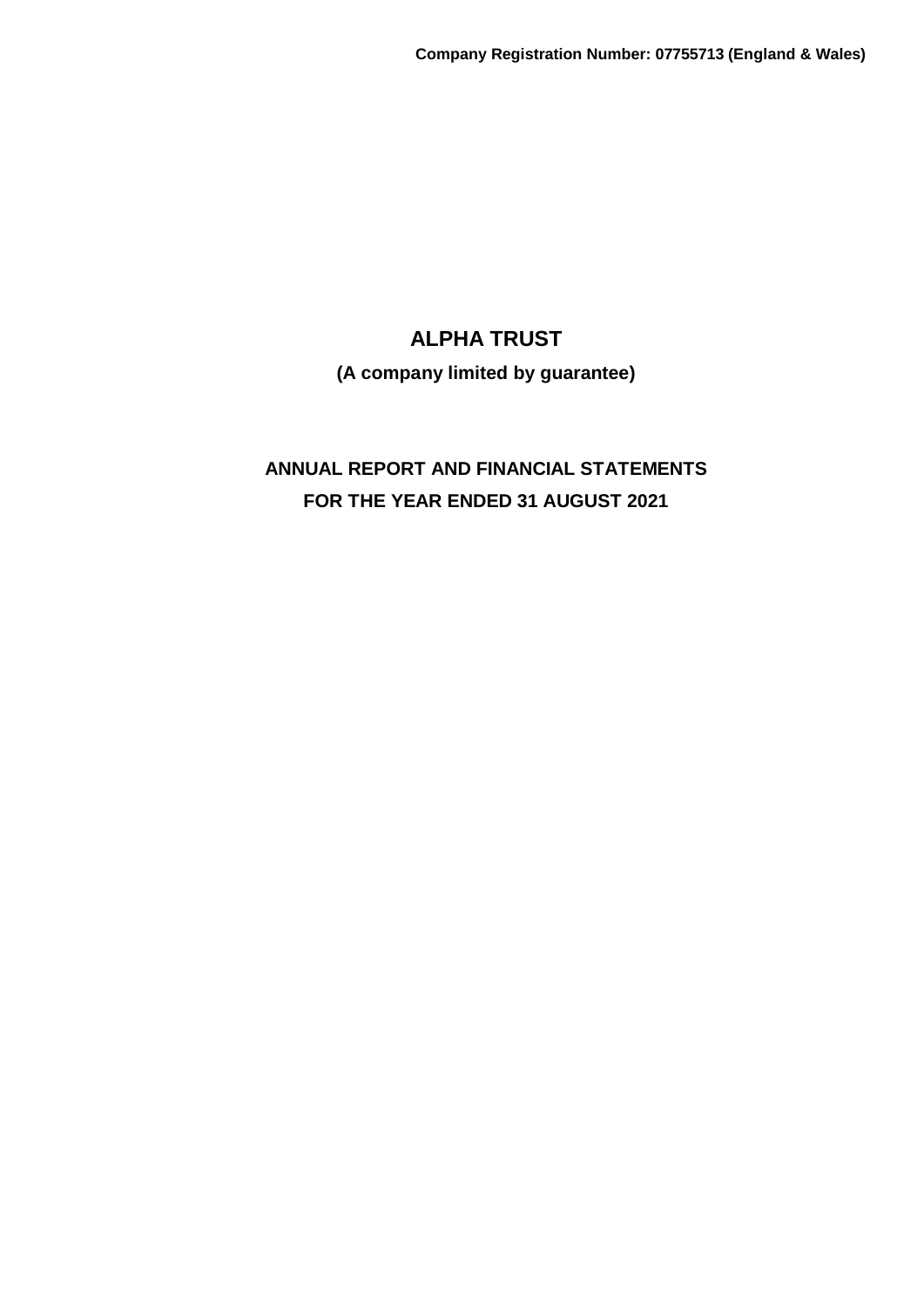# **ALPHA TRUST (A company limited by guarantee)**

# **CONTENTS**

|                                                                                | Page      |
|--------------------------------------------------------------------------------|-----------|
| Reference and administrative details                                           | $1 - 2$   |
| <b>Trustees' report</b>                                                        | $3 - 15$  |
| Governance statement                                                           | $16 - 19$ |
| Statement on regularity, propriety and compliance                              | 20        |
| <b>Statement of Trustees' responsibilities</b>                                 | 21        |
| Independent auditors' report on the financial statements                       | $22 - 25$ |
| Independent reporting accountant's report on regularity                        | $26 - 27$ |
| Statement of financial activities incorporating income and expenditure account | $28 - 29$ |
| <b>Balance sheet</b>                                                           | $30 - 31$ |
| <b>Statement of cash flows</b>                                                 | 32        |
| Notes to the financial statements                                              | $33 - 67$ |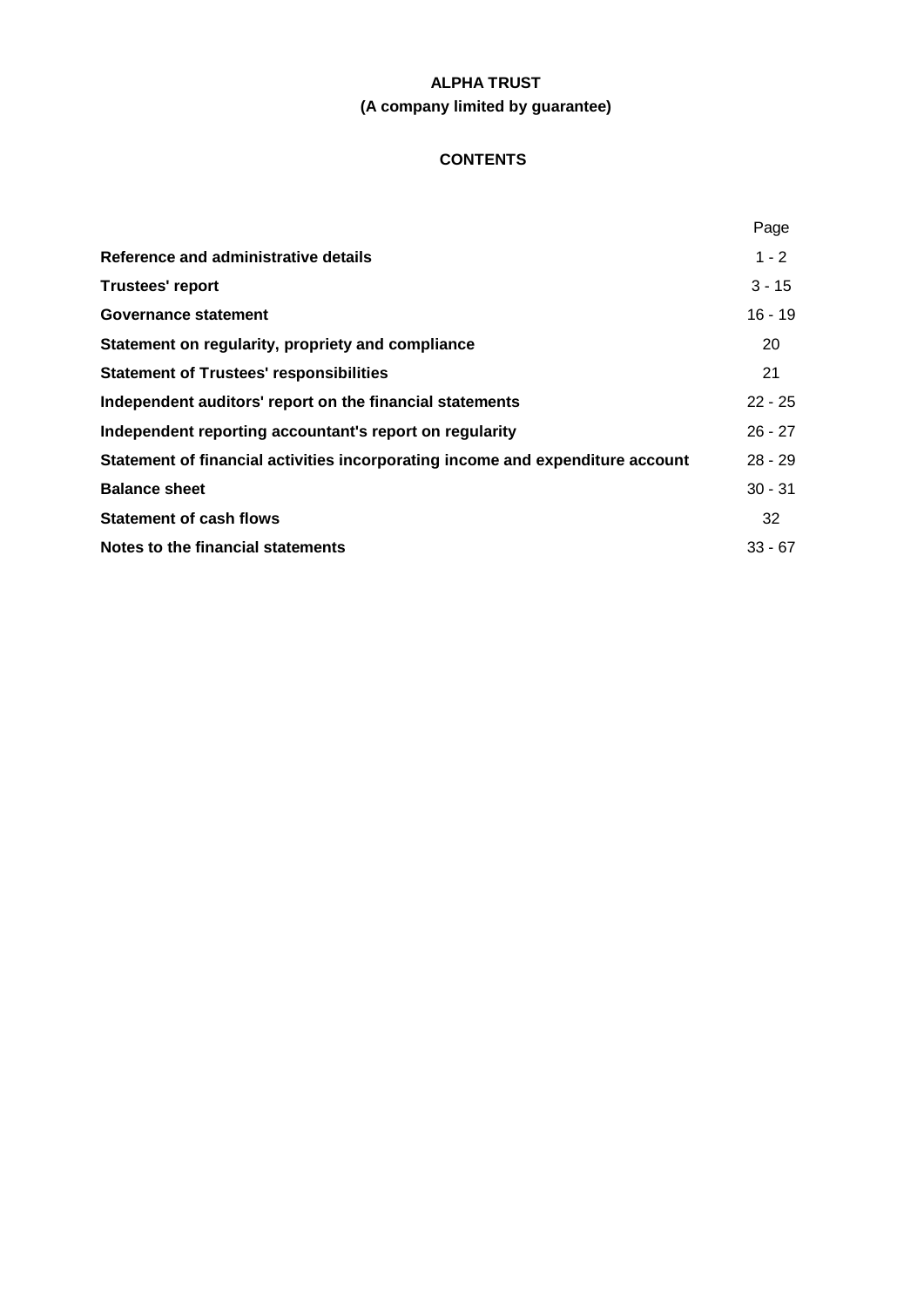# **ALPHA TRUST (A company limited by guarantee)**

# **REFERENCE AND ADMINISTRATIVE DETAILS**

# **Members**

Mr R Cooke Mr J Hartley Mr S Holdsworth (appointed 6 May 2021) Mrs J Thomas Mr A Blundell MBE

# **Trustees**

Mr R Cooke Ms L Gous Mr L Jones, Chair of Trustees Mr I Mosley (resigned 31 December 2020) Mr G Simpson Mrs G Marshall, CEO Ms D Emm Mr A Charnock Mrs A James Mr M Albano

# **Company registered number**

07755713

# **Company name**

Alpha Trust

# **Principal and registered office**

Colchester County High School for Girls, Norman Way, Colchester, Essex, C03 3US

# **Chief Executive Officer and Accounting Officer**

Gillian Marshall

# **Company Secretary and Chief Finance Officer**

Tina Woodhouse

# **Senior management team**

Mrs G Marshall, CEO and Accounting Officer Mrs T Woodhouse, Chief Financial Officer Mrs L Exley, Executive Headteacher, The Gilberd School Mrs S Morris, Headteacher, Manningtree High School Mr R Potter, Headteacher, Home Farm Primary School Mr M Orrin, Headteacher, The Trinity Freen School Mrs S Stinson, MAT Business Development Manager

# **Independent auditors**

Larking Gowen LLP, 1 Claydon Business Park, Great Blakenham, Ipswich, IP6 0NL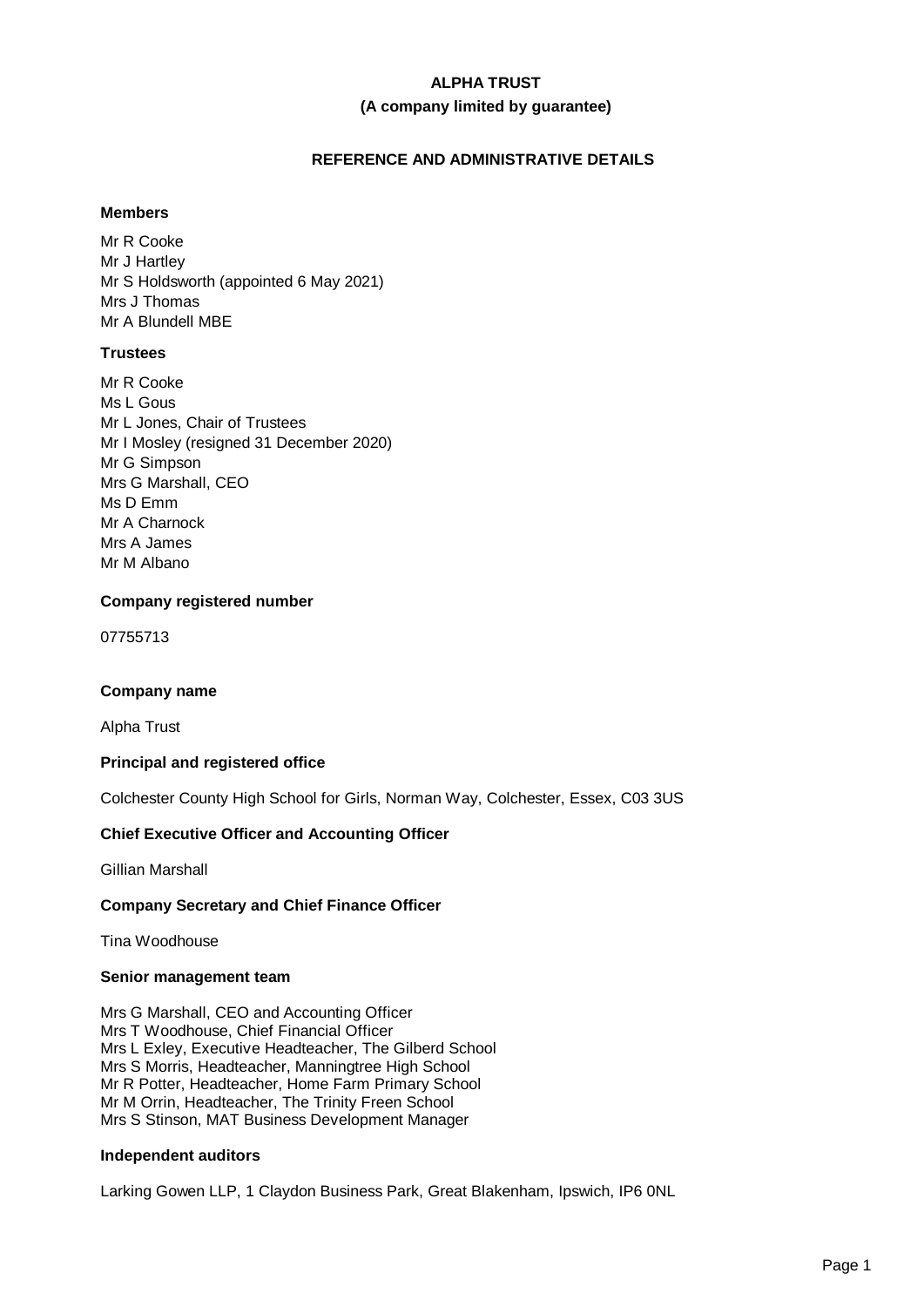# **(A company limited by guarantee)**

# **REFERENCE AND ADMINISTRATIVE DETAILS (CONTINUED) FOR THE YEAR ENDED 31 AUGUST 2021**

# **Bankers**

Lloyds Bank Plc., 27 High Street, Colchester, Essex, CO1 1DU

# **Solicitors**

Veale Wasborough Vizards, 24 King William St, London, EC4R 9AT

Birkett Long LLP, 1 Amphora Place, Sheepen Road, Colchester, Essex, CO3 3WG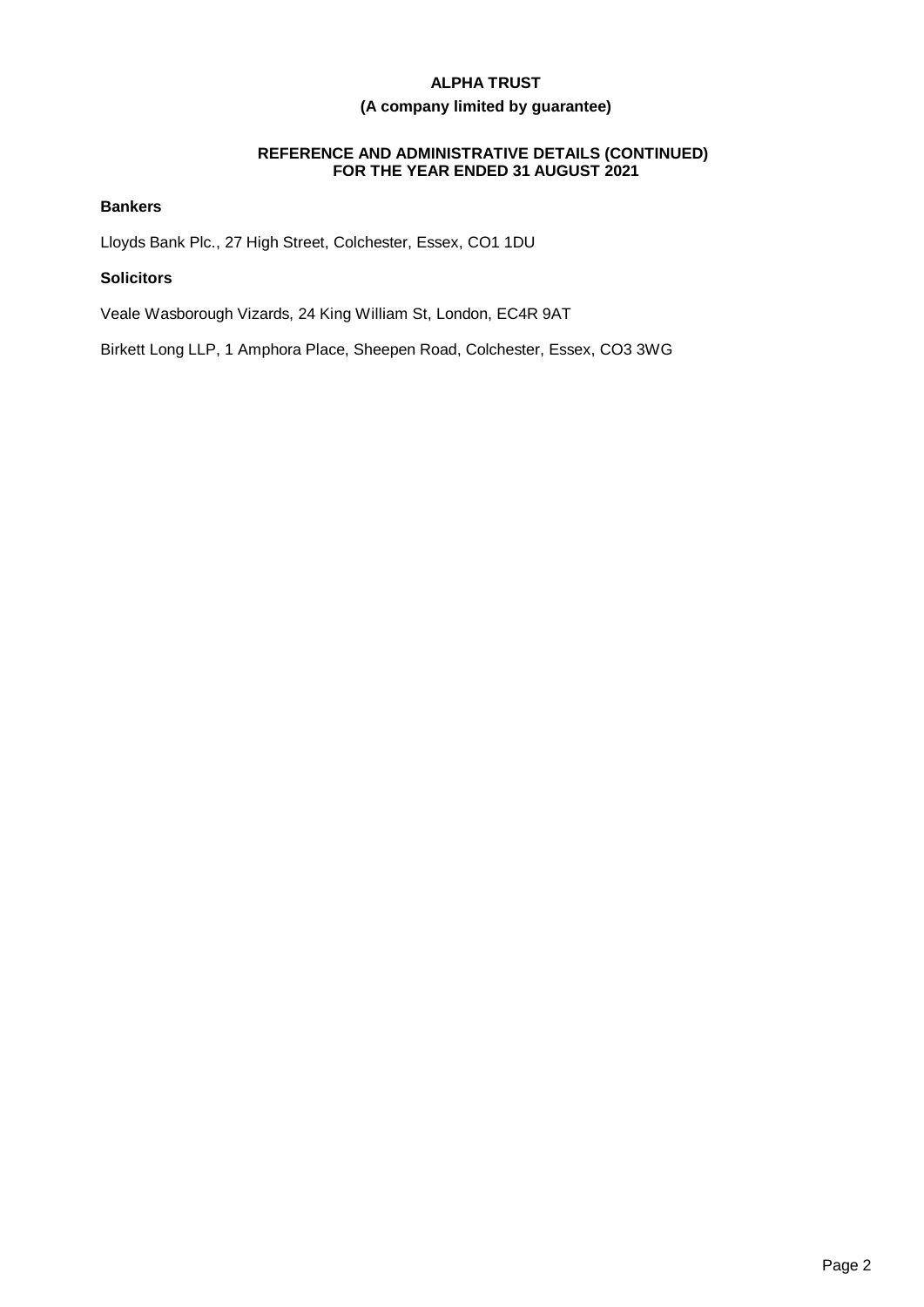# **ALPHA TRUST (A company limited by guarantee)**

# **TRUSTEES' REPORT FOR THE YEAR ENDED 31 AUGUST 2021**

The Trustees present their annual report together with the financial statements and auditor's report of the charitable company for the year 1 September 2020 to 31 August 2021. The Annual report serves the purposes of both a Trustees' report, and a Directors' report under company law. The Trustees confirm that the Annual Report and Financial Statements of the Trust comply with the current statutory requirements, the requirements of the trust's governing document and the provisions of the Statement of Recommended Practice (SORP), 'Accounting and Reporting by Charities' issued in 2015.

The trust comprises four schools and has the legal responsibility for Colchester Teacher Training Consortium:

| Name                                    | Joined Trust   | Range    | Capacity | 2020 Census |
|-----------------------------------------|----------------|----------|----------|-------------|
| Colchester County High School for Girls | April 2018     | 11-19    | 1260     | 1099        |
| The Gilberd School                      | April 2018     | 11-16    | 1500     | 1590        |
| Manningtree High School                 | September 2019 | $11-16$  | 870      | 906         |
| Home Farm Primary School                | April 2020     | $3 - 11$ | 362      | 362         |

Colchester County High School for Girls, an 11-19 selective school; The Gilberd School and Manningtree High School are 11-16 comprehensives; Home Farm Primary School is reception to year 6. The students at CCHSG are from the local area but also other parts of Essex, Suffolk and London. The students at the other schools are all from a local catchment area.

# **Structure, governance and management**

#### **a. Constitution**

In March 2018 Colchester County High School for Girls changed its company name to Alpha Trust and subsequently on 1st April 2018 converted to a Multi Academy Trust incorporating The Gilberd School, Brinkley Lane, Colchester CO4 9PU.

The trust has expanded with the inclusion of Manningtree High School in September 2019 and Home Farm Primary School in April 2020.

The academy is a charitable company limited by guarantee and an exempt charity.

The charitable company's Memorandum of Association Articles of Association as most recently amended on 21 March 2018 is the primary governing document of the multi academy trust.

The Trustees of Alpha Trust are also the directors of the charitable company for the purposes of company law. The charitable company is known as Alpha Trust.

Details of the Trustees who served during the year, and to the date these accounts are approved are included in the Reference and administrative details on page 1.

# **b. Members' liability**

Each member of the charitable company undertakes to contribute to the assets of the charitable company in the event of it being wound up while they are a member, or within one year after they cease to be a member, such amount as may be required, not exceeding £10, for the debts and liabilities contracted before they ceased to be a member.

# **c. Trustees' indemnities**

Third party indemnity insurance was acquired during the year. The total amount of cover was for £5,000,000 and the cost of the policy was £205.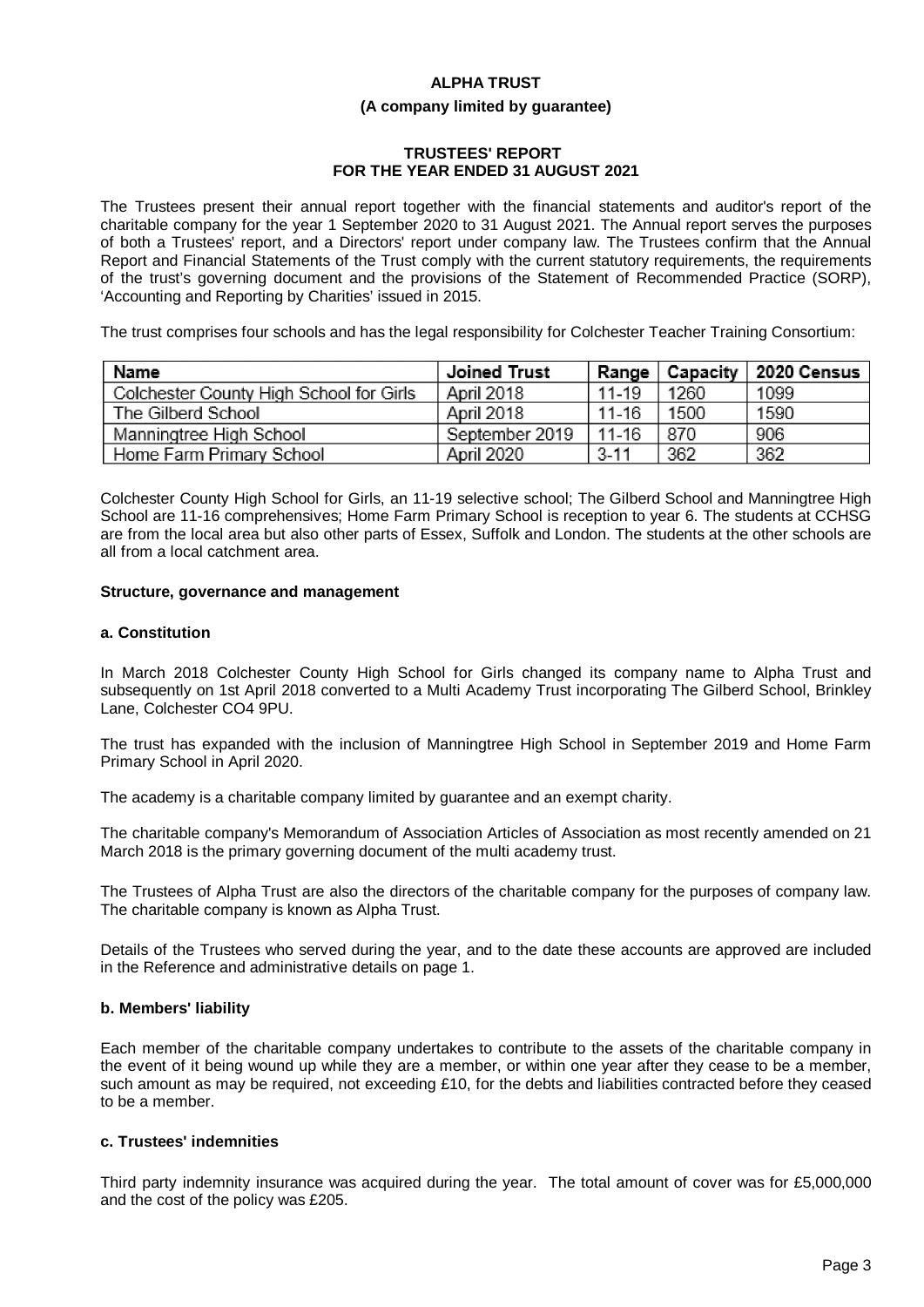#### **(A company limited by guarantee)**

# **TRUSTEES' REPORT (CONTINUED) FOR THE YEAR ENDED 31 AUGUST 2021**

#### **Structure, governance and management (continued)**

# **d. Method of recruitment and appointment or election of Trustees and governors**

The management of the academy is the responsibility of the Trustees who are appointed under the terms of the Memorandum of Association.

The trust board comprises:

- Nine trustees appointed by the members
- The CEO (ex Officio)

The Local Governing Body of Colchester County High School for Girls currently comprises:

- Five (5) governors appointed by the trustees and three governors appointed by the LGB
- Two (2) parent governors appointed by ballot of parents of registered students
- Two (2) staff governors appointed through the process of a ballot of staff
- the Headteacher (ex officio)

The Local Governing Body of The Gilberd School currently comprises:

- Four (4) governors appointed by the trustees and four (4) governors appointed by the LGB
- Two (2) parents governors appointed by ballot of parents of registered students
- Two (2) staff governors appointed through the process of a ballot of staff
- The Headteacher (ex officio)

The Local Governing Body of Manningtree High School currently comprises:

- Seven (7) governors appointed by the trustees and the LGB
- One (1) parent governor appointed by ballot of parents of registered students
- Two (2) staff governors appointed through the process of a ballot of staff
- The Headteacher (ex officio)

The Local Governing Body of Home Farm Primary School currently comprises:

- Four (4) governors appointed by the LGB
- Four (4) parent governors appointed by ballot of parents of registered students
- One (1) staff governor appointed through the process of a ballot of staff
- The Headteacher (ex officio)

Trustees are appointed for a term of 4 years, at the end of their term they may be re-appointed or re-elected for a further term, provided that they remain eligible. When vacancies for trustees arise, the members will usually seek candidates within the local or school community who offer relevant skills to the trust board.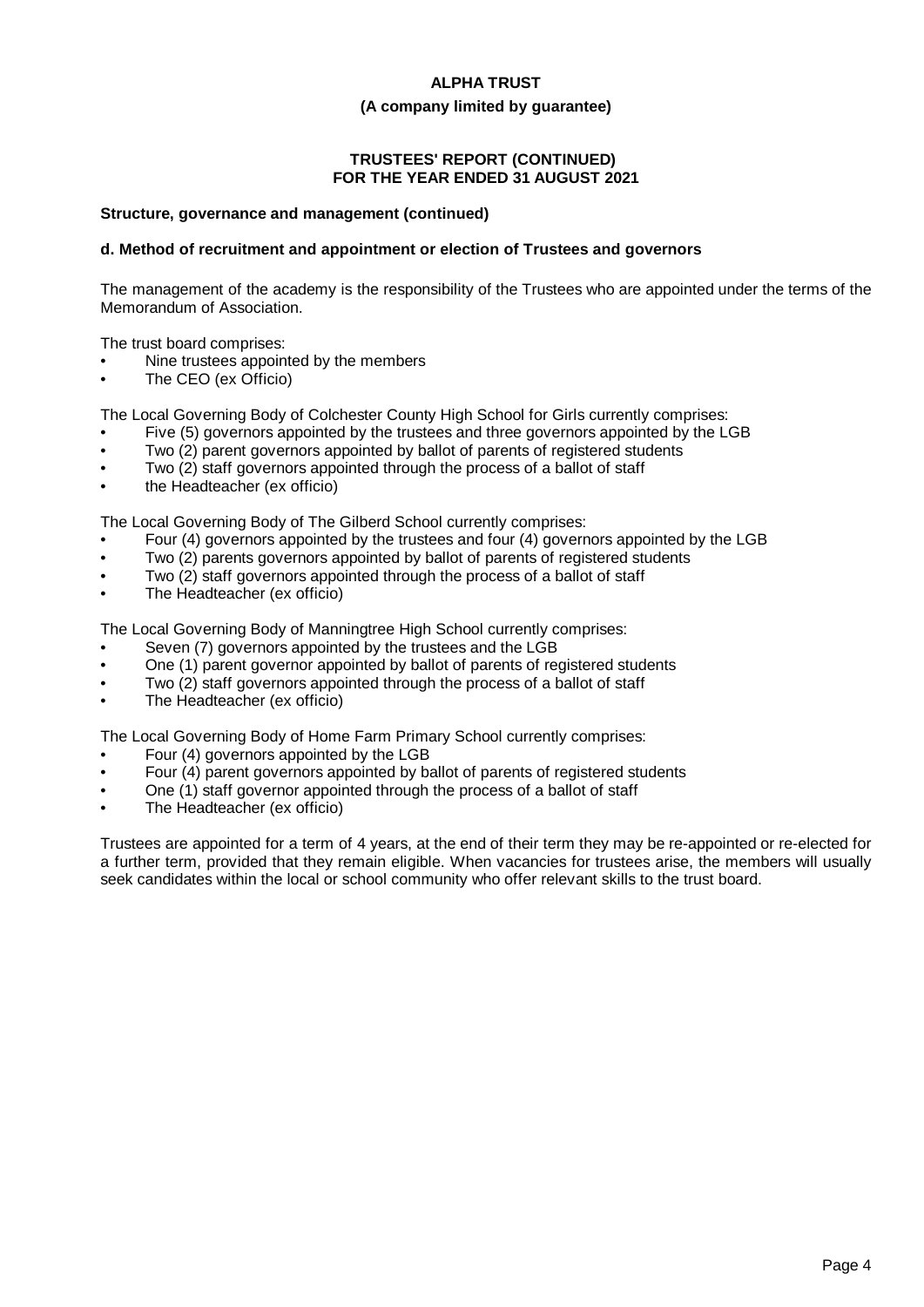#### **(A company limited by guarantee)**

### **TRUSTEES' REPORT (CONTINUED) FOR THE YEAR ENDED 31 AUGUST 2021**

#### **Structure, governance and management (continued)**

#### **e. Policies adopted for the induction and training of Trustees and governors**

All new trustees will be given an opportunity to tour the trust academies and the chance to meet with staff and students. They will be provided with copies of the handbook, trust policies, minutes, accounts, budgets, plans and other relevant documents that they will need to undertake their role.

All new governors to an LGB will be given the opportunity to tour the school and the chance to meet staff and students. They will be provided with copies of the handbook, policies, procedures, minutes, accounts, budgets, plans and other documents that they will need to undertake their role as governors. As there are normally only two or three new governors a year, much of the induction tends to be done informally and is tailored specifically to the individual. However, all new governors are expected to enrol on an 'Induction for New Governors' course run by Essex Governor Services (EGS), to which the governing body subscribes.

Governors are encouraged to participate in the Juniper training programme, and other external training, where relevant to their and the Academy's needs, and are provided with access to relevant specialist information web sites. Governors' meetings regularly include presentations from school staff on a variety of topics of interest so as to keep them informed. The governors participate in the NEETSA excellence in Governance and are supported by a National Leader of Governance.

#### **f. Organisational structure**

The management structure consists of four levels: the Trustees, the Headteacher board, the Local Governing Body & committees and the Senior Leadership Team (SLT).

The trustees are responsible for setting overarching policy in conjunction with the Headteacher board, adopting an annual plan and budget, monitoring the trust academies by use of key performance indicators and financial reporting, making major decisions about the direction of the trust, capital expenditure and senior staff appointments.

The local governing body are responsible for setting local policy, recommending an annual plan and budget, monitoring the school by the use of key performance indicators and budgets and to assist in the making of decisions about the direction of the academy, capital expenditure and senior staff appointments.

Committees of the Trustees and Local Governing Body have delegated responsibilities. The main trust committees, which will normally meet once each term, are: The Trust Board, Resources (HR, Finance & Premises), Audit and Health and Safety. With the Pay Committee meeting annually.

The Headteacher Board meets nine times per year to consider trust wide issues and seek to align all schools within the trust; this includes reviewing and recommending policies and procedures to their respective LGB's.

The local committees can be structured how each LGB requires but should consider the following areas: Curriculum & Student Matters, Finance & Premises, Personnel, and Health & Safety.

The senior leadership team (SLT) in each school comprises the Headteacher / Principal, Associate Principal, Head of School, deputy headteachers / vice principal, assistant headteachers / vice principals and the school business manager along with any associates or senior support staff appointed. These managers control the schools within the trust at an executive level implementing the policies laid down by the trustees or LGB and reporting back to them. The CEO is the Accounting Officer for the trust.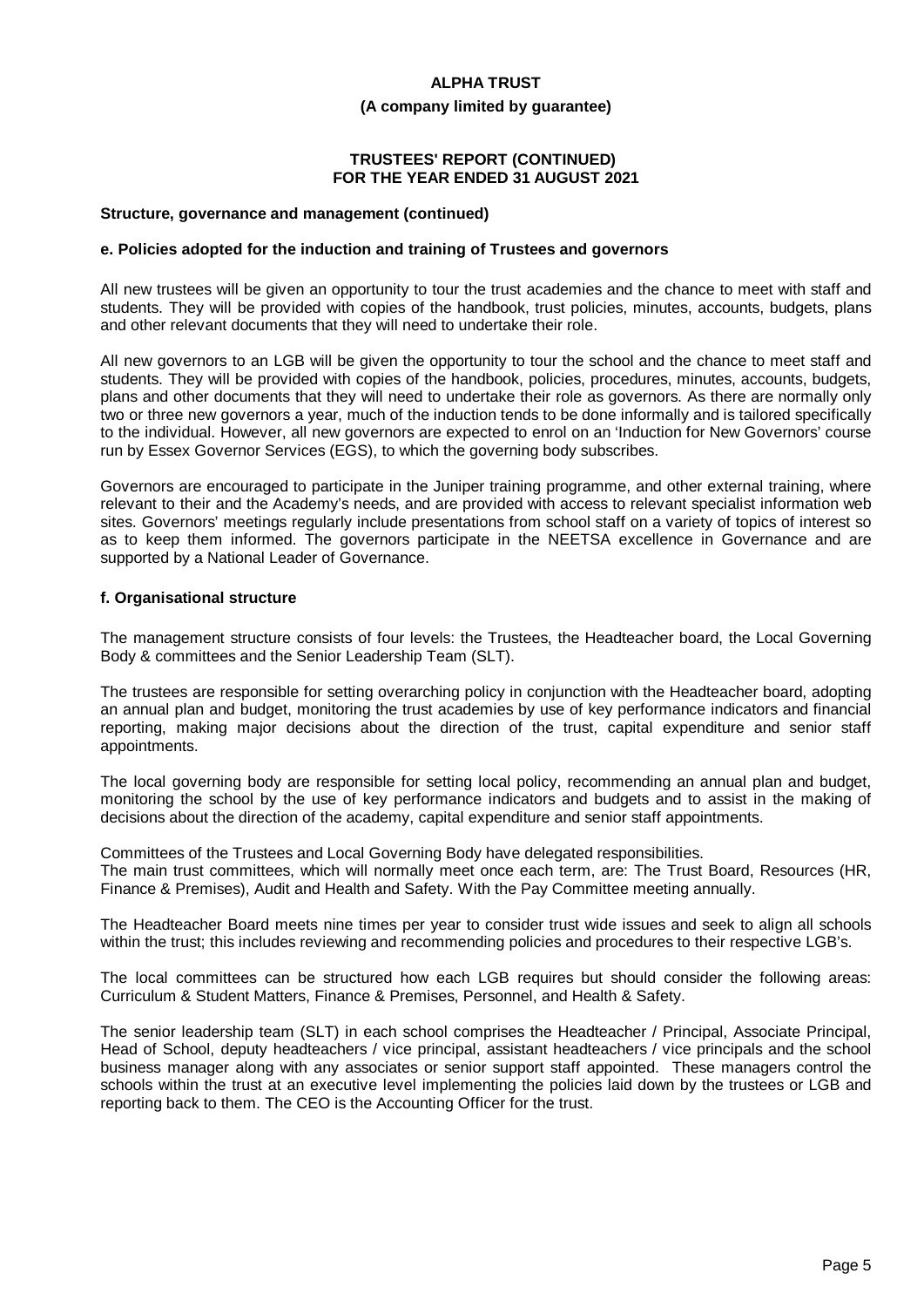#### **(A company limited by guarantee)**

# **TRUSTEES' REPORT (CONTINUED) FOR THE YEAR ENDED 31 AUGUST 2021**

#### **Structure, governance and management (continued)**

#### **g. Arrangements for setting pay and remuneration of key management personnel**

The trustees consider the scheme of delegation which indicates the Board of Trustees, the CEO, Headteachers, Deputy Headteachers, CFOO and School Business Managers comprise the key management personnel, in charge of directing and controlling, running and operating the trust schools on a day to day basis.

The salaries of the CEO, CFOO and Executive Head teacher are set by the pay committee following a rigid annual Performance Management Review (PMR) process and are aligned to salaries they have researched in other similar size trusts.

The salaries of the school's senior leadership teams and business professionals are based on annual PMR process and are set within recognised national scales for both teachers and support staff. The trust pay committee meets each autumn to review and approve any increments based on the completed PMR and recommendations by each head teacher.

# **h. Trade union facility time**

#### **Relevant union officials**

| Number of employees who were relevant union officials during the year<br>Full-time equivalent employee number |                             |  |
|---------------------------------------------------------------------------------------------------------------|-----------------------------|--|
| Percentage of time spent on facility time                                                                     |                             |  |
| <b>Percentage of time</b>                                                                                     | Number of<br>employees      |  |
| 0%<br>1%-50%<br>51%-99%<br>100%                                                                               | 5                           |  |
| Percentage of pay bill spent on facility time                                                                 | £                           |  |
| Total cost of facility time<br>Total pay bill<br>Percentage of total pay bill spent on facility time          | 17,350,344<br>$\frac{6}{2}$ |  |
| Paid trade union activities                                                                                   |                             |  |

Time spent on paid trade union activities as a percentage of total paid facility time hours **-** %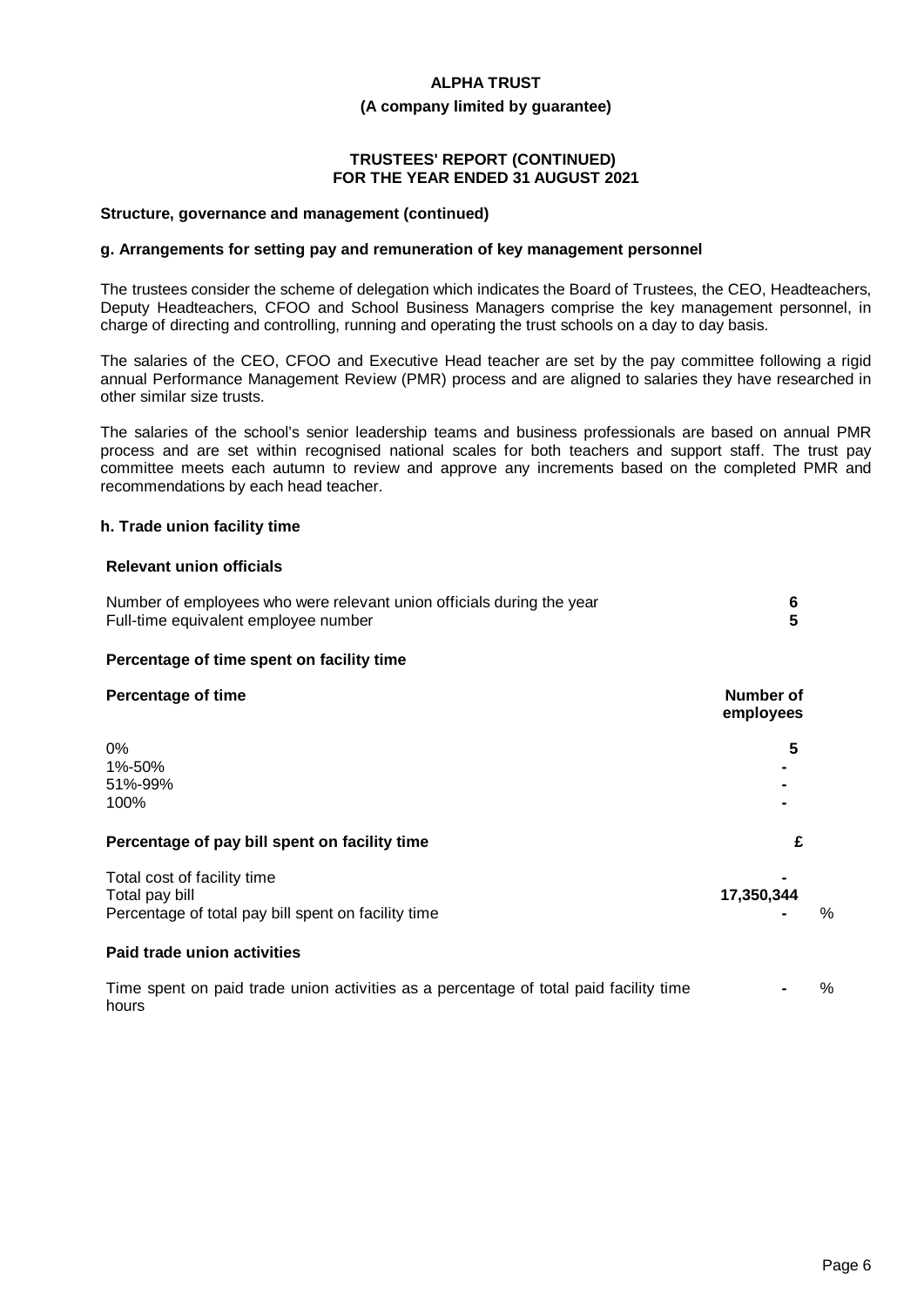#### **(A company limited by guarantee)**

# **TRUSTEES' REPORT (CONTINUED) FOR THE YEAR ENDED 31 AUGUST 2021**

#### **Structure, governance and management (continued)**

#### **i. Related parties and other connected charities and organisations**

No sponsors or other related parties either control or significantly influence the decisions and operations of the Multi Academy Trust.

Colchester County High School for Girls is the lead school in the North East Essex Teaching School Alliance (NEETSA) and Colchester Teacher Training Consortium (CTTC) and as such the trustees and accounting officer are legally responsible for its funding, accounts returns and governance, which now includes Alpha Teaching School Hub (ATSH) which was awarded 01 April 2021 and opened 01 September 2021.

The trust or members of it do not have a controlling influence over any other organisation apart from those mentioned above and the schools within the trust.

The Colchester County High School for Girls School Private Fund supports the school and shares similar charitable aims, as does the Parent Teacher & Friends Association. Both are registered charities.

#### **j. Engagement with employees (including disabled persons)**

Employees have been consulted on issues of concern to them by means of regular consultative committee and staff meetings and have been kept informed on specific matters directly by management. The academy carries out exit interviews for all staff leaving the organisation and has adopted a procedure of upward feedback for senior management and the Trustees.

The academy has implemented a number of detailed policies in relation to all aspects of personnel matters including:

- Equal opportunities policy
- Volunteers' policy
- Health & safety policy

In accordance with the academy's equal opportunities policy, the academy has long-established fair employment practices in the recruitment, selection, retention and training of disabled staff. Staff are trained in safe recruitment and there is always a trained member of staff present at an interview.

Full details of these policies are available from the academy's offices.

#### **k. Engagement with suppliers, customers and others in a business relationship with the academy**

The trust has a large number of regular suppliers and where possible ensures that local companies are engaged to provide services and materials and thereby reduce the carbon footprint of the trust.

We seek to ensure we pay suppliers on time and where possible agree contracts that give both parties long term assurance and the ability to successfully plan budgets.

#### **Objectives and activities**

#### **a. Objects and aims**

The principal object of the trust is to advance for the public benefit education in the United Kingdom, in particular by establishing, maintaining, carrying on, managing and developing schools offering a broad and balanced curriculum and in doing so it meets the requirements of its Funding Agreements.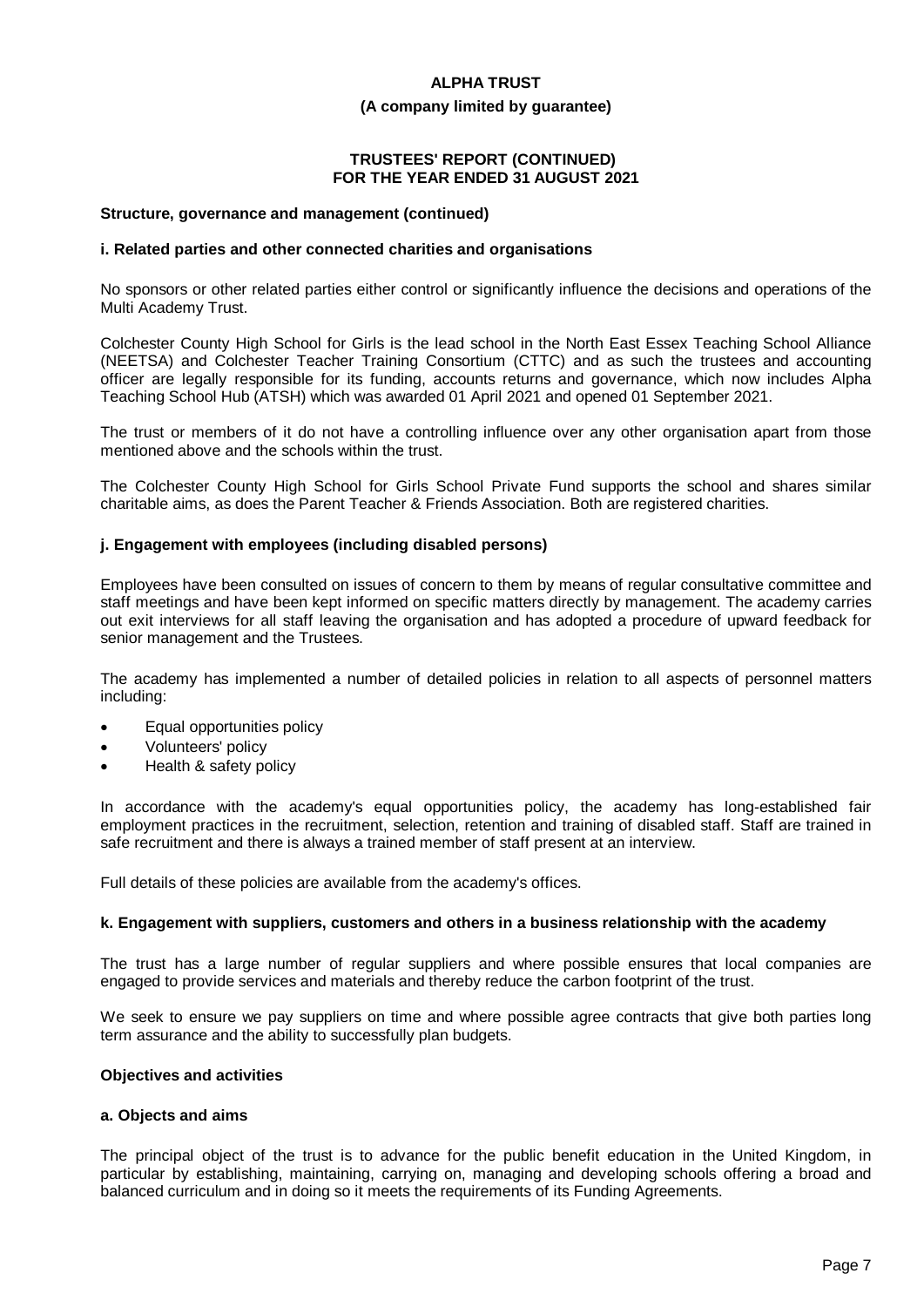#### **(A company limited by guarantee)**

# **TRUSTEES' REPORT (CONTINUED) FOR THE YEAR ENDED 31 AUGUST 2021**

#### **Objectives and activities (continued)**

It is central to the philosophy of the trust that in its schools' students will:

- learn in an orderly, disciplined atmosphere, following the local Code of Conduct;
- develop the capacity for creative, independent thought and problem solving;
- be able to communicate ideas in English and at least one modern foreign language at CCHSG.
- develop appropriate technological skills and one MFL where appropriate at Gilberd.
- understand our economic and political environment;
- become effective citizens who have developed sound judgement, maturity and compassion;
- understand and respect social, moral and spiritual values in a multi-cultural society and take part in cultural activities;
- appreciate and understand the environment; and
- become caring individuals who are valued and feel safe and secure.

#### **b. Public benefit**

In setting objectives and planning for activities, the Trustees have given due consideration to general guidance published by the Charity Commission relating to public benefit, including the guidance 'Public benefit: running a charity (PB2)'.

The trust's aims and achievements are set out within this report and all its charitable activities are undertaken to further its charitable purposes for the public benefit. The trustees have complied with their duty to have due regard to the guidance on public benefit published by the Charity Commission in exercising their powers or duties.

# **Strategic report**

#### **Achievements and performance**

#### **a. Key performance indicators**

The total number of students on roll across the trust in the year to 31 August 2021 was 3968, an increase of 135 from the previous year due to the increasing roll.

Colchester County High School for Girls had 1130 students on roll in the year ending 31 August 2021.

The school had a Published Admissions Number (PAN) of 160 which increased in September 2020 to 192. As a selective school all places in Year 7 are filled each year, so pupil numbers in Years 7 to 11 remain relatively stable, in turn providing financial stability. The 1130 students included 243 Sixth Form students; here the academy aims to recruit around 150 each year, but this is subject to greater fluctuation. CCHSG is currently rated outstanding by Ofsted.

The Gilberd School had 1592 students on roll in the year ending 31 August 2021. The school had a Published Admissions Number (PAN) of 312 which is reducing to 300 from September 2021 but is currently undersubscribed by 10 students. The Gilberd School is currently rated outstanding by Ofsted.

Manningtree High School had 884 students on roll in the year ending 31 August 2021. The school has a Published Admissions Number (PAN) of 174 and is currently oversubscribed by 14 students. Manningtree High School is rated good by Ofsted.

Home Farm Primary School had 362 students on roll in the year ending 31 August 2021. The school has a Published Admissions Number (PAN) of 60 and is currently oversubscribed by 2 students. Home Farm Primary School recently retained its outstanding rating by Ofsted.

#### Income

The General Annual Grant (GAG) income for the trust was £21,357,896 (excluding rates relief). Other income including revenue grants, sales, hire of facilities etc, but excluding capital was £2,717,332.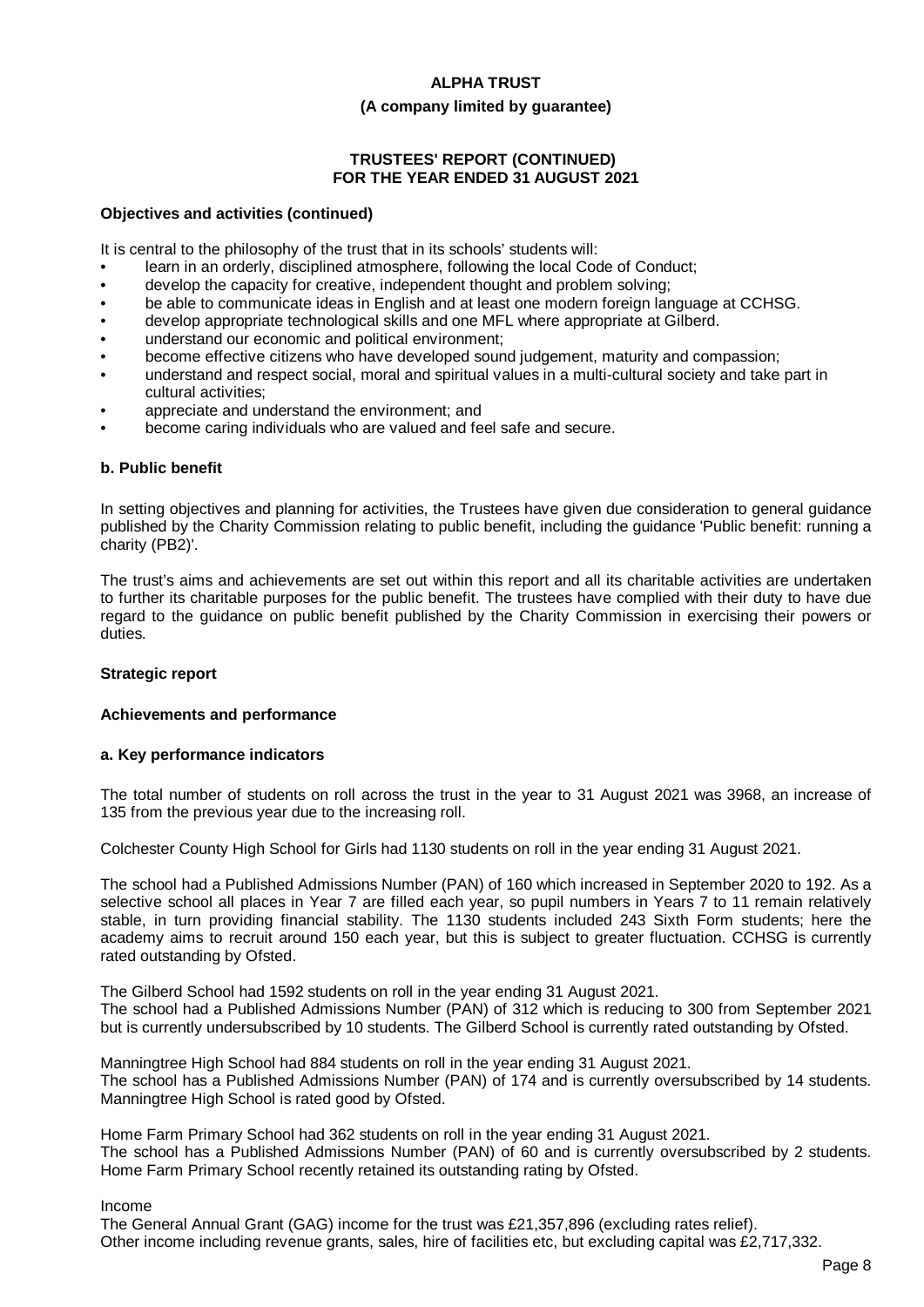#### **(A company limited by guarantee)**

# **TRUSTEES' REPORT (CONTINUED) FOR THE YEAR ENDED 31 AUGUST 2021**

#### **Strategic report (continued)**

#### **Achievements and performance (continued)**

Pupil Ratios The overall GAG income per pupil in the accounts was £5,383.

Staffing Ratios

In schools where the aim is to provide high quality education to young people, staff costs will be a relatively high proportion of income and expenditure.

Staff costs relative to GAG funding were £16,361,857 Staff costs as a percentage of GAG income 77% Total staff costs £17,890,228 Total staff cost as a percentage of overall income (excluding capital) 75%.

#### **b. Going concern**

After making appropriate enquiries, the Trust Board has a reasonable expectation that the Multi Academy Trust has adequate resources to continue in operational existence for the foreseeable future. For this reason, it continues to adopt the going concern basis in preparing the financial statements. Further details regarding the adoption of the going concern basis can be found in the accounting policies.

#### **c. Promoting the success of the company**

Alpha Trust was formed in April 2018 and consists of a teacher training consortium, three secondary schools and one primary school, four of which are Ofsted outstanding operations (with one school recently retaining its outstanding rating under the new framework), with one rated good.

A fourth secondary free school and the Alpha Teaching School Hub will be joining the Trust, opening 01 September 2021.

The DfE and the regional school's commissioner's office hold the trust in high esteem and we are looked upon as a successful and innovative example to other trusts.

The trust promotes its success by continuing to work with other trusts and schools in many areas of excellence and receives a regular number of enquiries about the possibility of joining the trust.

Demand for places at trust schools and the teacher training operation is high and we always do our best to accommodate the needs of our parents, students and trainees.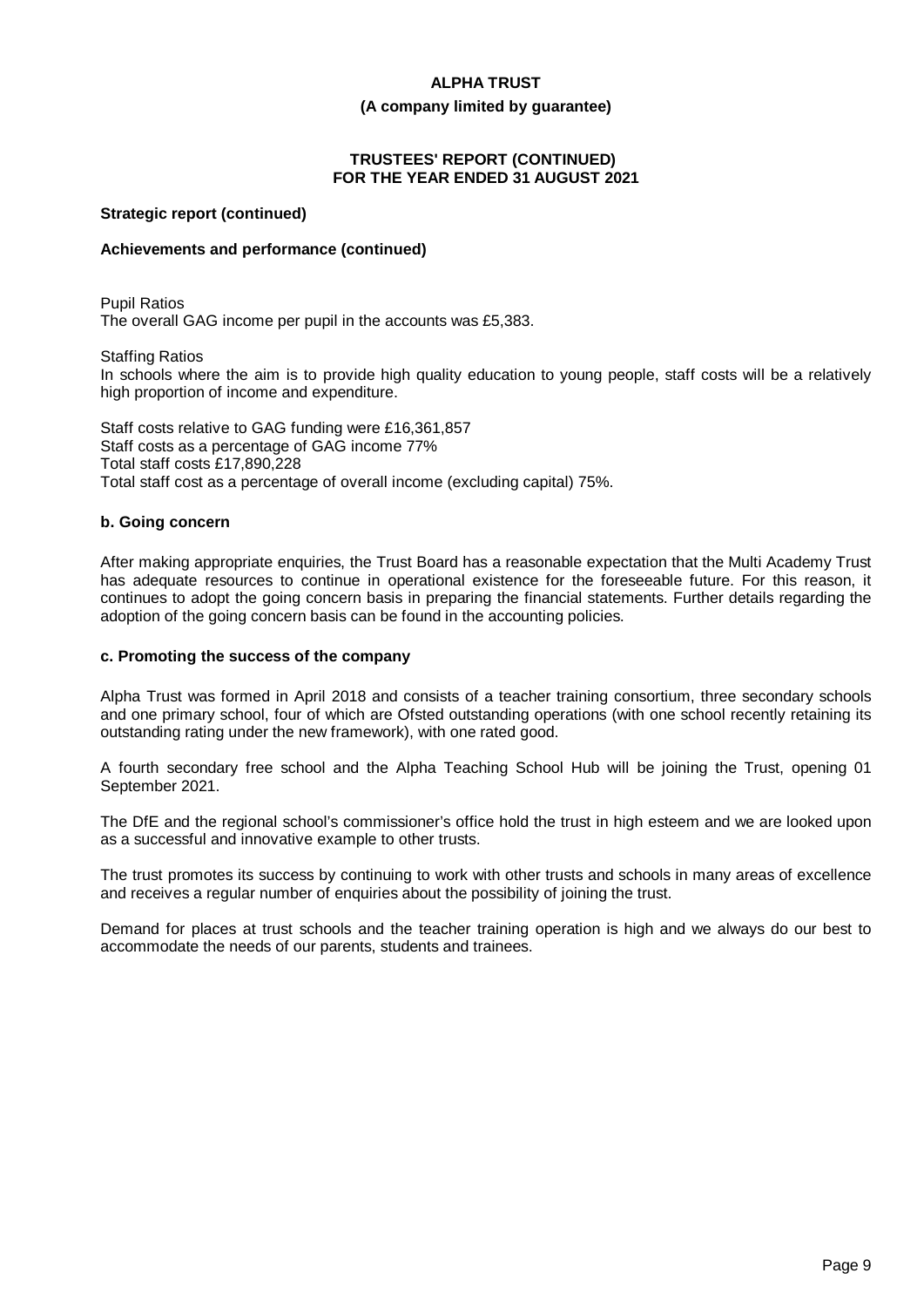#### **(A company limited by guarantee)**

# **TRUSTEES' REPORT (CONTINUED) FOR THE YEAR ENDED 31 AUGUST 2021**

#### **Strategic report (continued)**

### **Achievements and performance (continued)**

#### **d. Achievements and performance**

The Multi Academy Trust's principal aim is to provide, for the public benefit, outstanding education to able students between the ages of 11 and 19. This enables the students to achieve outstanding academic results.

Due to the Covid-19 virus the 2019-20 academic results are based on centre assessed grades and the schools within the trust achieved the following results:

It should be noted the progress and attainment measures are internally assessed values due to the cancelation of external exams in the summer of 2021.

Colchester County High School for Girls At A level students again achieved a 100% pass rate with 73.9% gaining A\* or A which included 37.4% A\* and 90.6% of all grades were A\*/B. At GCSE students achieved 99.8% 9 to 5. The Progress measure was +1.0 and the Attainment 8 measure was 8.4

The Gilberd School At GCSE students achieved 63% 9 to 5 The Progress measure was +0.57 and the Attainment 8 measure was 5.34

Manningtree High School At GCSE students achieved 56% 9 to 5 The progress measure was 0.4 and the attainment 8 measure was 5

Home Farm Primary School did not complete any external exams this year due to the corona virus situation.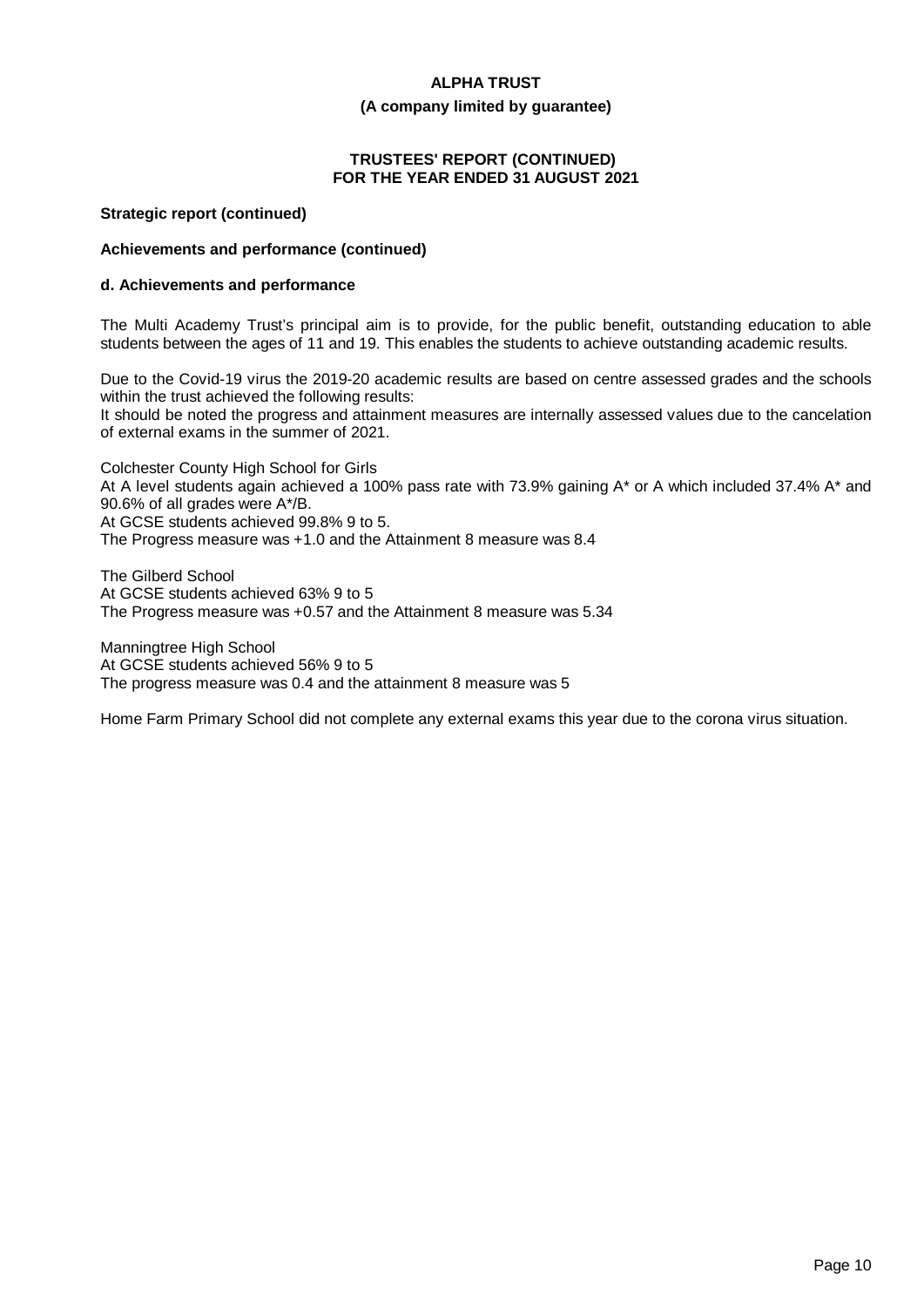#### **(A company limited by guarantee)**

# **TRUSTEES' REPORT (CONTINUED) FOR THE YEAR ENDED 31 AUGUST 2021**

#### **Strategic report (continued)**

#### **Financial review**

#### **a. Annual review**

Most of the trust income is obtained from the Education & Skills Funding Agency (ESFA) in the form of recurrent grants, the use of which is restricted to particular purposes. These grants received from the ESFA during the year ended 31 August 2021 and the associated expenditure are shown as restricted funds in the Statement of Financial Activities.

The schools within the trust have been in receipt of capital grants for building from the ESFA through the Condition Improvement Fund (CIF). In accordance with the SORP 2015, such grants are shown in the Statement of Financial Activities as restricted income in the fixed asset fund, except where they are used for maintenance. The restricted fixed asset fund balance is reduced by annual depreciation charges over the expected useful life of the assets concerned.

During the year ended 31 August 2021, the total expenditure of £20,240,937 (excluding NEETSA, CTTC , restricted fixed asset expenditure and pension fund movements) (2020 - £18,605,679) all of which was spent in furtherance of the trust's objectives was more than covered by recurrent grant funding from the ESFA together with other incoming resources. The excess of income over expenditure for the year was £1,011,081 (2020 - £2,295,273) and the year end balance of these funds was £6,076,014 (2020 - £5,064,933), being the movement on revenue funds excluding the pension reserve. The net movement on unrestricted and restricted funds (excluding CTTC, NEETSA and the pension reserve) was a surplus of £1,008,609 (2020 - £2,188,787 surplus).

At 31 August 2021 the Net Book Value of fixed assets was £51,415,087 and movements in tangible fixed assets are shown in Note 14 to the Financial Statements. The assets were used exclusively for providing education and the associated support services to the students of the trust.

In accordance with FRS102, the trust received an actuarial assessment of the local government pension schemes. The deficit balance is included within the balance sheet as at 31 August 2021 and supporting notes to the accounts, Note 27.

#### **b. Reserves policy**

The trustees review the reserve levels of the trust annually. This review encompasses the nature of income and expenditure streams, the need to match income with commitments and the nature of reserves. They are committed to maintaining a reserve sufficient to cover one months' salary and allow the academy to cope with any projected deficits for the foreseeable future. The cost of meeting this is expected to be £1,500,000. The trust currently has no foreseeable deficit issues due to reserves being substantially above this level.

The trust held fund balances of £45,304,166 at 31 August 2021 made up as follows:

Unrestricted funds of £2,894,319 which are usually held as a general reserve to provide sufficient working capital to cover delays between spending and receipt of grants and as such cushion to deal with unexpected emergencies. These funds will also help to protect the academy from the impact of the reducing future funding detailed above. The trustees have agreed plans for the year 2021-22 to invest £2,274,641 of its reserves in capital projects at The Gilberd School and CTTC. The Trust is investigating other capital projects at CCHSG, MHS and HFP.

Restricted general funds of £2,766,098 including GAG.

Managed funds held for the North East Essex Teaching School Alliance (NEETSA) and the Colchester Teacher Training Consortium (CTTC) of £415,597.

Restricted fixed asset funds of £51,621,152.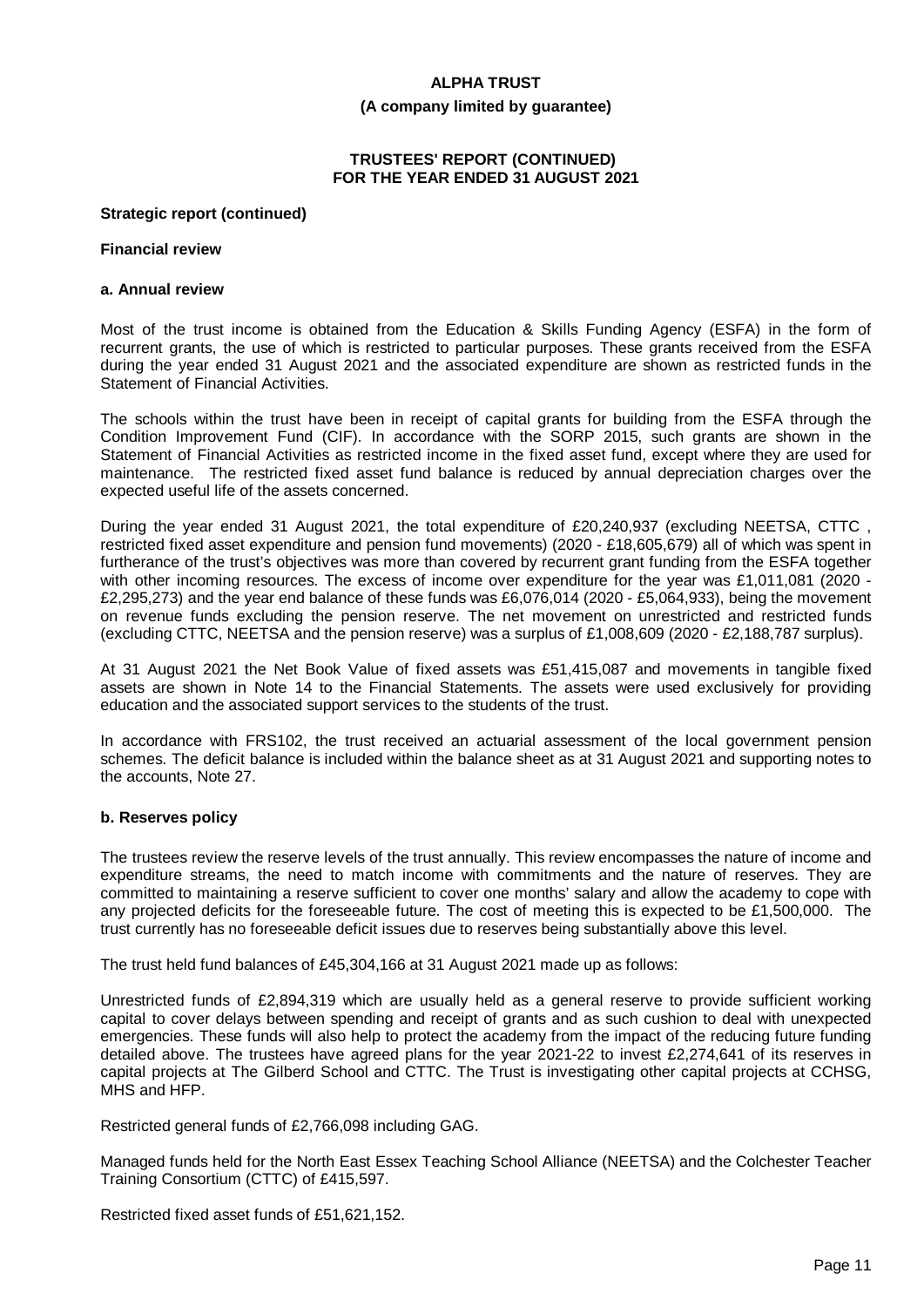#### **(A company limited by guarantee)**

### **TRUSTEES' REPORT (CONTINUED) FOR THE YEAR ENDED 31 AUGUST 2021**

Restricted pension fund deficit of (£12,393,000). This liability does not have an immediate cash flow impact but as the deficit increases or decreases over time, so the contributions made towards it will increase or decrease.

#### **c. Principal risks and uncertainties**

The trustees have assessed the major risks to which the trust is exposed, in particular those currently relating to the Covid-19 virus and how it affects specific teaching, provision of facilities and other operational areas of the trust and its finances. The trustees have followed the guidance of the DfE and implemented a number of systems to assess risks that the trust faces, especially in the operational areas (e.g. in relation to teaching, health and safety, and school trips) and in relation to the control of finance. They have introduced systems, including operational procedures (e.g. vetting of new staff and visitors following safer recruitment guidance, supervision of school grounds with enhanced security) and internal financial controls (see below) in order to minimise risk. Where significant financial risk still remains, they have ensured they have adequate insurance cover. The trust has an effective system of internal financial controls and this is explained in more detail in the following statement.

These arrangements can provide only reasonable and not absolute assurance that assets are safeguarded, transactions are authorised and properly recorded, and that material errors or irregularities are either prevented or would be detected within a timely period.

The trust is subject to a number of risks and uncertainties, in common with other Multi Academy Trusts. It has in place procedures to identify and mitigate financial risks, and these are explained further in the Risk Management section of this report and in the Governance Statement.

A significant number of the Trust's staff belong to the Local Government Pension Scheme, which results in the recognition of a significant pension reserve within the balance sheet as detailed in Notes 19 and 28.

The Trustees have assessed the principal risks and uncertainties facing the Multi Academy Trust as:

- Noncompliance with safeguarding legislation.
- Ofsted rating lower than 'Outstanding' following an inspection.
- Sixth Form student intake numbers below expectations.
- Budget, financial and accounting information and processes not robust.
- Inadequate supply, recruitment, induction and development of appropriately qualified/experienced staff.
- Inadequate development and execution of facilities plans.
- Inadequate consideration of health and safety of students, staff, contractors and the public whilst on school premises and school trips and a particular regard to the Covid-19 pandemic.
- Changes in Government policy in relation to academies generally, and selective schools.

All these (and other lesser) risks are captured in the trust's risk register, with clear ownership of both risk and mitigation, with review of risks being a standing agenda item for meetings of both the Trust Board and Local Governing Body and their subordinate committees.

Notwithstanding the successful financial outcome of this year, the financial outlook continues to be uncertain with a combination of ongoing changes in both income and expenditure resulting in a challenging future.

The trust's principal income will continue to be provided by the Education & Skills Funding Agency, based upon formulae agreed through the Essex Schools Forum; this was fully reviewed for 2020-21.

#### **d. Investment policy**

The trust seeks to maximise returns from its investments, but with the overriding consideration being minimising risk and maintaining flexibility and access to funds. Surplus funds are kept within short- and longterm deposit accounts.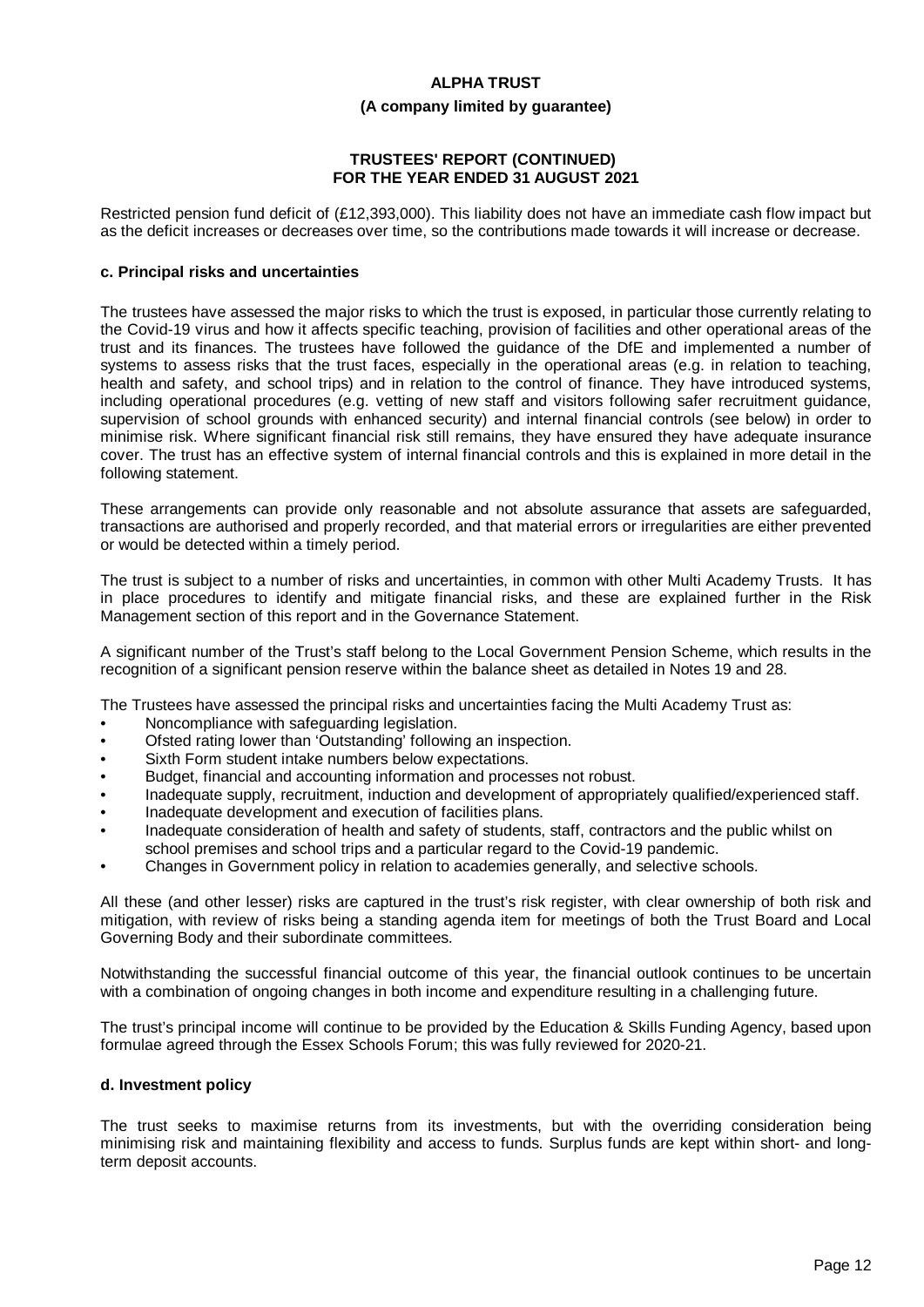#### **(A company limited by guarantee)**

# **TRUSTEES' REPORT (CONTINUED) FOR THE YEAR ENDED 31 AUGUST 2021**

#### **Streamlined energy and carbon reporting**

The trustees noted the new requirement for a Streamlined Energy and Carbon report and engaged the services of Briar Consulting Engineers Ltd and division of Zenergi to produce a suitable report.

Zenergi are the company that procures energy supplies for the schools in the trust and ensures value for money and service compliance.

The report below forms part of the accounts return and indicates a good level of carbon emissions and continuing plans to reduce the carbon footprint of schools within the trust. The trust plans to apply to the new Decarbonisation Fund to provide further carbon reducing schemes.

#### **UK energy use and associated greenhouse gas emissions**

The Trust is pleased to report its current UK based annual energy usage and associated annual greenhouse gas emissions pursuant to the Companies (Directors' Report) and Limited Liability Partnerships (Energy and Carbon Report) Regulations 2018 ("the 2018 Regulations") that came into force 1 April 2019.

#### **Organisational boundary**

In accordance with the 2018 Regulations, the energy use and associated greenhouse gas emissions are for those within the UK only for all assets that come under an operational control boundary. This includes all 4 schools controlled during the reporting period along with minibuses and personal vehicles used for business mileage ("grey fleet").

#### **Reporting period**

The annual reporting period is 1 September to 31 August each year and the energy and carbon emissions are aligned to this period.

#### **Quantification and reporting methodology**

The 2019 UK Government Environmental Reporting Guidelines and the GHG Protocol Corporate Accounting and Reporting Standard (revised edition) were followed. The 2020 UK Government GHG Conversion Factors for Company Reporting were used in emission calculations. The report has been reviewed independently by Briar Consulting Engineers Limited.

The electricity and gas consumption was compiled from invoice records. Energy use and emissions for minibuses were calculated from odometer readings and fuel records, while mileage claims were used for grey fleet. Generally gross calorific values were used except for grey fleet mileage energy calculations as per Government GHG Conversion Factors.

The associated emissions are divided into mandatory and voluntary emissions according to the 2018 Regulations, then further divided into the combustion of fuels and the operation of facilities (scope 1), purchased electricity (scope 2) and in-direct emissions that occur as a consequence of company activities (scope 3).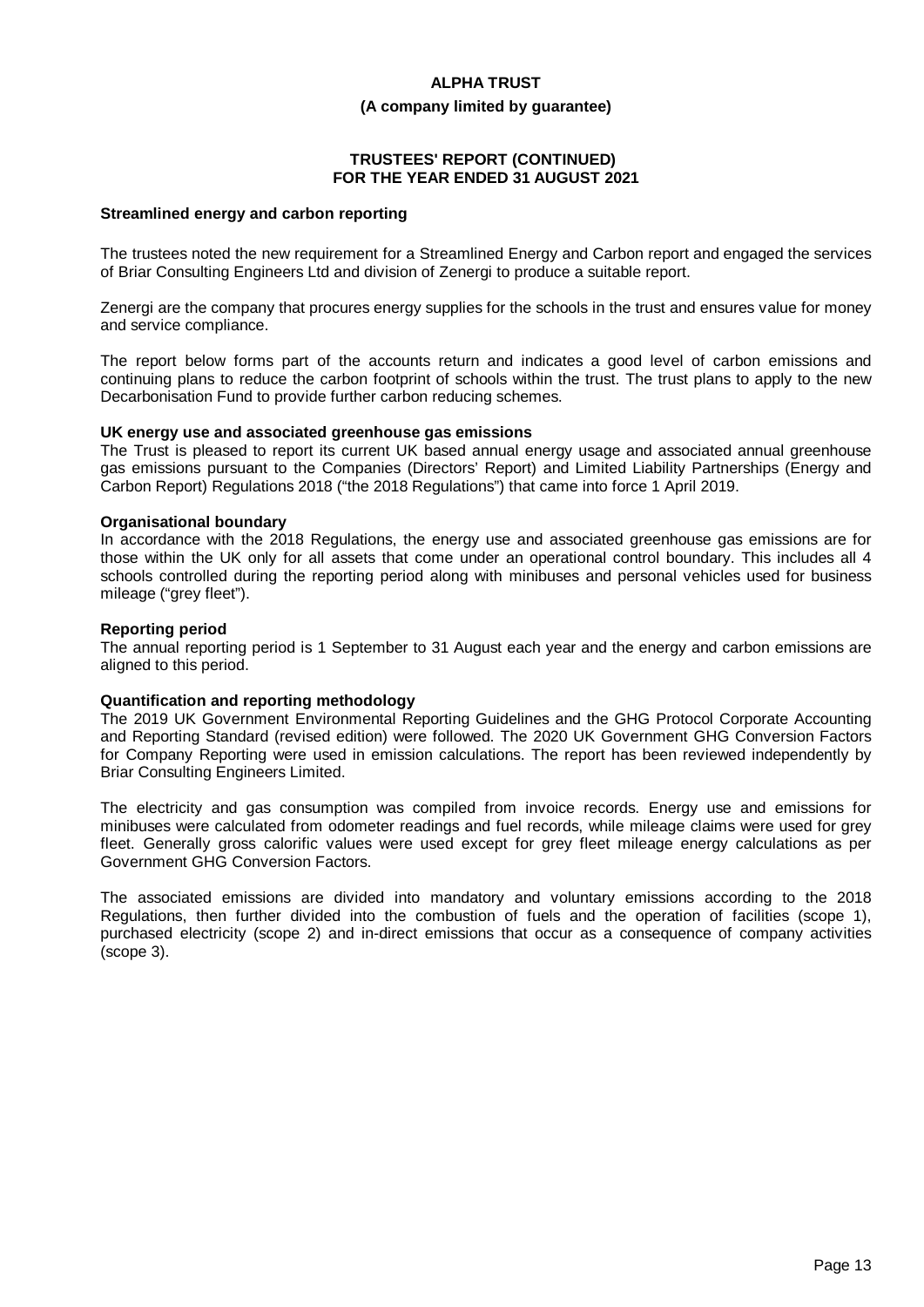#### **(A company limited by guarantee)**

#### **TRUSTEES' REPORT (CONTINUED) FOR THE YEAR ENDED 31 AUGUST 2021**

### **Streamlined energy and carbon reporting (continued)**

|                                                      | 2021      | 2020      |
|------------------------------------------------------|-----------|-----------|
| Energy consumption breakdown (kWh):                  |           |           |
| Gas                                                  | 4,456,075 | 3,272,684 |
| Electricity                                          | 1,112,789 | 1,005,965 |
| <b>Transport fuel</b>                                | 7,253     | 39,828    |
| Scope 1 emissions (in tonnes of CO2 equivalent):     |           |           |
| Gas consumption                                      | 816.2     | 601.7     |
| Owned transport                                      | 1.6       | 7.5       |
| <b>Total scope 1</b>                                 | 817.8     | 609.2     |
| Scope 2 emissions (in tonnes of CO2 equivalent):     |           |           |
| Purchased electricity                                | 236.3     | 234.5     |
| Scope 3 emissions (in tonnes of CO2 equivalent):     |           |           |
| Business travel in employee-owned or rental vehicles | 0.1       | 2.6       |
| Total gross emissions (in tonnes of C02 equivalent): | 1,054.2   | 846.3     |
| Intensity ratio:                                     |           |           |
| Tonnes of CO2 equivalent per pupil                   | 0.269     | 0.221     |

# **Energy efficiency action during current financial year**

This year the Gilberd School have replaced 3 gas boilers with new more efficient models, improving heating efficiency. Electrical efficiency has also been improved with LED lighting upgrades at the school. Projects included the replacement of 16 sodium car park floodlights with 11 LED units and the replacement of classroom fluorescent lighting with approximately 100 LED units.

Manningtree High School have improved the thermal performance of the school with the installation of new gas boilers in the main block, English block and small sports hall in conjunction with improved insulation for the library, main roof and science roof.

Home Farm Primary have maintained their Green Flag Eco School status this year and continue to engage with pupils on sustainability issues via a pupil-led Eco Committee. The school have engaged with pupils during Switch Off Fortnight, with implementing greater plastic recycling and with the onsite allotment, of which the food is used in the school kitchen. Energy efficiency upgrades have also taken place in the IT infrastructure this year, improving electrical efficiency.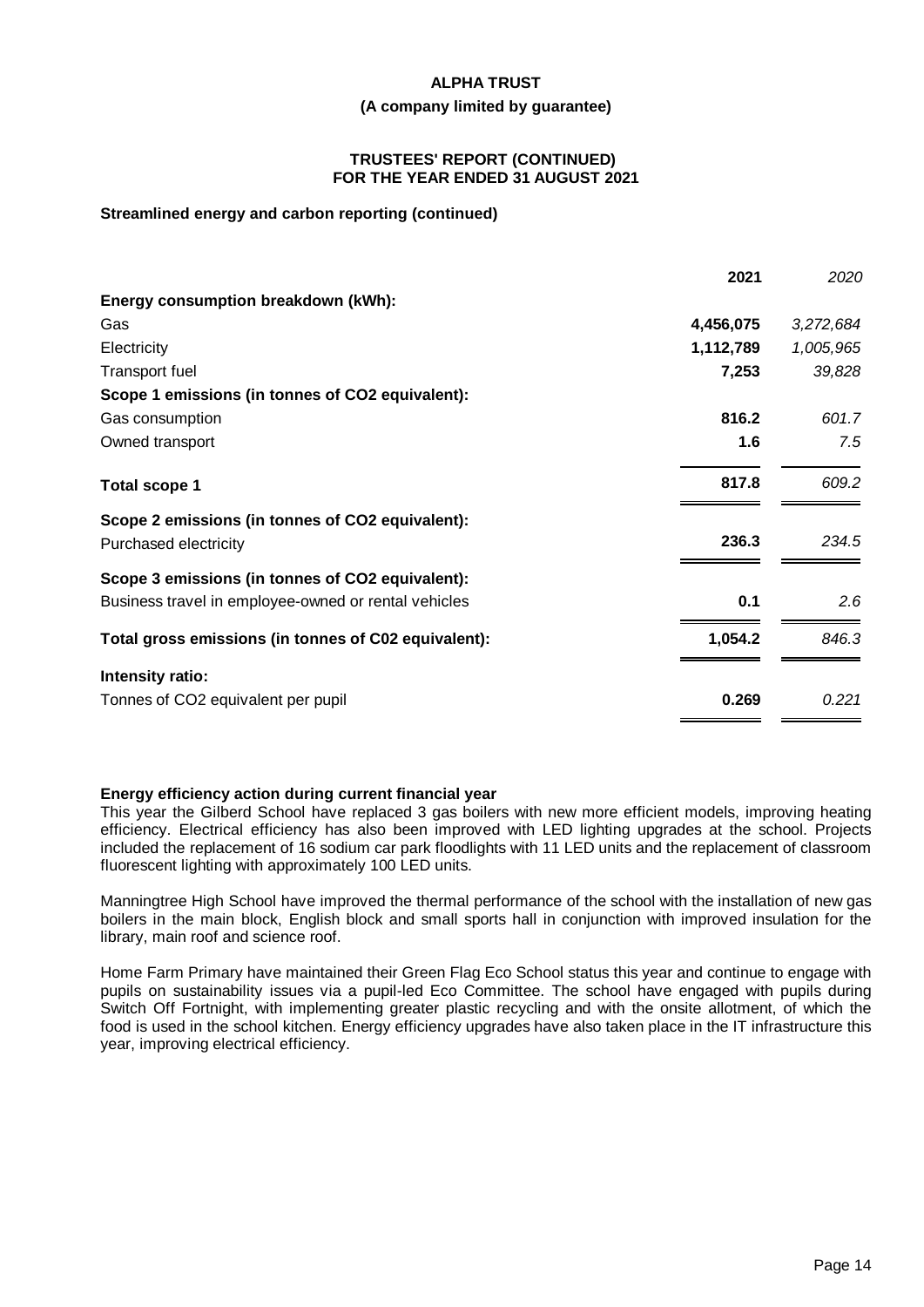#### **(A company limited by guarantee)**

# **TRUSTEES' REPORT (CONTINUED) FOR THE YEAR ENDED 31 AUGUST 2021**

#### **Plans for future periods**

The mission of this trust and its schools is to prepare resilient and responsible leaders, who are able to compete in a global economy. We promote high aspiration and excellence. We are unashamedly ambitious for the future success of our students.

We aim to:

- Enable students to cope emotionally, physically and spiritually with the pressures and demands of life.
- Provide a broad, well balanced and personalised curriculum.
- Provide the highest quality education for students, to enable them to achieve excellence in public examinations.
- Provide access to the highest quality further education and employment.

The trust initiated growth plans and in September 2019 brought Manningtree High School, a comprehensive 16 19 school based in the Lawford area on Manningtree with 883 students into the trust.

This was followed by Home Farm Primary School, based in Shelley Road, Colchester with 335 students, in April 2020.

The development of Trinity School, a free school, towards the northern edge of Colchester has been delayed by the DfE until September 2023 (secondary) and 2025 (primary). In the short term the first and second year 7 intake will attend DfE supplied temporary classrooms on the Gilberd School site from September 2021.

#### **Funds held as custodian on behalf of others**

The trust manages the North East Essex Teaching School Alliance (NEETSA) and the Colchester Teacher Training Consortium (CTTC).

These are partnerships consisting of many local schools that have come under the lead of CCHSG and therefore the trust.

As the legal entity the funds are considered and accounted for within the Alpha Trust annual return and are then separately audited and reported to DfE and NCTL.

# **Disclosure of information to auditors**

Insofar as the Trustees are aware:

- · there is no relevant audit information of which the charitable company's auditors are unaware, and
- that Trustees have taken all steps that they ought to have taken to make themselves aware of any relevant audit information and to establish that the auditors are aware of that information.

The Trustees' report, incorporating a strategic report, was approved by order of the Board of Trustees, as the company directors, on 8 December 2021 and signed on its behalf by:

 $\qquad \qquad \qquad$ 

**Mr L Jones** Chair of Trustees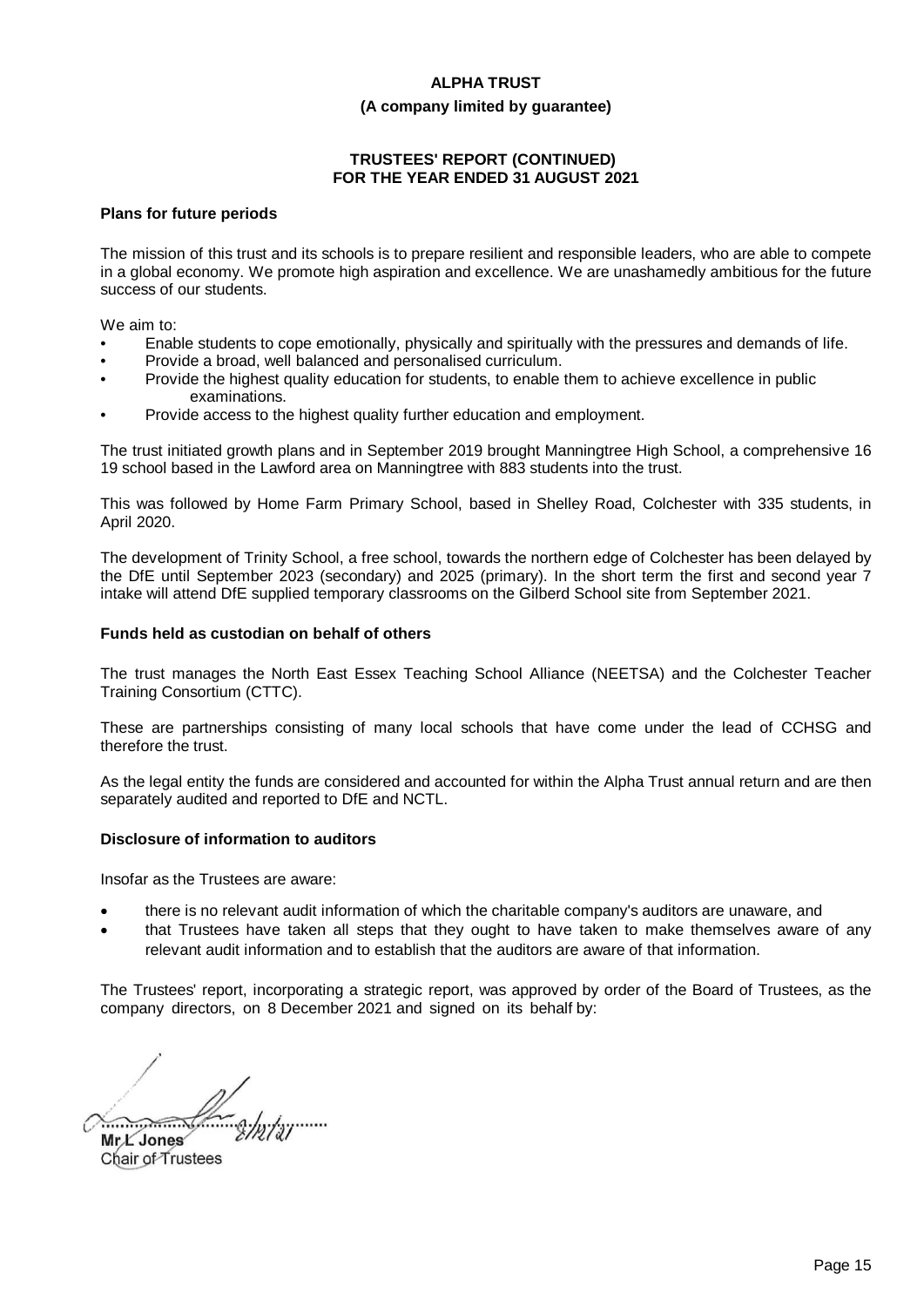# **ALPHA TRUST (A company limited by guarantee)**

# **GOVERNANCE STATEMENT**

#### **Scope of responsibility**

As Trustees, we acknowledge we have overall responsibility for ensuring that Alpha Trust has an effective and appropriate system of control, financial and otherwise. However, such a system is designed to manage rather than eliminate the risk of failure to achieve business objectives and can provide only reasonable and not absolute assurance against material misstatement or loss.

The board of Trustees has delegated the day-to-day responsibility to the CEO, as accounting officer and CFO, for ensuring financial controls conform with the requirements of both propriety and good financial management and in accordance with the requirements and responsibilities assigned to it in the funding agreement between Alpha Trust and the Secretary of State for Education. They are also responsible for reporting to the board of Trustees any material weaknesses or breakdowns in internal control.

#### **Governance**

The information on governance included here supplements that described in the Trustees' report and in the Statement of Trustees' responsibilities. The board of Trustees has formally met 3 times during the year, with a further four special meetings to discuss the opening of each school post lockdown.

Attendance during the year at meetings of the board of Trustees was as follows:

| Trustee                           | Meetings attended | Out of a possible |
|-----------------------------------|-------------------|-------------------|
| Mr M Albano                       |                   |                   |
| Mr A Charnock                     |                   |                   |
| Mr R Cooke                        |                   |                   |
| Ms D Emm                          |                   |                   |
| Ms L Gous                         |                   |                   |
| Mrs A James                       |                   |                   |
| Mr L Jones, Chair of Trustees     |                   |                   |
| Mr I Mosley (resigned 13/12/2020) |                   |                   |
| Mr G Simpson                      |                   |                   |
| Mrs G Marshall, CEO               |                   |                   |

The Trust Board has assigned roles and responsibilities to an audit committee. This committee reviews the risks to internal financial control at the Academy Trust and agrees a programme of work that will address these risks, inform the statement of internal control and, so far as is possible, provide assurance to the external auditor. The trustees have procured Juniper Financial Services to undertake a supplementary programme of work and produce a written report providing feedback on how the Academy's financial affairs are being discharged. The report indicates action points identifying any areas for improvement; the Audit Committee monitors compliance with any recommendations.

This provides the Trust Board with assurance that:

- the financial responsibilities of the Trust Board are being properly discharged;
- resources are being managed in an efficient, economical and effective manner;
- sound systems of internal financial control are being maintained; and
- financial considerations are fully taken into account in reaching decisions.

The trustees and local governors receive a range of data from the school's senior teams covering academic performance, attendance, student and staff issues along with financial and premises reports. This information is discussed and analysed at various committee meetings and where necessary external supporting evidence is requested or produced.

The trustees are assured that the data provided to them is of the highest quality and they are satisfied it gives them sufficient information about the school's progress, risks and uncertainties to make effective plans for the future. Risk registers are reviewed at each committee meeting.

During the course of the year trustees have regularly reviewed their meetings and management of the trust and have implemented changes to procedure to ensure that governance is effective.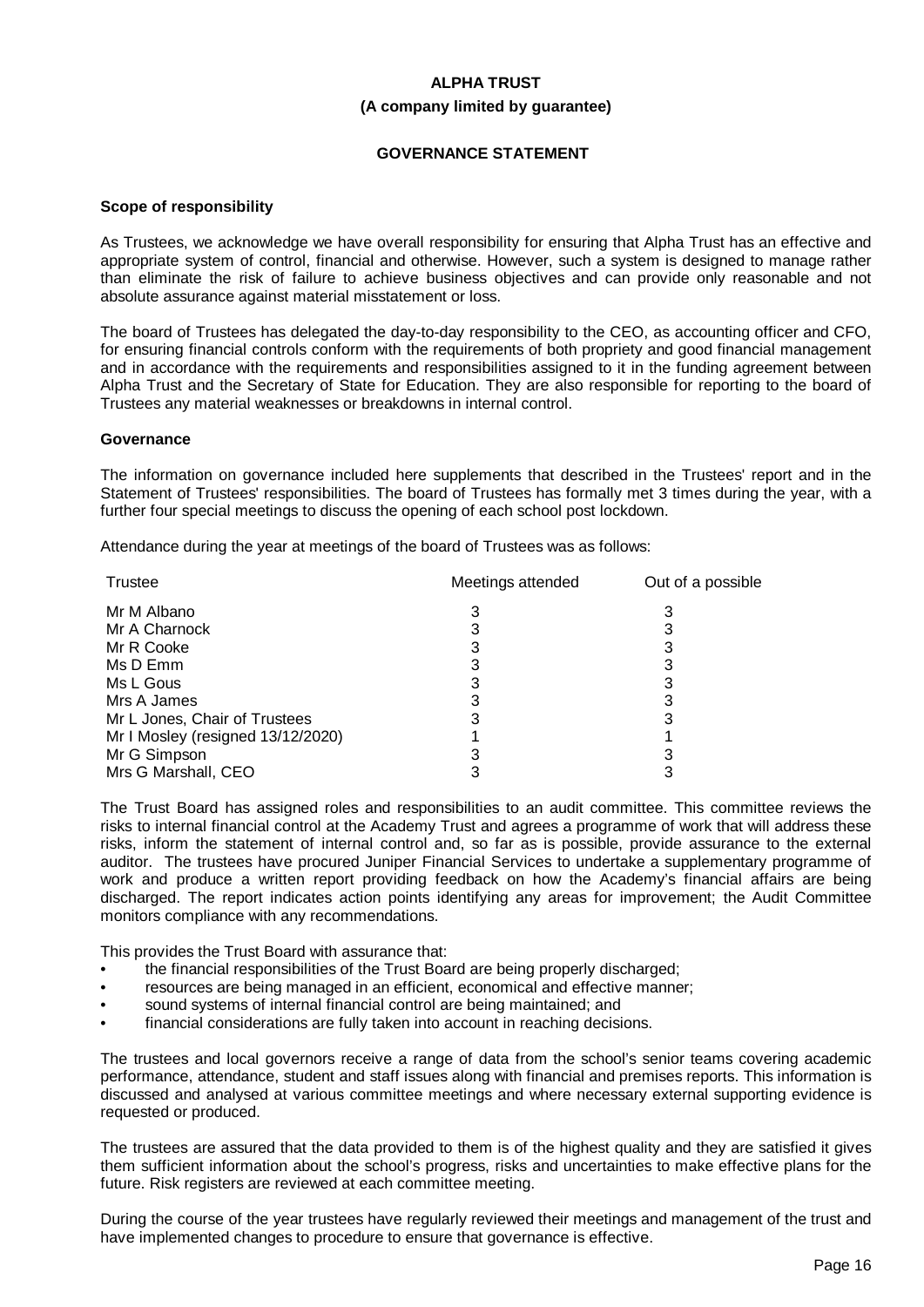#### **(A company limited by guarantee)**

# **GOVERNANCE STATEMENT (CONTINUED)**

#### **Governance (continued)**

Trustees are carefully selected for their knowledge and skills and regularly attend training and planning days. They are challenged by the CEO and Headteacher Board in respect of policy and decisions made to ensure they always carefully consider every option available to them. Trustees have been actively engaged in the Excellence in Governance program delivered by NEETSA on behalf of ECC and work closely with the local governing bodies of the trust and other governing bodies to share best practice.

The trust board are seeking to align local governing body meetings in composition, content and number of meetings and to strengthen membership by seeking individuals with specifically required skills.

The Resources Committee and the Audit Committee are subcommittees of the main Trust Board along with Local Governing Bodies. Their purpose is to fulfil the following responsibilities:

- the initial review and recommendation of the annual budget;
- the regular monitoring of actual expenditure and income against budget;
- ensuring that annual accounts are produced in accordance with statutory and DfE guidance;

reviewing the reports of the external provider on the effectiveness of the financial procedures and controls and monitoring compliance with any recommendations.

Attendance during the year at meetings was as follows:

| Trustee                       | Meetings attended | Out of a possible |
|-------------------------------|-------------------|-------------------|
| Mr L Jones, Chair of Trustees |                   |                   |
| Mr M Albano                   | 3                 |                   |
| Mr G Simpson                  | 3                 |                   |
| Ms L Gous                     | 3                 |                   |
| Mrs G Marshall, CEO           | 3                 |                   |
| Mr A Charnock                 | ર                 |                   |

Attendance at the Audit Committee during the year at meetings was as follows:

| Trustee             | Meetings attended | Out of a possible |
|---------------------|-------------------|-------------------|
| Mr G Simpson        |                   |                   |
| Ms D Emm            | 3                 | 3                 |
| Mrs A James         |                   | 3                 |
| Mr I Mosley         |                   |                   |
| Mrs G Marshall, CEO | ว                 | າ                 |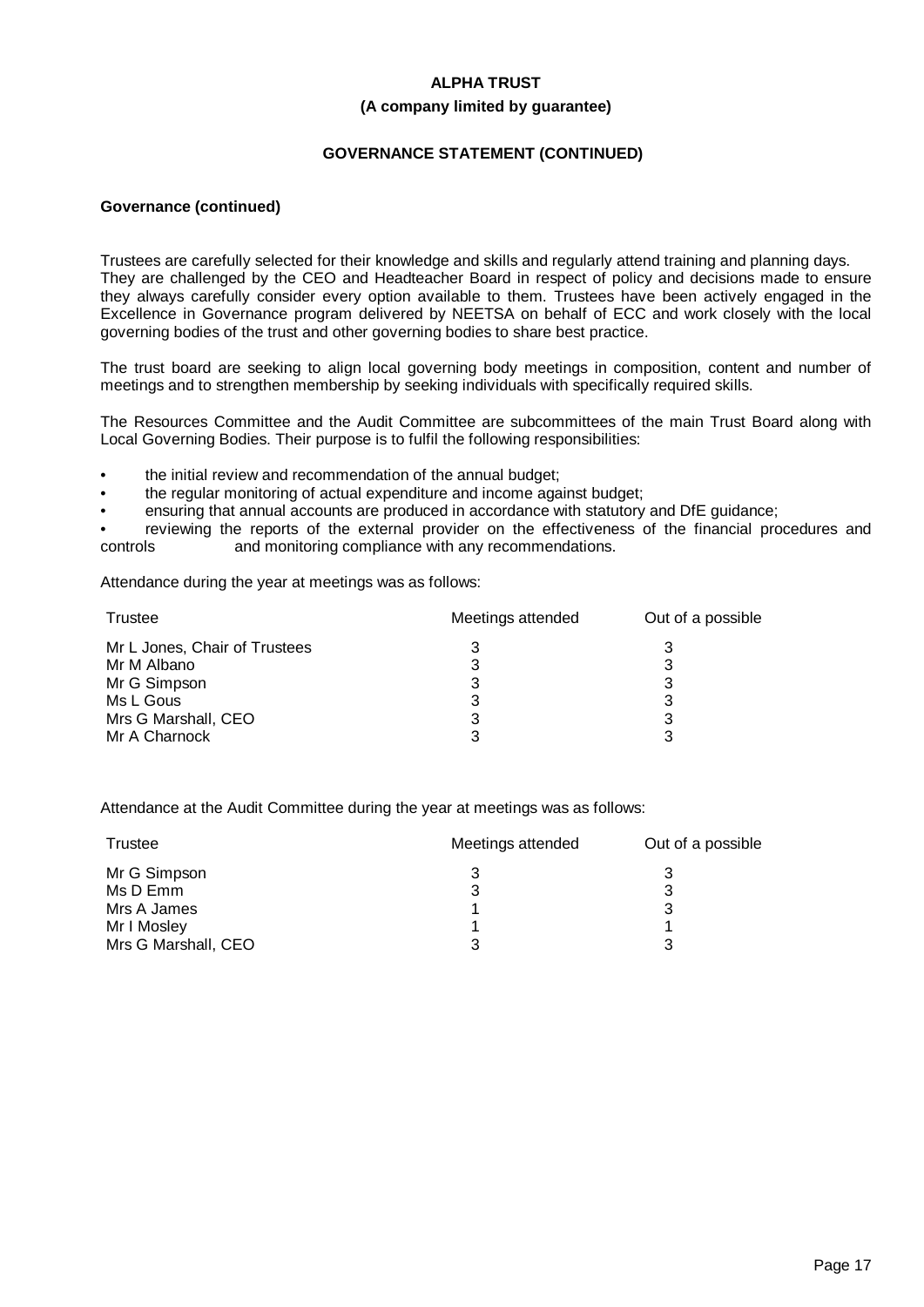# **(A company limited by guarantee)**

# **GOVERNANCE STATEMENT (CONTINUED)**

#### **Review of value for money**

As accounting officer, the CEO has responsibility for ensuring that the academy delivers good value in the use of public resources. The accounting officer understands that value for money refers to the educational and wider societal outcomes achieved in return for the taxpayer resources received.

The accounting officer considers how the academy's use of its resources has provided good value for money during each academic year, and reports to the board of Trustees where value for money can be improved, including the use of benchmarking data where appropriate. The accounting officer for the academy has delivered improved value for money during the year by:

- Regularly reviewing the staff structures and functions within the schools of the trust in conjunction with the Headteachers Board,
- Instigating regular reviews of service contracts,
- Working in conjunction with schools within the trust and others to obtain value through joint procurement and benchmarking against other schools as a part of this process,
- Raising student attainment to the highest.

#### **The purpose of the system of internal control**

The system of internal control is designed to manage risk to a reasonable level rather than to eliminate all risk of failure to achieve policies, aims and objectives. It can, therefore, only provide reasonable and not absolute assurance of effectiveness. The system of internal control is based on an on-going process designed to identify and prioritise the risks to the achievement of academy policies, aims and objectives, to evaluate the likelihood of those risks being realised and the impact should they be realised, and to manage them efficiently, effectively and economically. The system of internal control has been in place in Alpha Trust for the year 1 September 2020 to 31 August 2021 and up to the date of approval of the annual report and financial statements.

#### **Capacity to handle risk**

The board of Trustees has reviewed the key risks including Covid-19 to which the academy is exposed together with the operating, financial and compliance controls that have been implemented to mitigate those risks. The board of Trustees is of the view that there is a formal ongoing process for identifying, evaluating and managing the academy's significant risks that has been in place for the year 1 September 2020 to 31 August 2021 and up to the date of approval of the annual report and financial statements. This process is regularly reviewed by the board of Trustees.

#### **The risk and control framework**

The academy's system of internal financial control is based on a framework of regular management information and administrative procedures including the segregation of duties and a system of delegation and accountability. In particular, it includes:

- · comprehensive budgeting and monitoring systems with an annual budget and periodic financial reports which are reviewed and agreed by the board of Trustees
- regular reviews by the Finance and General Purposes Committee of reports which indicate financial performance against the forecasts and of major purchase plans, capital works and expenditure programmes
- setting targets to measure financial and other performance
- · clearly defined purchasing (asset purchase or capital investment) guidelines
- delegation of authority and segregation of duties
- identification and management of risks

The Board of Trustees has decided to employ Juniper Education as internal auditor.

The internal auditor's role includes giving advice on financial matters and performing a range of checks on the academy's financial systems.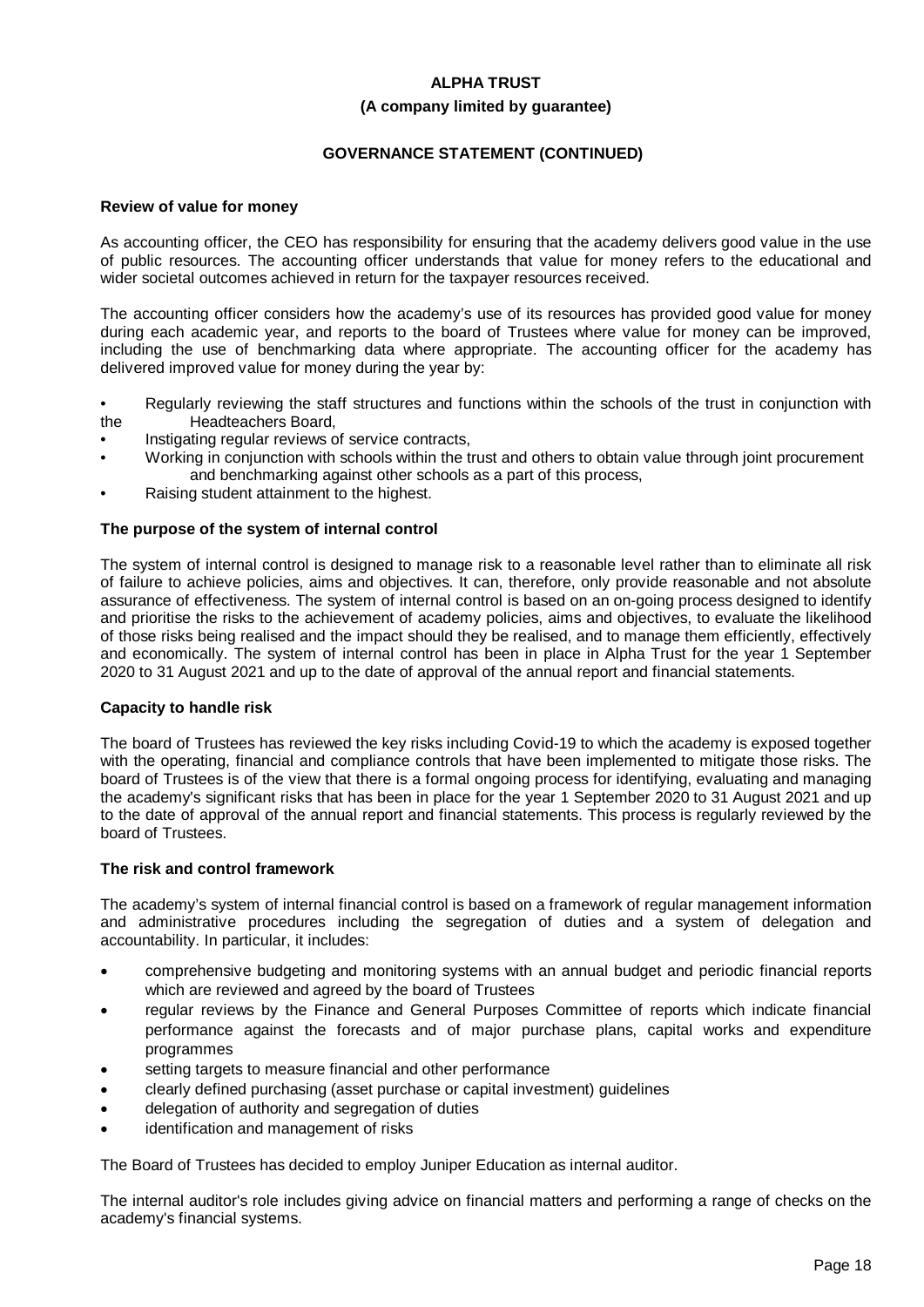#### **(A company limited by guarantee)**

# **GOVERNANCE STATEMENT (CONTINUED)**

#### **The risk and control framework (continued)**

On an annual basis, the internal auditor reports to the board of Trustees, CEO and CFOO regarding the findings of their inspections and these are then reviewed and discussed at the trust audit committee meeting. Any actions that are recommended are taken prior to the next inspection date and approved by the audit committee.

#### **Review of effectiveness**

As accounting officer, the CEO has responsibility for reviewing the effectiveness of the system of internal control. During the year in question the review has been informed by:

- the work of the internal auditor:
- the work of the external auditors:
- the financial management and governance self-assessment process;
- the work of the executive managers within the academy who have responsibility for the development and maintenance of the internal control framework.

The accounting officer has been advised of the implications of the result of their review of the system of internal control by the committee and a plan to address weaknesses and ensure continuous improvement of the system is in place.

Approved by order of the members of the Board of Trustees and signed on their behalf by:

................................................ **L Jones**

Chair of Trustees Date: 8 December 2021

................................................

**G Marshall** Accounting Officer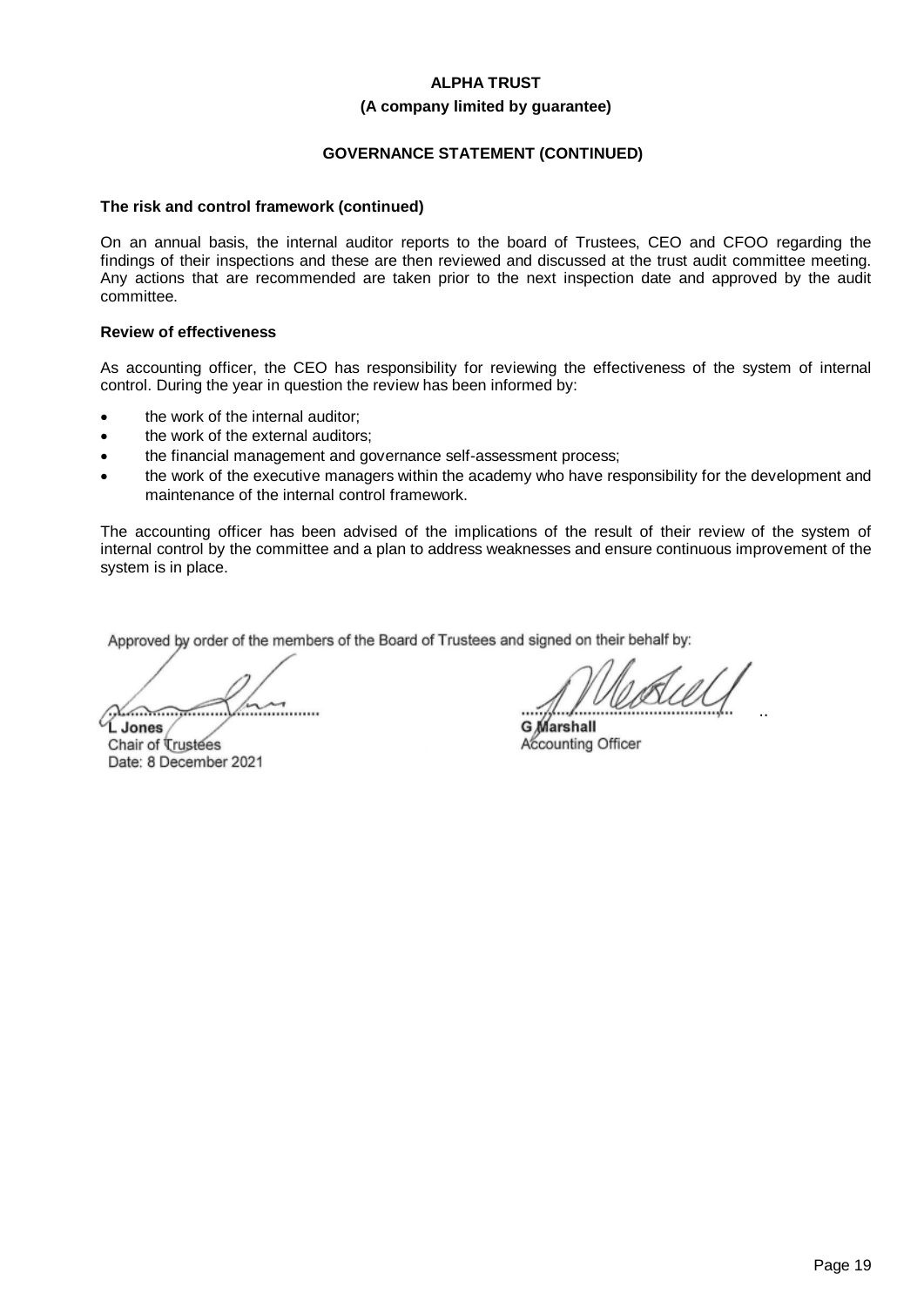#### **(A company limited by guarantee)**

# **STATEMENT ON REGULARITY, PROPRIETY AND COMPLIANCE**

As accounting officer of Alpha Trust I have considered my responsibility to notify the academy board of Trustees and the Education & Skills Funding Agency (ESFA) of material irregularity, impropriety and noncompliance with terms and conditions of all funding received by the academy, under the funding agreement in place between the academy and the Secretary of State for Education. As part of my consideration I have had due regard to the requirements of the Academies Financial Handbook 2020.

I confirm that I and the academy board of Trustees are able to identify any material irregular or improper use of all funds by the academy, or material non-compliance with the terms and conditions of funding under the academy's funding agreement and the Academies Financial Handbook 2020.

I confirm that no instances of material irregularity, impropriety or funding non-compliance have been discovered to date. If any instances are identified after the date of this statement, these will be notified to the board of Trustees and ESFA.

/sc&CU **Mrs G Marshall**

Mrs G Marshall Accounting Officer<br>Date: 8 December 2021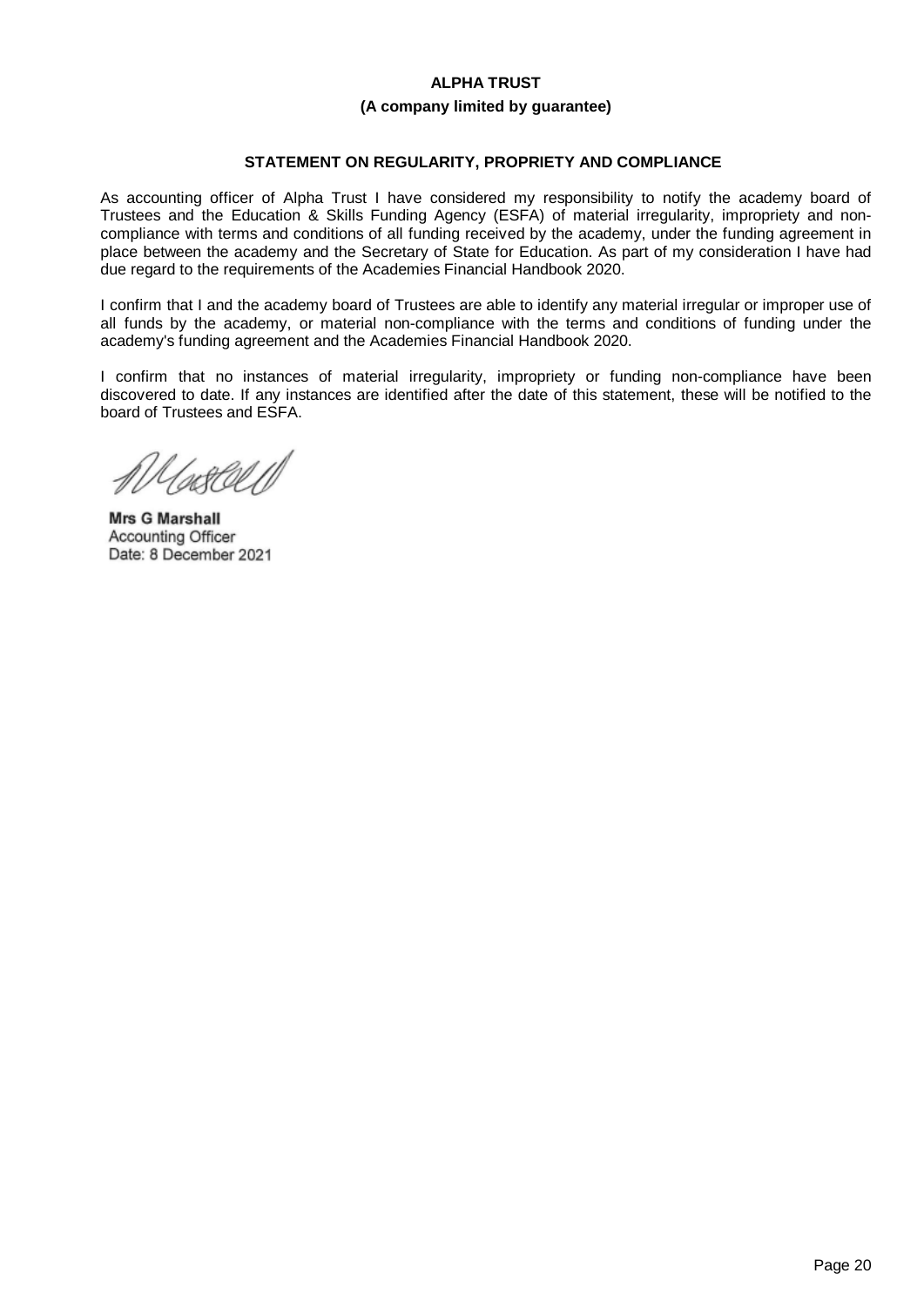# **(A company limited by guarantee)**

# **STATEMENT OF TRUSTEES' RESPONSIBILITIES FOR THE YEAR ENDED 31 AUGUST 2021**

The Trustees (who are also the directors of the charitable company for the purposes of company law) are responsible for preparing the Trustees' report and the financial statements in accordance with the Academies Accounts Direction published by the Education and Skills Funding Agency, United Kingdom Accounting Standards (United Kingdom Generally Accepted Accounting Practice) and applicable law and regulations.

Company law requires the Trustees to prepare financial statements for each financial year. Under company law, the Trustees must not approve the financial statements unless they are satisfied that they give a true and fair view of the state of affairs of the charitable company and of its incoming resources and application of resources, including its income and expenditure, for that period. In preparing these financial statements, the Trustees are required to:

- select suitable accounting policies and then apply them consistently;
- · observe the methods and principles of the Charities SORP 2019 and the Academies Accounts Direction 2020 to 2021;
- make judgments and accounting estimates that are reasonable and prudent;
- state whether applicable UK Accounting Standards have been followed, subject to any material departures disclosed and explained in the financial statements;
- · prepare the financial statements on the going concern basis unless it is inappropriate to presume that the charitable company will continue in business.

The Trustees are responsible for keeping adequate accounting records that are sufficient to show and explain the charitable company's transactions and disclose with reasonable accuracy at any time the financial position of the charitable company and enable them to ensure that the financial statements comply with the Companies Act 2006. They are also responsible for safeguarding the assets of the charitable company and hence for taking reasonable steps for the prevention and detection of fraud and other irregularities.

The Trustees are responsible for ensuring that in its conduct and operation the charitable company applies financial and other controls, which conform with the requirements both of propriety and of good financial management. They are also responsible for ensuring grants received from ESFA/DfE have been applied for the purposes intended.

The Trustees are responsible for the maintenance and integrity of the corporate and financial information included on the charitable company's website. Legislation in the United Kingdom governing the preparation and dissemination of financial statements may differ from legislation in other jurisdictions.

Approved by order of the members of the Board of Trustees and signed on its behalf by:

................................................ **L Jones** Date: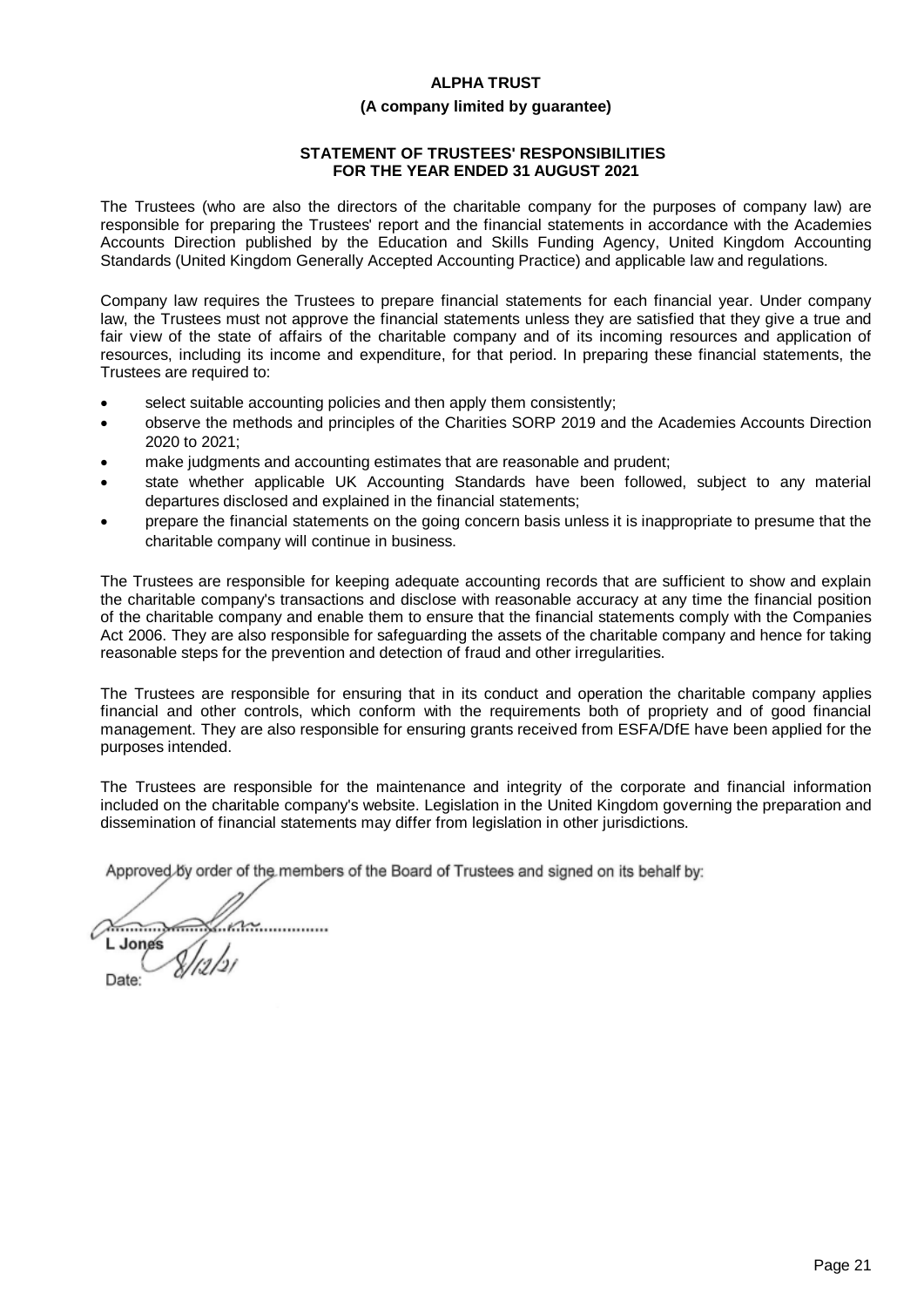#### **(A company limited by guarantee)**

#### **INDEPENDENT AUDITORS' REPORT ON THE FINANCIAL STATEMENTS TO THE MEMBERS OF ALPHA TRUST**

#### **Opinion**

We have audited the financial statements of Alpha Trust (the 'academy') for the year ended 31 August 2021 which comprise the Statement of financial activities, the Balance sheet, the Statement of cash flows and the related notes, including a summary of significant accounting policies. The financial reporting framework that has been applied in their preparation is applicable law, United Kingdom Accounting Standards (United Kingdom Generally Accepted Accounting Practice), including Financial Reporting Standard 102 'The Financial Reporting Standard applicable in the UK and Republic of Ireland', the Charities SORP 2019 and the Academies Accounts Direction 2020 to 2021 issued by the Education and Skills Funding Agency.

In our opinion the financial statements:

- · give a true and fair view of the state of the academy's affairs as at 31 August 2021 and of its incoming resources and application of resources, including its income and expenditure for the year then ended;
- have been properly prepared in accordance with United Kingdom Generally Accepted Accounting Practice; and
- have been prepared in accordance with the requirements of the Companies Act 2006, the Charities SORP 2019 and the Academies Accounts Direction 2020 to 2021 issued by the Education and Skills Funding Agency.

#### **Basis for opinion**

We conducted our audit in accordance with International Standards on Auditing (UK) (ISAs (UK)) and applicable law. Our responsibilities under those standards are further described in the Auditors' responsibilities for the audit of the financial statements section of our report. We are independent of the academy in accordance with the ethical requirements that are relevant to our audit of the financial statements in the United Kingdom, including the Financial Reporting Council's Ethical Standard, and we have fulfilled our other ethical responsibilities in accordance with these requirements. We believe that the audit evidence we have obtained is sufficient and appropriate to provide a basis for our opinion.

#### **Conclusions relating to going concern**

In auditing the financial statements, we have concluded that the Trustees' use of the going concern basis of accounting in the preparation of the financial statements is appropriate.

Based on the work we have performed, we have not identified any material uncertainties relating to events or conditions that, individually or collectively, may cast significant doubt on the academy's ability to continue as a going concern for a period of at least twelve months from when the financial statements are authorised for issue.

Our responsibilities and the responsibilities of the Trustees with respect to going concern are described in the relevant sections of this report.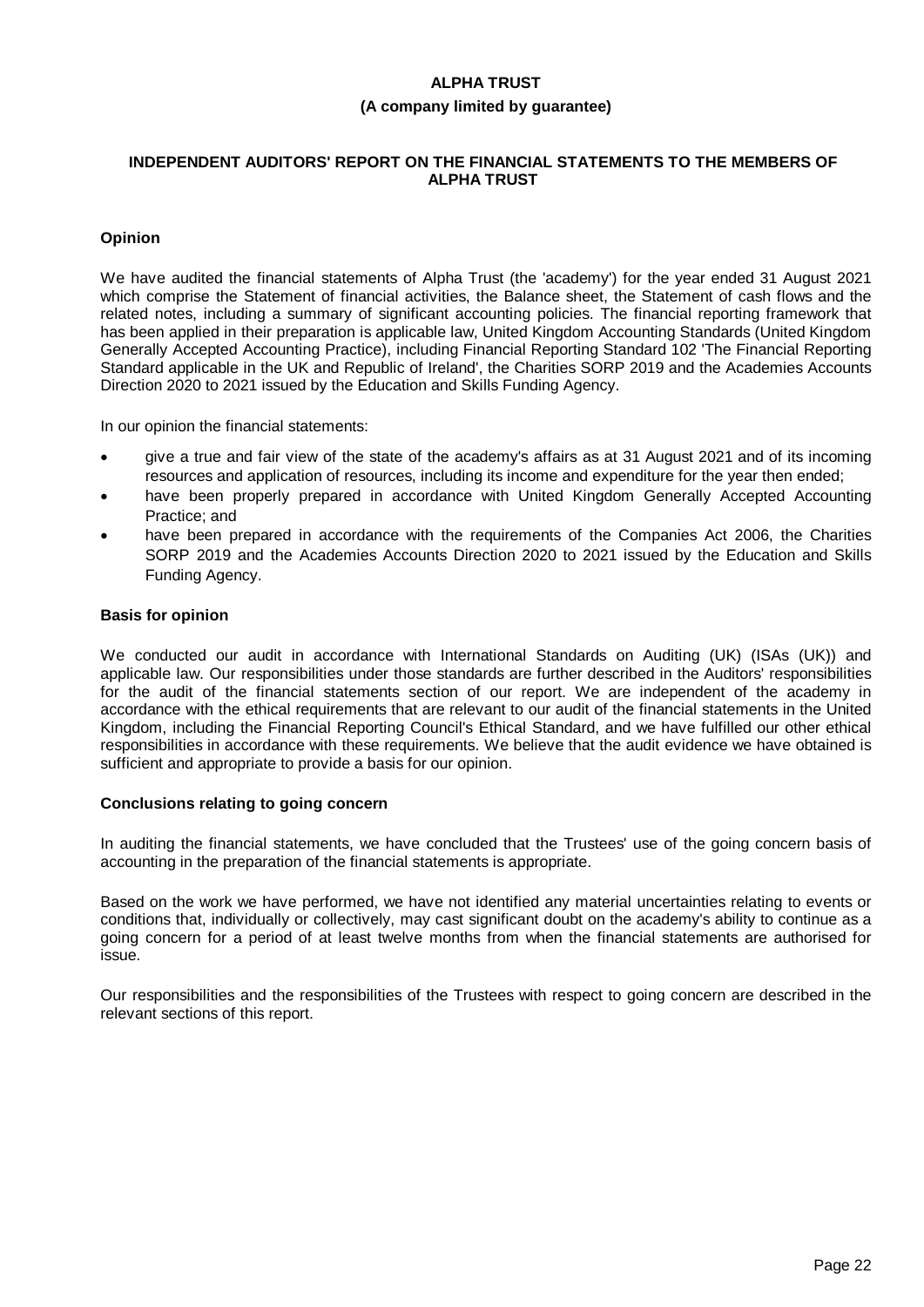#### **(A company limited by guarantee)**

#### **INDEPENDENT AUDITORS' REPORT ON THE FINANCIAL STATEMENTS TO THE MEMBERS OF ALPHA TRUST (CONTINUED)**

#### **Other information**

The other information comprises the information included in the Annual report other than the financial statements and our Auditors' report thereon. The Trustees are responsible for the other information contained within the Annual report. Our opinion on the financial statements does not cover the other information and, except to the extent otherwise explicitly stated in our report, we do not express any form of assurance conclusion thereon. Our responsibility is to read the other information and, in doing so, consider whether the other information is materially inconsistent with the financial statements or our knowledge obtained in the course of the audit, or otherwise appears to be materially misstated. If we identify such material inconsistencies or apparent material misstatements, we are required to determine whether this gives rise to a material misstatement in the financial statements themselves. If, based on the work we have performed, we conclude that there is a material misstatement of this other information, we are required to report that fact.

We have nothing to report in this regard.

#### **Opinion on other matters prescribed by the Companies Act 2006**

In our opinion, based on the work undertaken in the course of the audit:

- the information given in the Trustees' report including the Strategic report for the financial year for which the financial statements are prepared is consistent with the financial statements.
- · the Trustees' report and the Strategic report have been prepared in accordance with applicable legal requirements.

#### **Matters on which we are required to report by exception**

In the light of our knowledge and understanding of the academy and its environment obtained in the course of the audit, we have not identified material misstatements in the Trustees' report including the Strategic report.

We have nothing to report in respect of the following matters in relation to which the Companies Act 2006 requires us to report to you if, in our opinion:

- adequate accounting records have not been kept, or returns adequate for our audit have not been received from branches not visited by us; or
- · the financial statements are not in agreement with the accounting records and returns; or
- · certain disclosures of Trustees' remuneration specified by law are not made; or
- we have not received all the information and explanations we require for our audit.

#### **Responsibilities of trustees**

As explained more fully in the Trustees' responsibilities statement, the Trustees (who are also the directors of the academy for the purposes of company law) are responsible for the preparation of the financial statements and for being satisfied that they give a true and fair view, and for such internal control as the Trustees determine is necessary to enable the preparation of financial statements that are free from material misstatement, whether due to fraud or error.

In preparing the financial statements, the Trustees are responsible for assessing the academy's ability to continue as a going concern, disclosing, as applicable, matters related to going concern and using the going concern basis of accounting unless the Trustees either intend to liquidate the academy or to cease operations, or have no realistic alternative but to do so.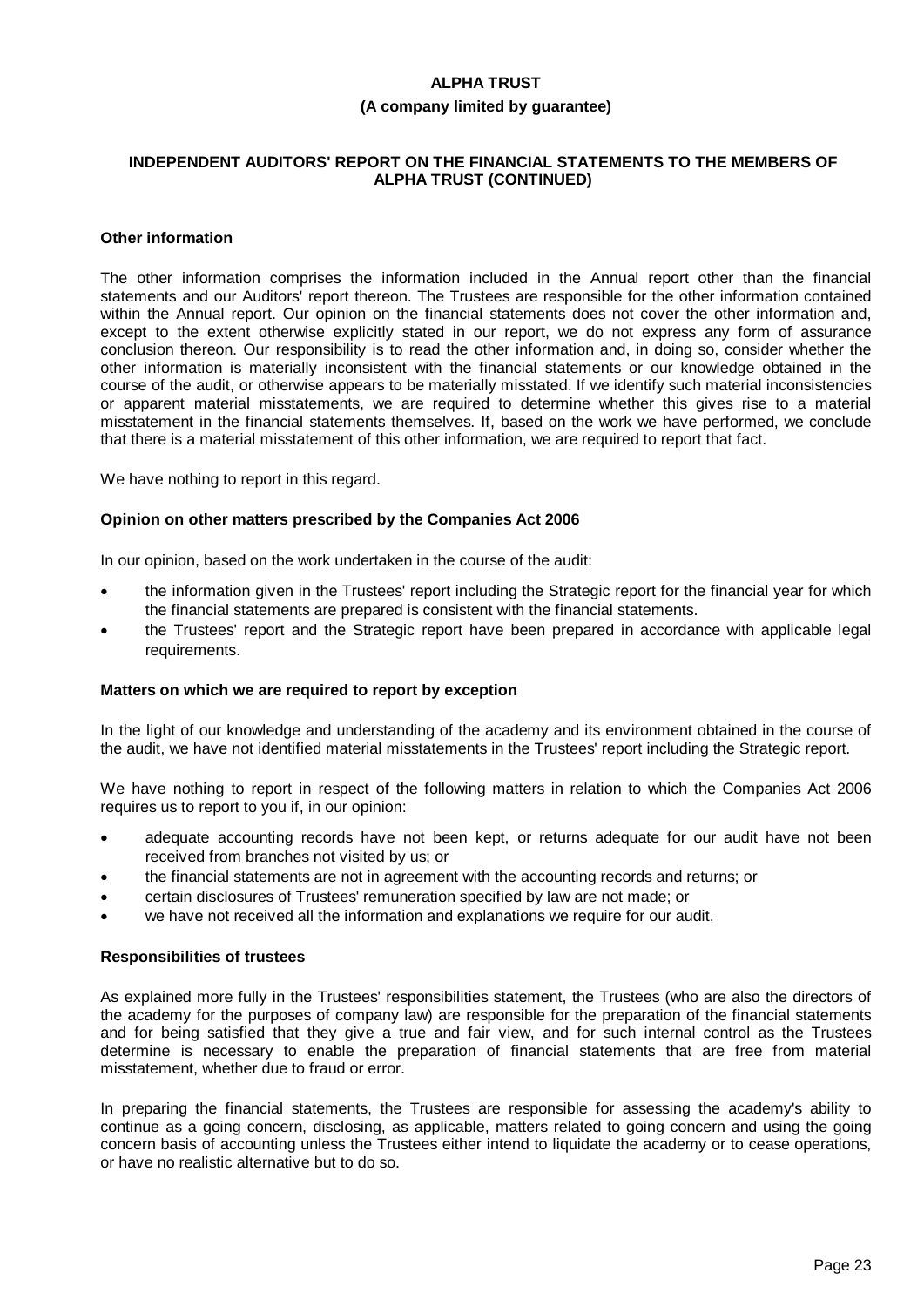#### **(A company limited by guarantee)**

### **INDEPENDENT AUDITORS' REPORT ON THE FINANCIAL STATEMENTS TO THE MEMBERS OF ALPHA TRUST (CONTINUED)**

#### **Auditors' responsibilities for the audit of the financial statements**

Our objectives are to obtain reasonable assurance about whether the financial statements as a whole are free from material misstatement, whether due to fraud or error, and to issue an Auditors' report that includes our opinion. Reasonable assurance is a high level of assurance, but is not a guarantee that an audit conducted in accordance with ISAs (UK) will always detect a material misstatement when it exists. Misstatements can arise from fraud or error and are considered material if, individually or in the aggregate, they could reasonably be expected to influence the economic decisions of users taken on the basis of these financial statements.

Irregularities, including fraud, are instances of non-compliance with laws and regulations. We design procedures in line with our responsibilities, outlined above, to detect material misstatements in respect of irregularities, including fraud. The extent to which our procedures are capable of detecting irregularities, including fraud is detailed below:

Iregularities, including fraud, are instances of non-compliance with laws and regulations. We design procedures in line with our responsibilities, outlined above, to detect material misstatements in respect of irregularities, including fraud. The extent to which our procedures are capable of detecting irregularities, including fraud is detailed below.

Due to the field in which the Company operates, we identified the areas most likely to have a direct material impact on the financial statements as compliance with tax legislation, accounting standards and requirements, including Charities SORP (FRS 102) and the Academies Accounts Direction 2020 to 2021, the Companies Act 2006 and charity law. In addition, we considered the provisions of other laws and regulations which whilst not having a direct impact on the financial statements, are fundamental to the Company's ability to operate, including Academies Financial Handbook 2020, funding agreements, safeguarding requirements, health and safety; employment law, data protection and compliance with various other regulations relevant to the conduct of the Company's operations.

Our approach to identifying and assessing the risk of material misstatement in respect of irregularities, including fraud and non-compliance with laws and regulations, included the following:

- · Enquiries with management, the accounting officer and the trustees about any known or suspected instances of non-compliance with laws and regulations, accidents in the workplace, safeguarding breaches, data breaches, potential litigation or claims and fraud;
- · Considering the conclusion of our assurance report on regularity to the Company and the Education and Skills Funding Agency;
- · Reviewing the Accounting Officers Statement on Regularity, Propriety and Compliance;
- Review the findings of the Company's internal scrutiny;
- Reviewing legal and professional fees to confirm matters where the Company engaged lawyers during the year;
- Reviewing financial statement disclosures and testing to supporting documentation to assess compliance with applicable laws and regulations;
- Reviewing board and finance committee minutes and any relevant correspondence with external authorities, including regulators;
- · Challenging assumptions and judgements made by management in their significant accounting estimates, particularly around the actuarial assumptions used to estimate the Local Government Pension Scheme defined benefit obligation; and
- · Auditing the risk of management override of controls, including through testing journal entries and other adjustments for appropriateness, and evaluating the business rationale of any significant transactions outside the normal course of business.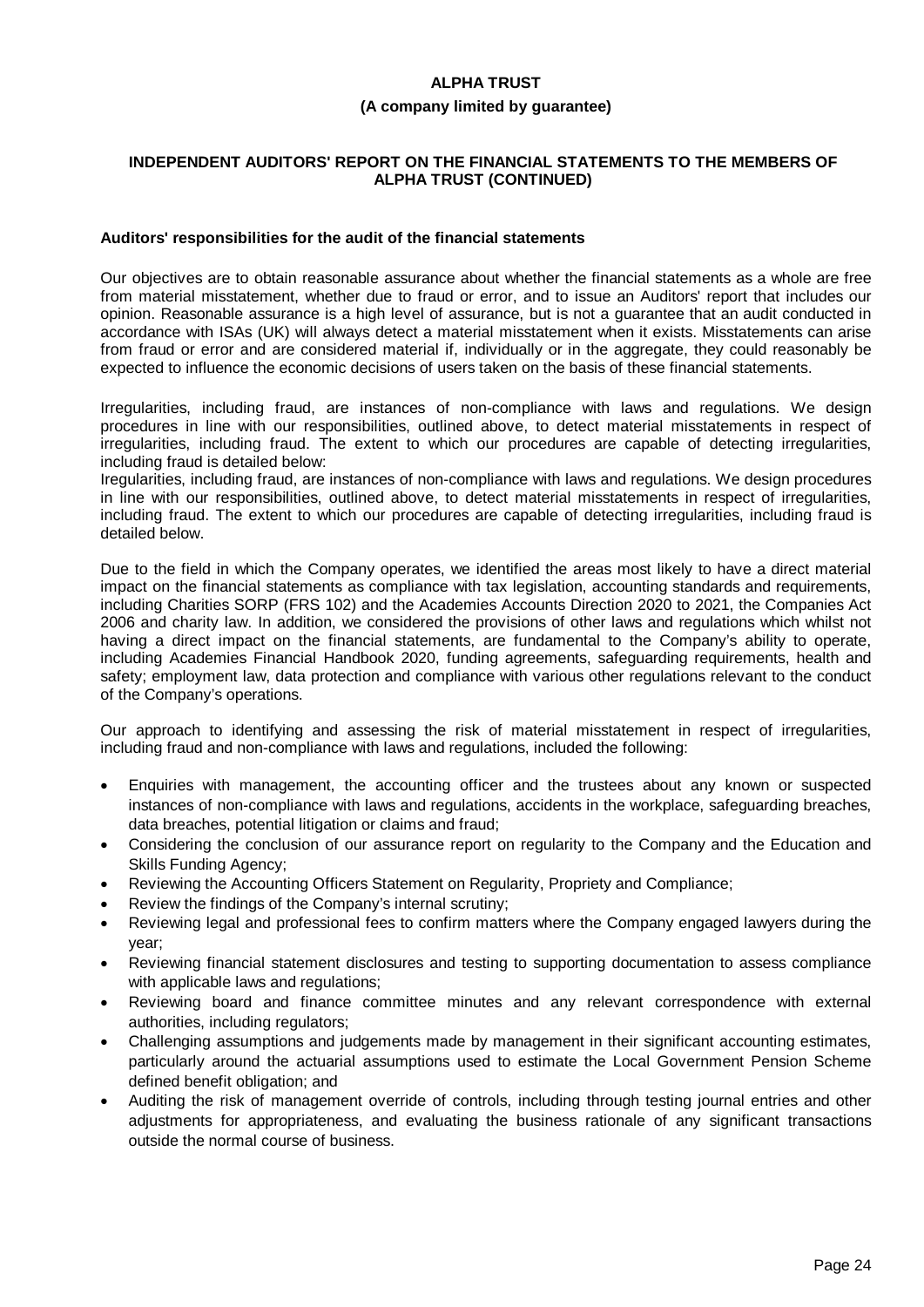#### **(A company limited by guarantee)**

# **INDEPENDENT AUDITORS' REPORT ON THE FINANCIAL STATEMENTS TO THE MEMBERS OF ALPHA TRUST (CONTINUED)**

Due to the inherent limitations of an audit, there is a risk that we will not detect all irregularities, including those leading to a material misstatement in the financial statements or non-compliance with regulation. This risk increases the more that compliance with a law or regulation is removed from the events and transactions reflected in the financial statements, as we will be less likely to become aware of instances of non-compliance. The risk is also greater regarding irregularities occurring due to fraud rather than error, as fraud involves intentional concealment, forgery, collusion, omission or misrepresentation.

A further description of our responsibilities for the audit of the financial statements is located on the Financial Reporting Council's website at: www.frc.org.uk/auditorsresponsibilities. This description forms part of our Auditors' report.

#### **Use of our report**

This report is made solely to the academy's members, as a body, in accordance with Chapter 3 of Part 16 of the Companies Act 2006. Our audit work has been undertaken so that we might state to the academy's members those matters we are required to state to them in an Auditors' report and for no other purpose. To the fullest extent permitted by law, we do not accept or assume responsibility to anyone other than the academy and its members, as a body, for our audit work, for this report, or for the opinions we have formed.

Lashing Goven

# **Giles Kerkham DChA FCA (Senior statutory auditor)**

for and on behalf of **Larking Gowen LLP**

Chartered Accountants Statutory Auditors

Ipswich

Date: 16/12/2021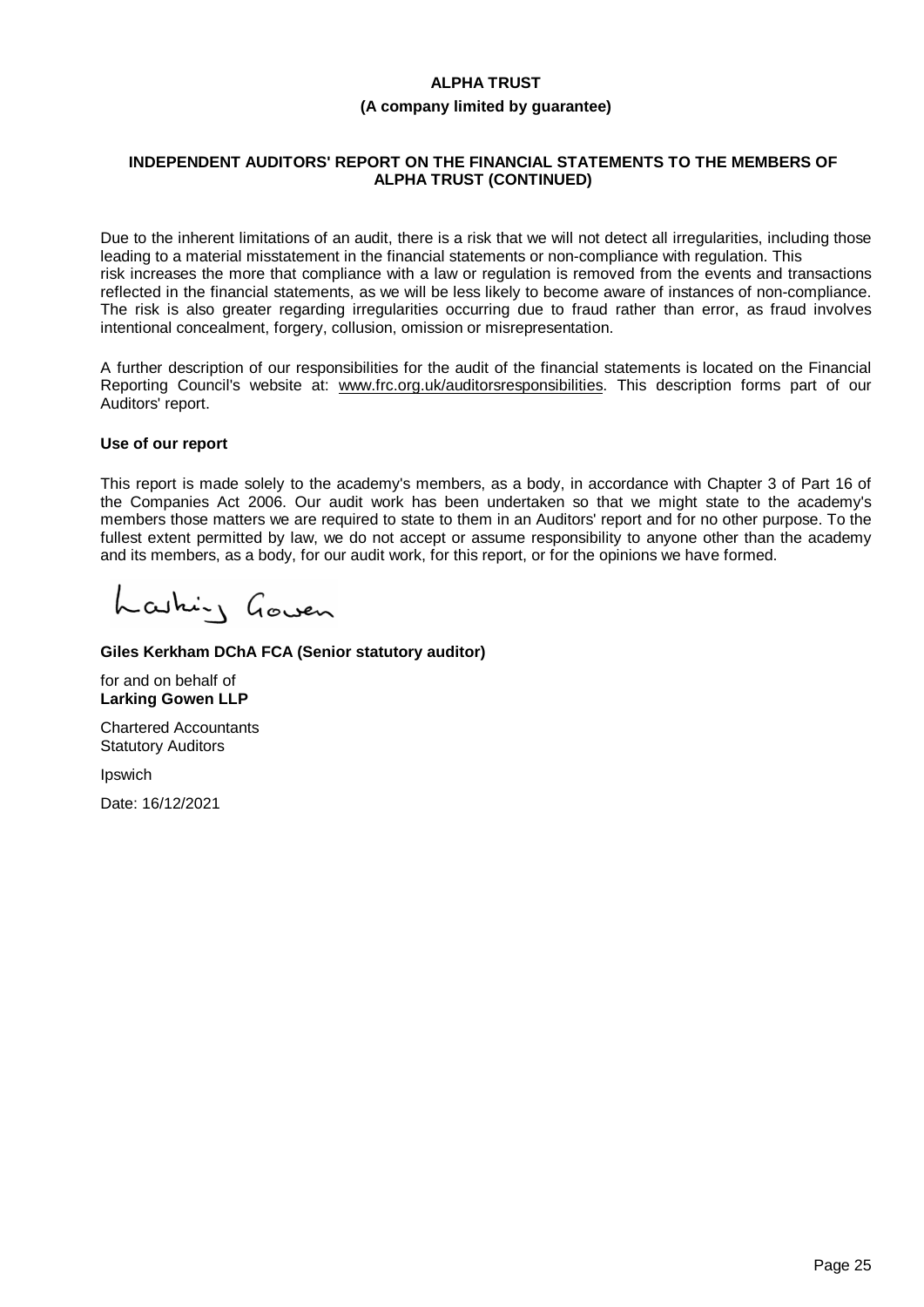#### **(A company limited by guarantee)**

#### **INDEPENDENT REPORTING ACCOUNTANT'S ASSURANCE REPORT ON REGULARITY TO ALPHA TRUST AND THE EDUCATION AND SKILLS FUNDING AGENCY**

In accordance with the terms of our engagement letter dated 10 May 2019 and further to the requirements of the Education and Skills Funding Agency (ESFA) as included in the Academies Accounts Direction 2020 to 2021, we have carried out an engagement to obtain limited assurance about whether the expenditure disbursed and income received by Alpha Trust during the year 1 September 2020 to 31 August 2021 have been applied to the purposes identified by Parliament and the financial transactions conform to the authorities which govern them.

This report is made solely to Alpha Trust and ESFA in accordance with the terms of our engagement letter. Our work has been undertaken so that we might state to Alpha Trust and ESFA those matters we are required to state in a report and for no other purpose. To the fullest extent permitted by law, we do not accept or assume responsibility to anyone other than Alpha Trust and ESFA, for our work, for this report, or for the conclusion we have formed.

#### **Respective responsibilities of Alpha Trust's accounting officer and the reporting accountant**

The accounting officer is responsible, under the requirements of Alpha Trust's funding agreement with the Secretary of State for Education dated December 2014 and the Academies Financial Handbook, extant from 1 September 2020, for ensuring that expenditure disbursed and income received is applied for the purposes intended by Parliament and the financial transactions conform to the authorities which govern them.

Our responsibilities for this engagement are established in the United Kingdom by our profession's ethical guidance and are to obtain limited assurance and report in accordance with our engagement letter and the requirements of the Academies Accounts Direction 2020 to 2021. We report to you whether anything has come to our attention in carrying out our work which suggests that in all material respects, expenditure disbursed and income received during the year 1 September 2020 to 31 August 2021 have not been applied to purposes intended by Parliament or that the financial transactions do not conform to the authorities which govern them.

#### **Approach**

We conducted our engagement in accordance with the Framework and Guide for External Auditors and Reporting Accountant of Academy Trusts issued by ESFA. We performed a limited assurance engagement as defined in our engagement letter.

The objective of a limited assurance engagement is to perform such procedures as to obtain information and explanations in order to provide us with sufficient appropriate evidence to express a negative conclusion on regularity.

A limited assurance engagement is more limited in scope than a reasonable assurance engagement and consequently does not enable us to obtain assurance that we would become aware of all significant matters that might be identified in a reasonable assurance engagement. Accordingly, we do not express a positive opinion.

Our engagement includes examination, on a test basis, of evidence relevant to the regularity and propriety of the academy's income and expenditure.

In planning and conducting our work we had due regard to professional guidance, including the Academies Accounts Direction 2020 to 2021 and the ICAEW Assurance Sourcebook. The work undertaken to draw to our conclusion, inlcudes, but is not limited to:

- · Enquiry of senior management and the Academy's Governors
- · Inspection and review of the accounting records, meeting minutes, prior year regularity report, internal control procedures, management representations and declarations of interest
- · Observation and re-performance of the financial controls
- Review of the results of the Academy's process of independent checking of financial controls, systems, transactions and risks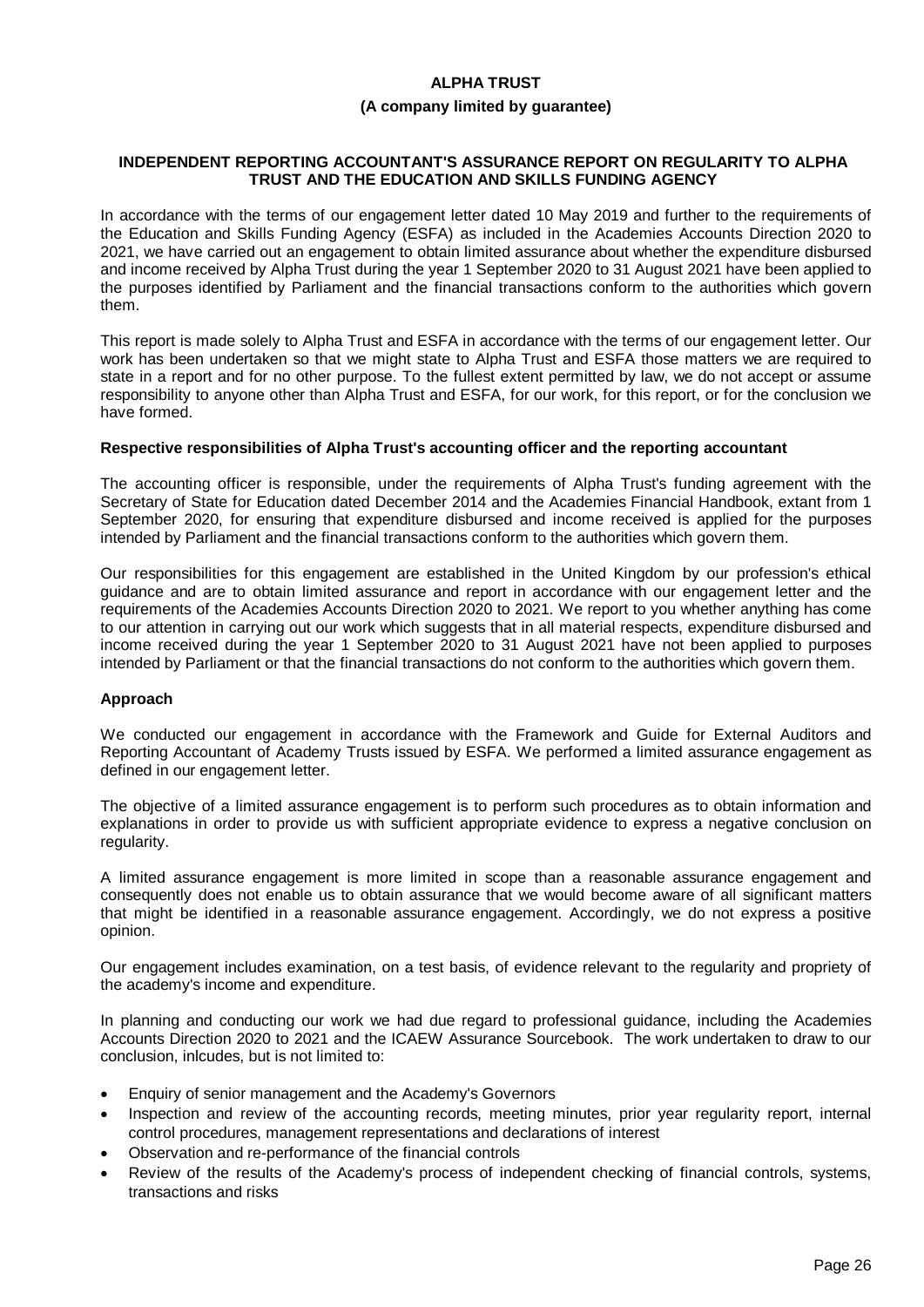# **(A company limited by guarantee)**

# **INDEPENDENT REPORTING ACCOUNTANT'S ASSURANCE REPORT ON REGULARITY TO ALPHA TRUST AND THE EDUCATION & SKILLS FUNDING AGENCY (CONTINUED)**

# **Conclusion**

In the course of our work, nothing has come to our attention which suggest in all material respects the expenditure disbursed and income received during the year 1 September 2020 to 31 August 2021 has not been applied to purposes intended by Parliament and the financial transactions do not conform to the authorities which govern them.

Lashing Goven

**Larking Gowen LLP** Chartered Accountants Statutory Auditors Ipswich

Date: 16/12/2021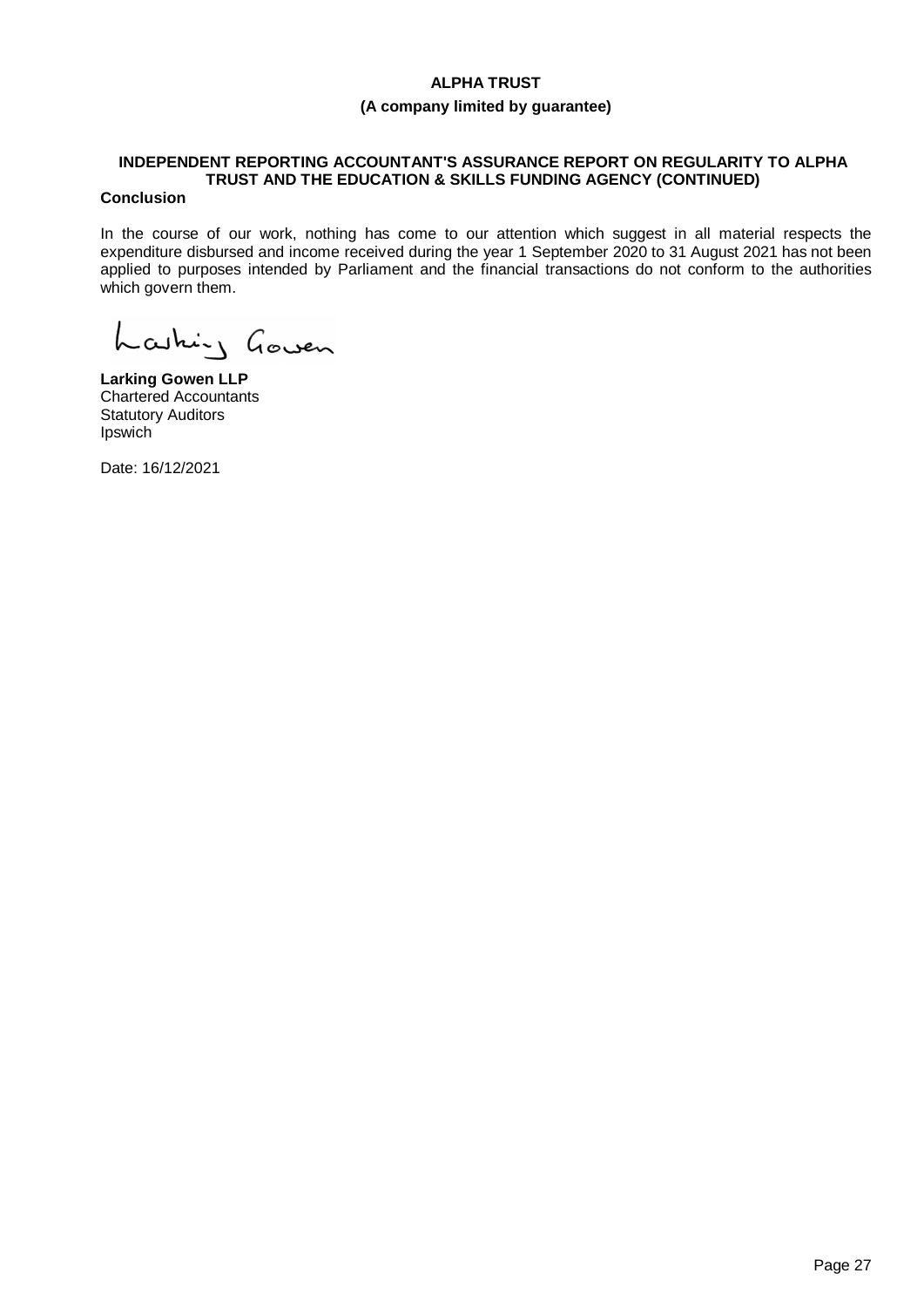# **(A company limited by guarantee)**

#### **STATEMENT OF FINANCIAL ACTIVITIES (INCORPORATING INCOME AND EXPENDITURE ACCOUNT) FOR THE YEAR ENDED 31 AUGUST 2021**

|                                                                  |             |                                      |                                    | <b>Restricted</b>            |                               |                        |
|------------------------------------------------------------------|-------------|--------------------------------------|------------------------------------|------------------------------|-------------------------------|------------------------|
|                                                                  |             | <b>Unrestricted</b><br>funds<br>2021 | <b>Restricted</b><br>funds<br>2021 | fixed asset<br>funds<br>2021 | <b>Total</b><br>funds<br>2021 | Total<br>funds<br>2020 |
|                                                                  | <b>Note</b> | £                                    | £                                  | £                            | £                             | £                      |
| Income from:                                                     |             |                                      |                                    |                              |                               |                        |
| Donations and capital<br>grants:                                 | 3           |                                      |                                    |                              |                               |                        |
| Transfer in of existing<br>academies joining the<br><b>Trust</b> |             |                                      |                                    |                              |                               | 8,961,458              |
| <b>Transfer from local</b><br>authority on conversion            |             |                                      |                                    |                              |                               | 6,857,097              |
| Capital grants                                                   |             |                                      |                                    | 1,388,018                    | 1,388,018                     | 483,287                |
| Donations                                                        |             | 386                                  | 45,306                             |                              | 45,692                        | 46,971                 |
| Other trading activities                                         |             | 314,322                              | 5,506                              |                              | 319,828                       | 315,548                |
| Investments                                                      | 6           | 6,166                                |                                    |                              | 6,166                         | 20,347                 |
| Charitable activities:                                           |             |                                      |                                    |                              |                               |                        |
| <b>CTTC</b>                                                      |             |                                      | 2,137,863                          |                              | 2,137,863                     | 1,933,514              |
| <b>NEETSA</b>                                                    |             |                                      | 149,120                            |                              | 149,120                       | 46,739                 |
| Schools                                                          |             | 699,210                              | 21,737,433                         |                              | 22,436,643                    | 19, 112, 099           |
| <b>Total income</b>                                              |             | 1,020,084                            | 24,075,228                         | 1,388,018                    | 26,483,330                    | 37,777,060             |
| <b>Expenditure on:</b>                                           |             |                                      |                                    |                              |                               |                        |
| Charitable activities:                                           |             |                                      |                                    |                              |                               |                        |
| <b>CTTC</b>                                                      |             |                                      | 1,969,101                          |                              | 1,969,101                     | 1,830,745              |
| <b>NEETSA</b>                                                    |             |                                      | 175,072                            |                              | 175,072                       | 76,112                 |
| Schools                                                          |             | 969,920                              | 20,336,017                         | 2,785,761                    | 24,091,698                    | 20,861,634             |
| <b>Total expenditure</b>                                         |             | 966,076                              | 22,484,034                         | 2,785,761                    | 26,235,871                    | 22,768,491             |
| Transfers between<br>funds                                       | 19          |                                      | (1,699,121)                        | 1,699,121                    |                               |                        |
| Net movement in<br>funds before other<br>recognised              |             |                                      |                                    |                              |                               |                        |
| gains/(losses)                                                   |             | 54,008                               | (107, 927)                         | 301,378                      | 247,459                       | 15,008,569             |
| Actuarial losses on<br>defined benefit pension<br>schemes        | 28          |                                      | (345,000)                          |                              | (345,000)                     | (1, 146, 000)          |
| Net movement in<br>funds                                         |             | 54,008                               | (452, 927)                         | 301,378                      | (97, 541)                     | 13,862,569             |
|                                                                  |             |                                      |                                    |                              |                               |                        |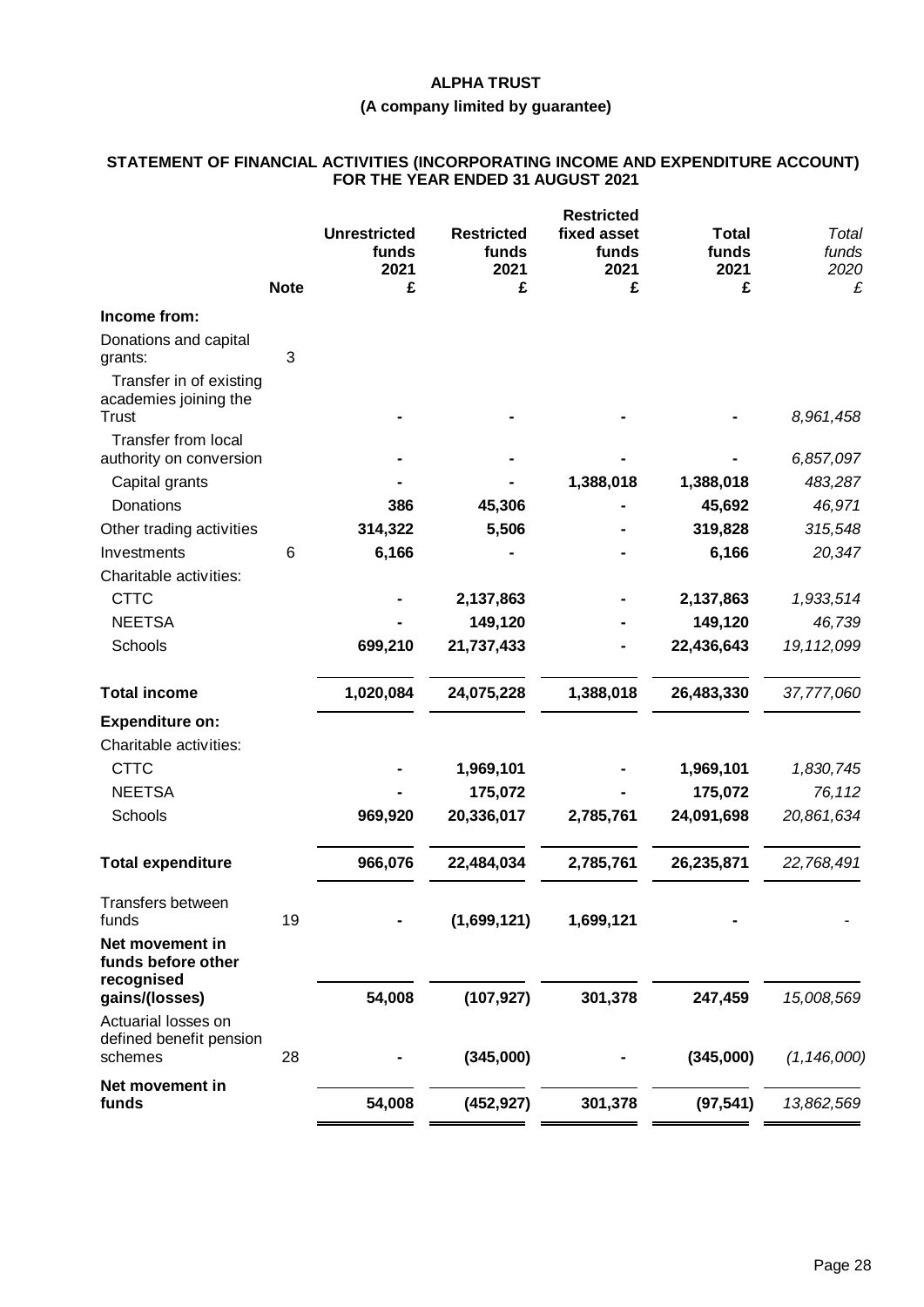#### **(A company limited by guarantee)**

#### **STATEMENT OF FINANCIAL ACTIVITIES (INCORPORATING INCOME AND EXPENDITURE ACCOUNT) (CONTINUED) FOR THE YEAR ENDED 31 AUGUST 2021**

|                                       | <b>Note</b> | <b>Unrestricted</b><br>funds<br>2021<br>£ | <b>Restricted</b><br>funds<br>2021<br>£ | <b>Restricted</b><br>fixed asset<br>funds<br>2021<br>£ | Total<br>funds<br>2021<br>£ | Total<br>funds<br>2020<br>£ |
|---------------------------------------|-------------|-------------------------------------------|-----------------------------------------|--------------------------------------------------------|-----------------------------|-----------------------------|
| <b>Reconciliation of</b><br>funds:    |             |                                           |                                         |                                                        |                             |                             |
| Total funds brought<br>forward        |             | 2,840,311                                 | (8,758,378)                             | 51,319,774                                             | 45,401,707                  | 31,539,138                  |
| Net movement in funds                 |             | 54,008                                    | (452, 927)                              | 301,378                                                | (97, 541)                   | 13,862,569                  |
| <b>Total funds carried</b><br>forward |             | 2,894,319                                 | (9,211,305)                             | 51,621,152                                             | 45,304,166                  | 45,401,707                  |

All income and expenditure derive from continuing activities.

The Statement of financial activities includes all gains and losses recognised in the year.

The notes on pages 33 to 67 form part of these financial statements.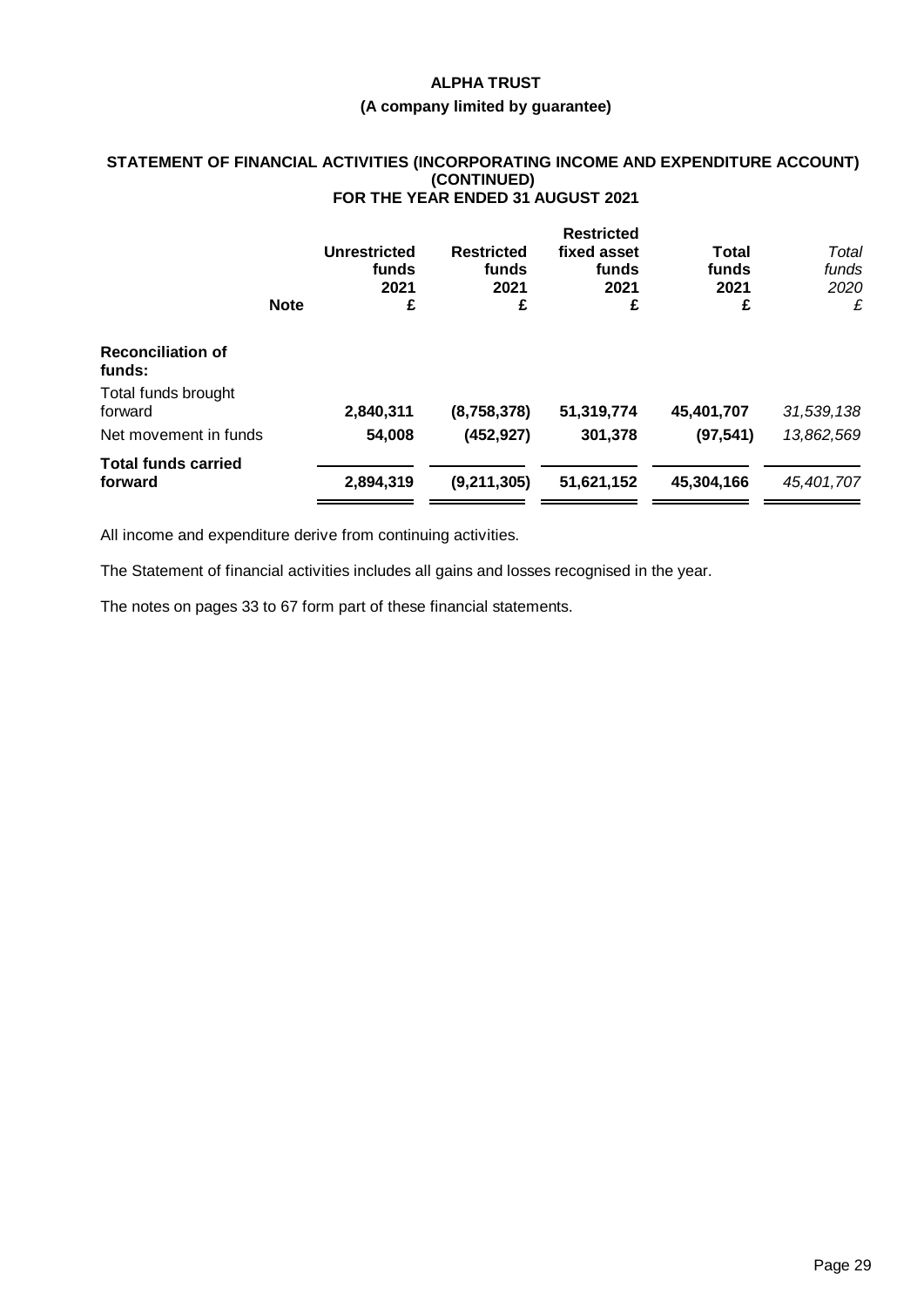#### **(A company limited by guarantee) REGISTERED NUMBER: 07755713**

# **BALANCE SHEET AS AT 31 AUGUST 2021**

|                                                  |             |                | 2021           |                | 2020           |
|--------------------------------------------------|-------------|----------------|----------------|----------------|----------------|
| <b>Fixed assets</b>                              | <b>Note</b> |                | £              |                | £              |
| Tangible assets                                  |             |                | 51,415,087     |                | 50,801,343     |
| Investments                                      | 14          |                |                |                | 1              |
|                                                  |             |                |                |                |                |
|                                                  |             |                | 51,415,087     |                | 50,801,344     |
| <b>Current assets</b>                            |             |                |                |                |                |
| <b>Stocks</b>                                    | 15          | 14,490         |                | 12,096         |                |
| Debtors                                          | 16          | 1,253,268      |                | 1,723,057      |                |
| Cash at bank and in hand                         |             | 6,880,824      |                | 5,760,100      |                |
|                                                  |             | 8,148,582      |                | 7,495,253      |                |
| Creditors: amounts falling due within one        |             |                |                |                |                |
| year                                             | 17          | (1,598,139)    |                | (1,546,899)    |                |
| <b>Net current assets</b>                        |             |                | 6,550,443      |                | 5,948,354      |
| <b>Total assets less current liabilities</b>     |             |                | 57,965,530     |                | 56,749,698     |
| Creditors: amounts falling due after more        | 18          |                |                |                | (364, 991)     |
| than one year                                    |             |                | (268, 365)     |                |                |
| Net assets excluding pension liability           |             |                | 57,697,165     |                | 56,384,707     |
| Defined benefit pension scheme liability         | 28          |                | (12, 392, 999) |                | (10, 983, 000) |
| <b>Total net assets</b>                          |             |                | 45,304,166     |                | 45,401,707     |
| Funds of the academy<br><b>Restricted funds:</b> |             |                |                |                |                |
| Fixed asset funds                                | 19          | 51,621,152     |                | 51,319,774     |                |
| Restricted income funds                          | 19          | 3,181,695      |                | 2,224,622      |                |
| Restricted funds excluding pension asset         | 19          | 54,802,847     |                | 53,544,396     |                |
| Pension reserve                                  | 19          | (12, 393, 000) |                | (10, 983, 000) |                |
| <b>Total restricted funds</b>                    | 19          |                | 42,409,847     |                | 42,561,396     |
| <b>Unrestricted income funds</b>                 | 19          |                | 2,894,319      |                | 2,840,311      |
| <b>Total funds</b>                               |             |                | 45,304,166     |                | 45,401,707     |
|                                                  |             |                |                |                |                |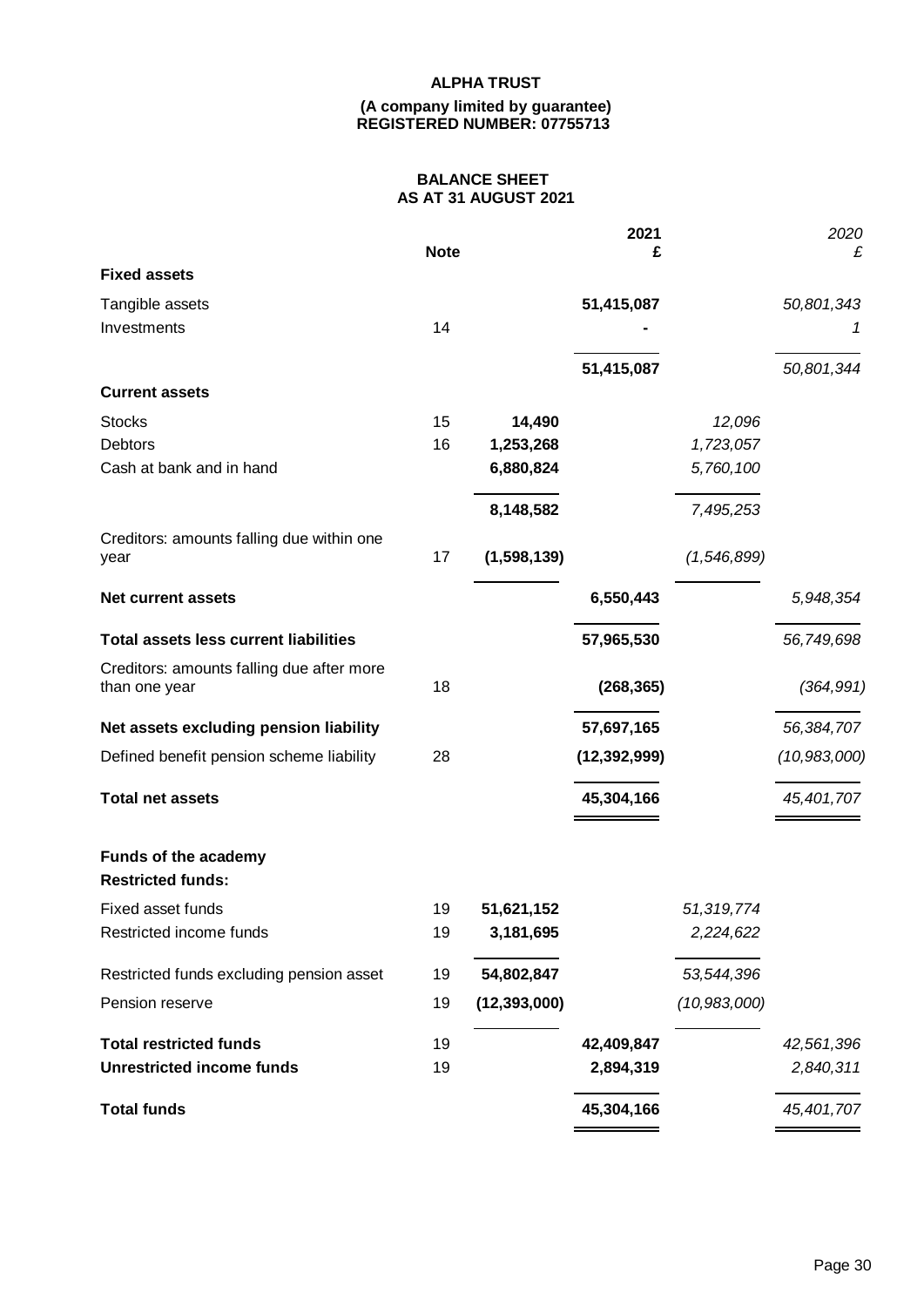#### **(A company limited by guarantee) REGISTERED NUMBER: 07755713**

#### **BALANCE SHEET (CONTINUED) AS AT 31 AUGUST 2021**

The financial statements on pages 28 to 67 were approved and authorised for issue by the Trustees and are signed on their behalf, by:

 $\frac{1}{2}$ **Mr L Jones**  $\sqrt{M}$ r L. Jones  $\sqrt{M}$ Chair of Trustees

The notes on pages 33 to 67 form part of these financial statements.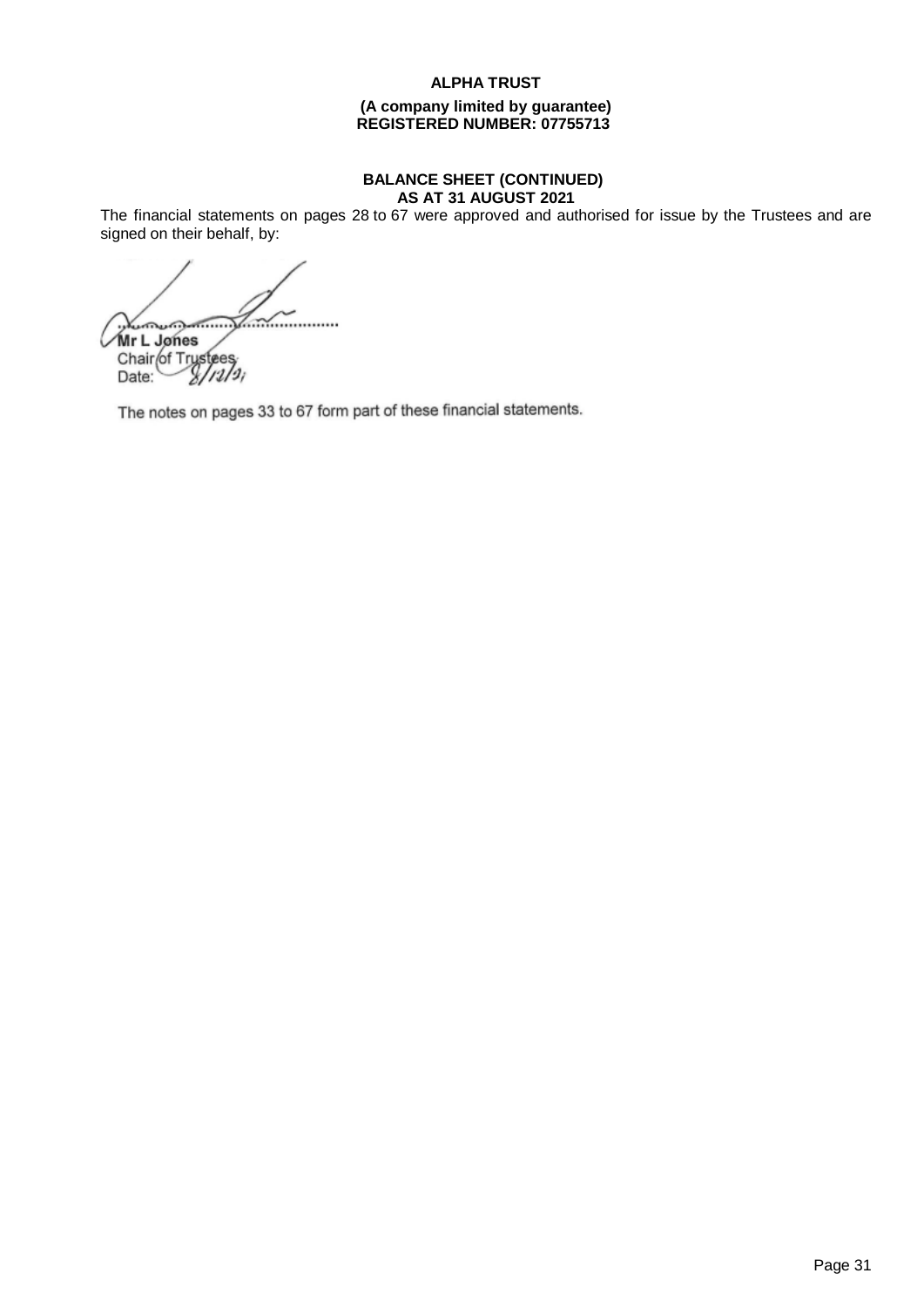# **(A company limited by guarantee)**

#### **STATEMENT OF CASH FLOWS FOR THE YEAR ENDED 31 AUGUST 2021**

|                                                        | <b>Note</b> | 2021<br>£  | 2020<br>£   |
|--------------------------------------------------------|-------------|------------|-------------|
| Cash flows from operating activities                   |             |            |             |
| Net cash provided by operating activities              | 21          | 1,762,349  | 5,898,845   |
| Cash flows from investing activities                   | 23          | (572, 642) | (3,891,552) |
| Cash flows from financing activities                   | 22          | (68, 983)  | (10, 988)   |
| Change in cash and cash equivalents in the year        |             | 1,120,724  | 1,996,305   |
| Cash and cash equivalents at the beginning of the year |             | 5,760,100  | 3,763,795   |
| Cash and cash equivalents at the end of the year       | 24, 25      | 6,880,824  | 5,760,100   |
|                                                        |             |            |             |

The notes on pages 33 to 67 form part of these financial statements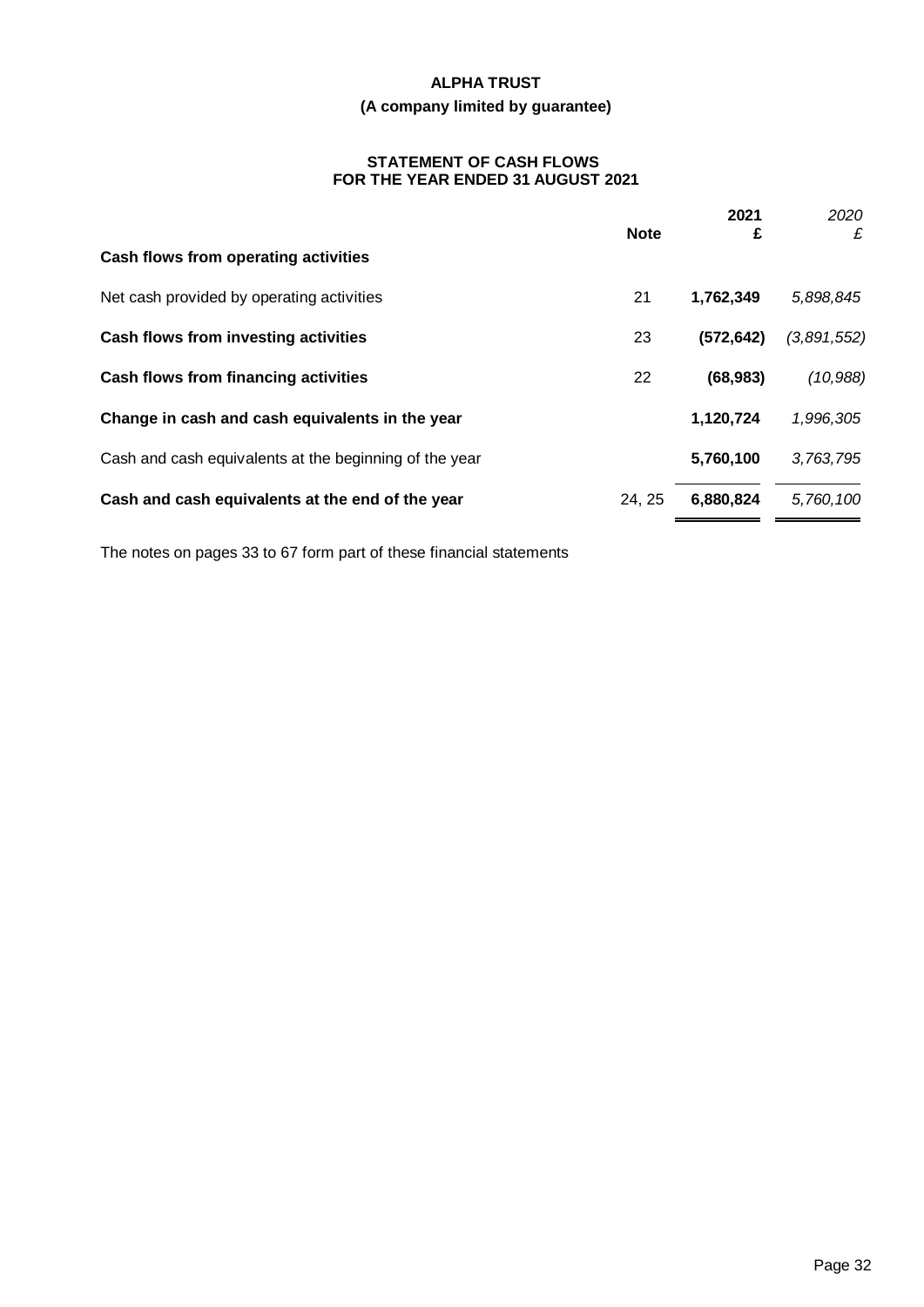#### **(A company limited by guarantee)**

#### **NOTES TO THE FINANCIAL STATEMENTS FOR THE YEAR ENDED 31 AUGUST 2021**

#### **1. Accounting policies**

A summary of the principal accounting policies adopted (which have been applied consistently, except where noted), judgments and key sources of estimation uncertainty, is set out below.

#### **1.1 Basis of preparation of financial statements**

The financial statements of the academy, which is a public benefit entity under FRS 102, have been prepared under the historic cost convention in accordance with the Financial Reporting Standard Applicable in the UK and Republic of Ireland (FRS 102), the Accounting and Reporting by Charities: Statement of Recommended Practice applicable to charities preparing their accounts in accordance with the Financial Reporting Standard applicable in the UK and Republic of Ireland (FRS 102) (Charities SORP (FRS 102)), the Academies Accounts Direction 2020 to 2021 issued by ESFA, the Charities Act 2011 and the Companies Act 2006.

Alpha Trust meets the definition of a public benefit entity under FRS 102.

Financial statements are presented in Sterling (£)

#### **1.2 Going concern**

The Trustees assess whether the use of going concern is appropriate i.e. whether there are any material uncertainties related to events or conditions that may cast significant doubt on the ability of the academy to continue as a going concern. The Trustees make this assessment in respect of a period of at least one year from the date of authorisation for issue of the financial statements and have concluded that the academy has adequate resources to continue in operational existence for the foreseeable future and there are no material uncertainties about the academy's ability to continue as a going concern, thus they continue to adopt the going concern basis of accounting in preparing the financial statements.

# **1.3 Colchester Teacher Training Consortium**

The accounts include the results of the Colchester Teacher Training Consortium (CTTC). The CTTC activities are presented separately in income, expenditure and restricted funds. CTTC report to the National College of Teaching and Leadership for the period 31 July and these accounts include CTTC's results up to that date, one month before the Trust's year end.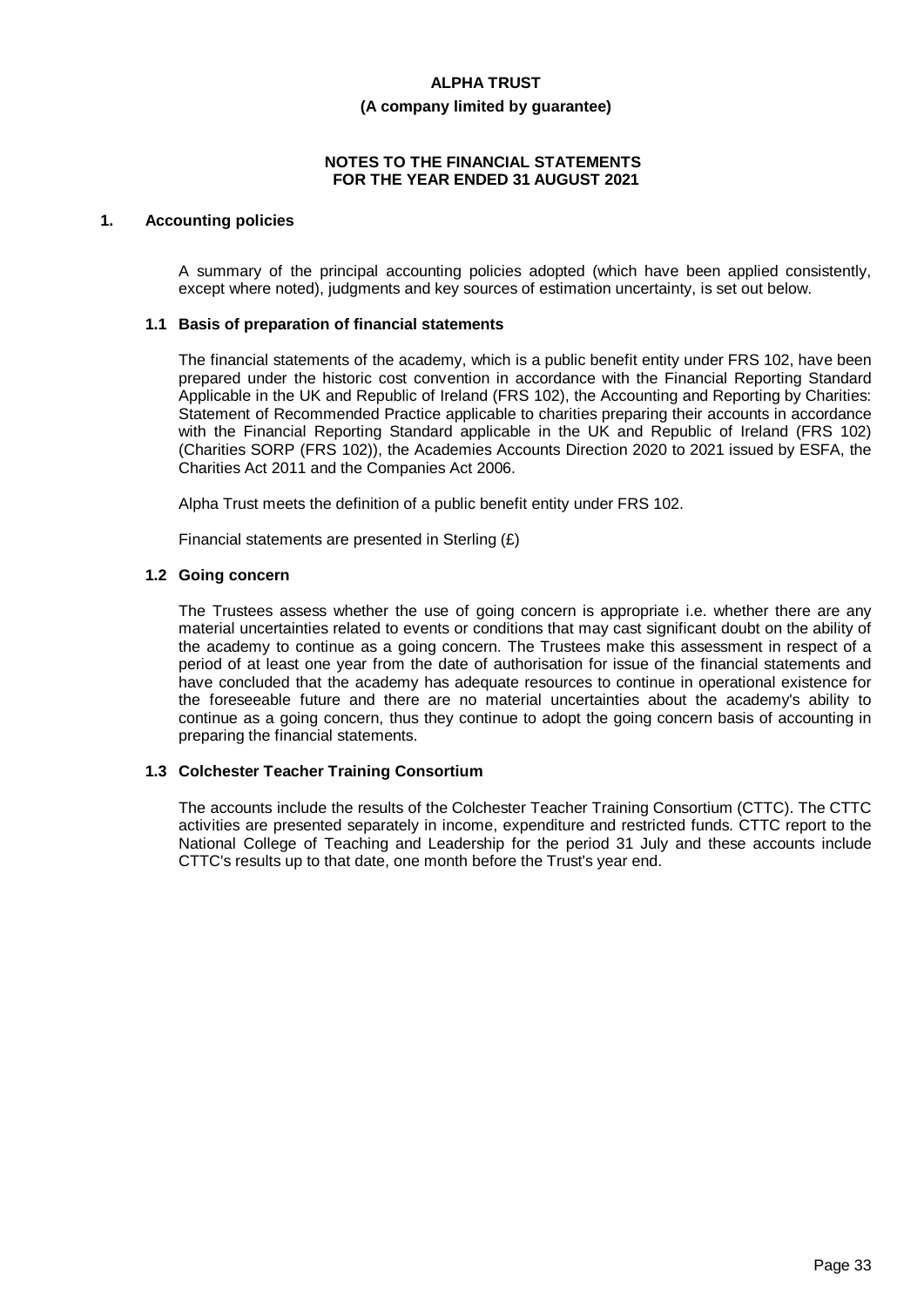### **(A company limited by guarantee)**

#### **NOTES TO THE FINANCIAL STATEMENTS FOR THE YEAR ENDED 31 AUGUST 2021**

#### **1. Accounting policies (continued)**

#### **1.4 Income**

All incoming resources are recognised when the academy has entitlement to the funds, the receipt is probable and the amount can be measured reliably.

#### · **Grants**

Grants are included in the Statement of financial activities on a receivable basis. The balance of income received for specific purposes but not expended during the period is shown in the relevant funds on the Balance sheet. Where income is received in advance of meeting any performancerelated conditions there is not unconditional entitlement to the income and its recognition is deferred and included in creditors as deferred income until the performance-related conditions are met. Where entitlement occurs before income is received, the income is accrued.

General Annual Grant is recognised in full in the Statement of financial activities in the year for which it is receivable and any abatement in respect of the year is deducted from income and recognised as a liability.

Capital grants are recognised in full when there is an unconditional entitlement to the grant. Unspent amounts of capital grants are reflected in the Balance sheet in the restricted fixed asset fund. Capital grants are recognised when there is entitlement and are not deferred over the life of the asset on which they are expended.

#### · **Sponsorship income**

Sponsorship income provided to the academy which amounts to a donation is recognised in the Statement of financial activities in the year in which it is receivable (where there are no performance-related conditions) where receipt is probable and it can be measured reliably.

#### · **Donations**

Donations are recognised on a receivable basis (where there are no performance-related conditions) where the receipt is probable and the amount can be reliably measured.

#### **Other income**

Other income, including the hire of facilities, is recognised in the year it is receivable and to the extent the academy has provided the goods or services.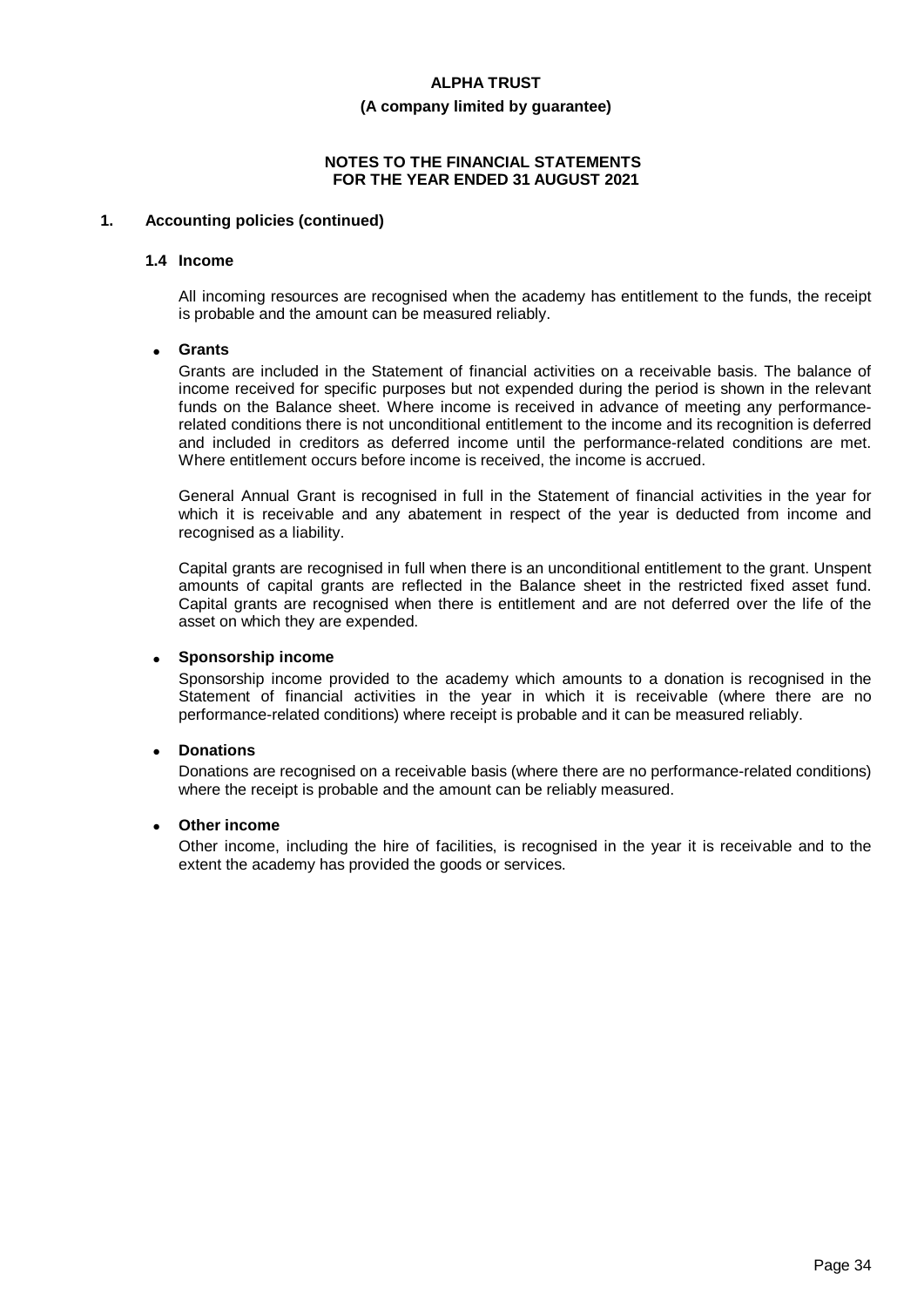#### **(A company limited by guarantee)**

#### **NOTES TO THE FINANCIAL STATEMENTS FOR THE YEAR ENDED 31 AUGUST 2021**

#### **1. Accounting policies (continued)**

#### **1.5 Expenditure**

Expenditure is recognised once there is a legal or constructive obligation to transfer economic benefit to a third party, it is probable that a transfer of economic benefits will be required in settlement and the amount of the obligation can be measured reliably. Expenditure is classified by activity. The costs of each activity are made up of the total of direct costs and shared costs, including support costs involved in undertaking each activity. Direct costs attributable to a single activity are allocated directly to that activity. Shared costs which contribute to more than one activity and support costs which are not attributable to a single activity are apportioned between those activities on a basis consistent with the use of resources. Central staff costs are allocated on the basis of time spent, and depreciation charges allocated on the portion of the asset's use.

#### · **Charitable activities**

These are costs incurred on the academy's educational operations, including support costs and costs relating to the governance of the academy apportioned to charitable activities.

All resources expended are inclusive of irrecoverable VAT.

#### **1.6 Interest receivable**

Interest on funds held on deposit is included when receivable and the amount can be measured reliably by the academy; this is normally upon notification of the interest paid or payable by the institution with whom the funds are deposited.

#### **1.7 Taxation**

The academy is considered to pass the tests set out in Paragraph 1 Schedule 6 of the Finance Act 2010 and therefore it meets the definition of a charitable company for UK corporation tax purposes.

Accordingly, the academy is potentially exempt from taxation in respect of income or capital gains received within categories covered by Part 11, chapter 3 of the Corporation Tax Act 2010 or Section 256 of the Taxation of Chargeable Gains Act 1992, to the extent that such income or gains are applied exclusively to charitable purposes.

#### **1.8 Tangible fixed assets**

Assets costing £5,000 or more are capitalised as tangible fixed assets and are carried at cost, net of depreciation and any provision for impairment.

Where tangible fixed assets have been acquired with the aid of specific grants, either from the government or from the private sector, they are included in the Balance sheet at cost and depreciated over their expected useful economic life. Where there are specific conditions attached to the funding requiring the continued use of the asset, the related grants are credited to a restricted fixed asset fund in the Statement of financial activities and carried forward in the Balance sheet. Depreciation on the relevant assets is charged directly to the restricted fixed asset fund in the Statement of financial activities. Where tangible fixed assets have been acquired with unrestricted funds, depreciation on such assets is charged to the unrestricted fund.

Depreciation is provided on all tangible fixed assets other than freehold land and assets under construction, at rates calculated to write off the cost of each asset on a straight-line basis over its expected useful life, as follows: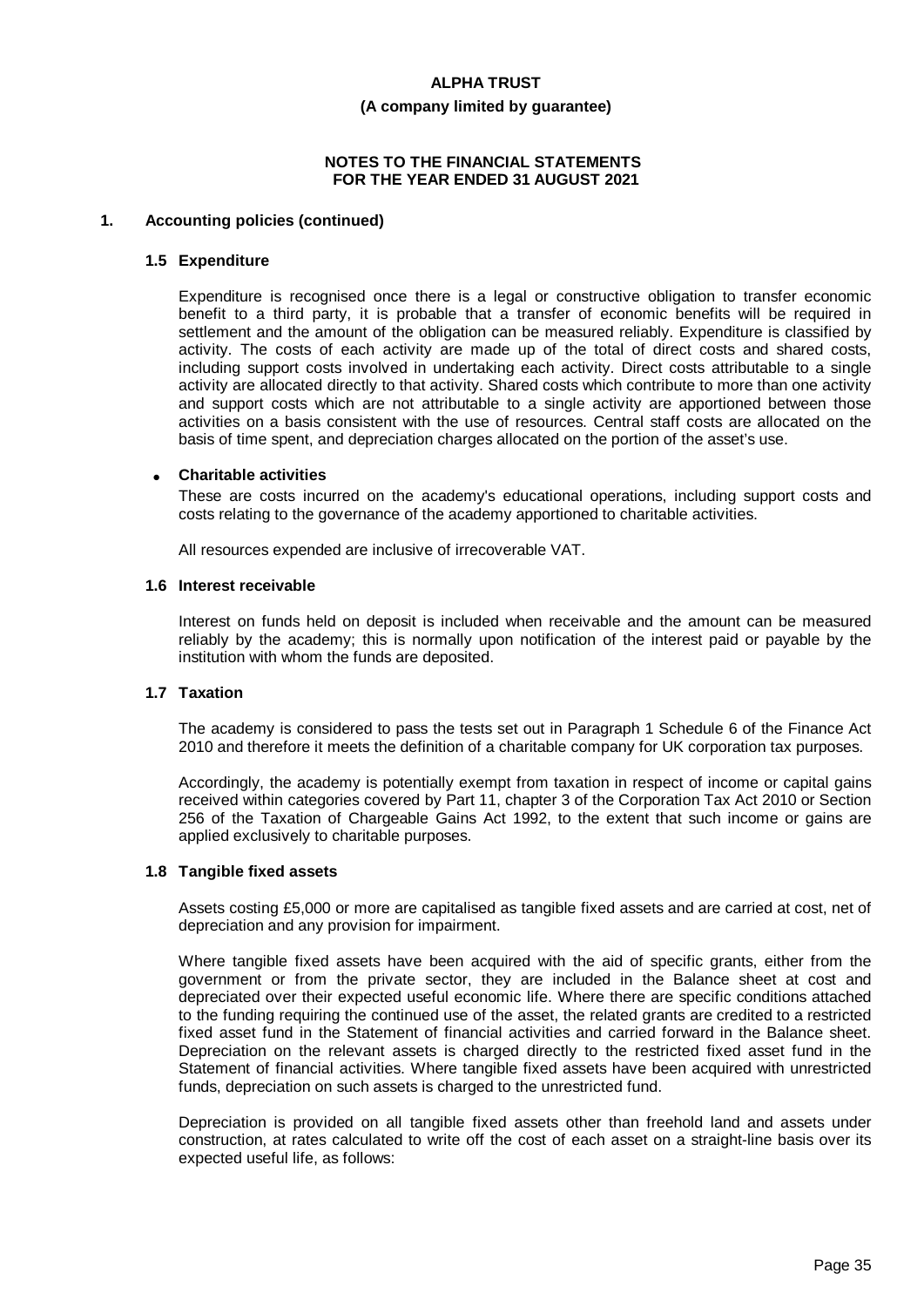#### **(A company limited by guarantee)**

#### **NOTES TO THE FINANCIAL STATEMENTS FOR THE YEAR ENDED 31 AUGUST 2021**

#### **1. Accounting policies (continued)**

#### **1.8 Tangible fixed assets (continued)**

Depreciation is provided on the following bases:

| <b>Buildings</b>                                   | - 2% straight line                       |
|----------------------------------------------------|------------------------------------------|
| Swimming pool enclosure, gym - 6.67% straight line |                                          |
| and hall roof                                      |                                          |
| Furniture and equipment                            | - 20% straight line                      |
| Motor vehicles                                     | - 20% straight line                      |
| Computer equipment and                             | - 20% and 33% straight line respectively |
| software                                           |                                          |

A review for impairment of a fixed asset is carried out if events or changes in circumstances indicate that the carrying value of any fixed asset may not be recoverable. Shortfalls between the carrying value of fixed assets and their recoverable amounts are recognised as impairments. Impairment losses are recognised in the Statement of financial activities.

#### **1.9 Investments**

Fixed asset investments are a form of financial instrument and are initially recognised at their transaction cost and subsequently measured at fair value at the Balance sheet date, unless the value cannot be measured reliably in which case it is measured at cost less impairment. Investment gains and losses, whether realised or unrealised, are combined and presented as 'Gains/(Losses) on investments' in the Statement of financial activities.

Investments in subsidiaries are valued at cost less provision for impairment.

#### **1.10 Stocks**

Stocks are valued at the lower of cost and net realisable value after making due allowance for obsolete and slow-moving stocks. Cost includes all direct costs and an appropriate proportion of fixed and variable overheads.

#### **1.11 Debtors**

Trade and other debtors are recognised at the settlement amount after any trade discount offered. Prepayments are valued at the amount prepaid net of any trade discounts due.

#### **1.12 Cash at bank and in hand**

Cash at bank and in hand includes cash and short-term highly liquid investments with a short maturity of three months or less from the date of acquisition or opening of the deposit or similar account.

#### **1.13 Liabilities and provisions**

Liabilities are recognised when there is an obligation at the Balance sheet date as a result of a past event, it is probable that a transfer of economic benefit will be required in settlement, and the amount of the settlement can be estimated reliably. Liabilities are recognised at the amount that the academy anticipates it will pay to settle the debt or the amount it has received as advanced payments for the goods or services it must provide.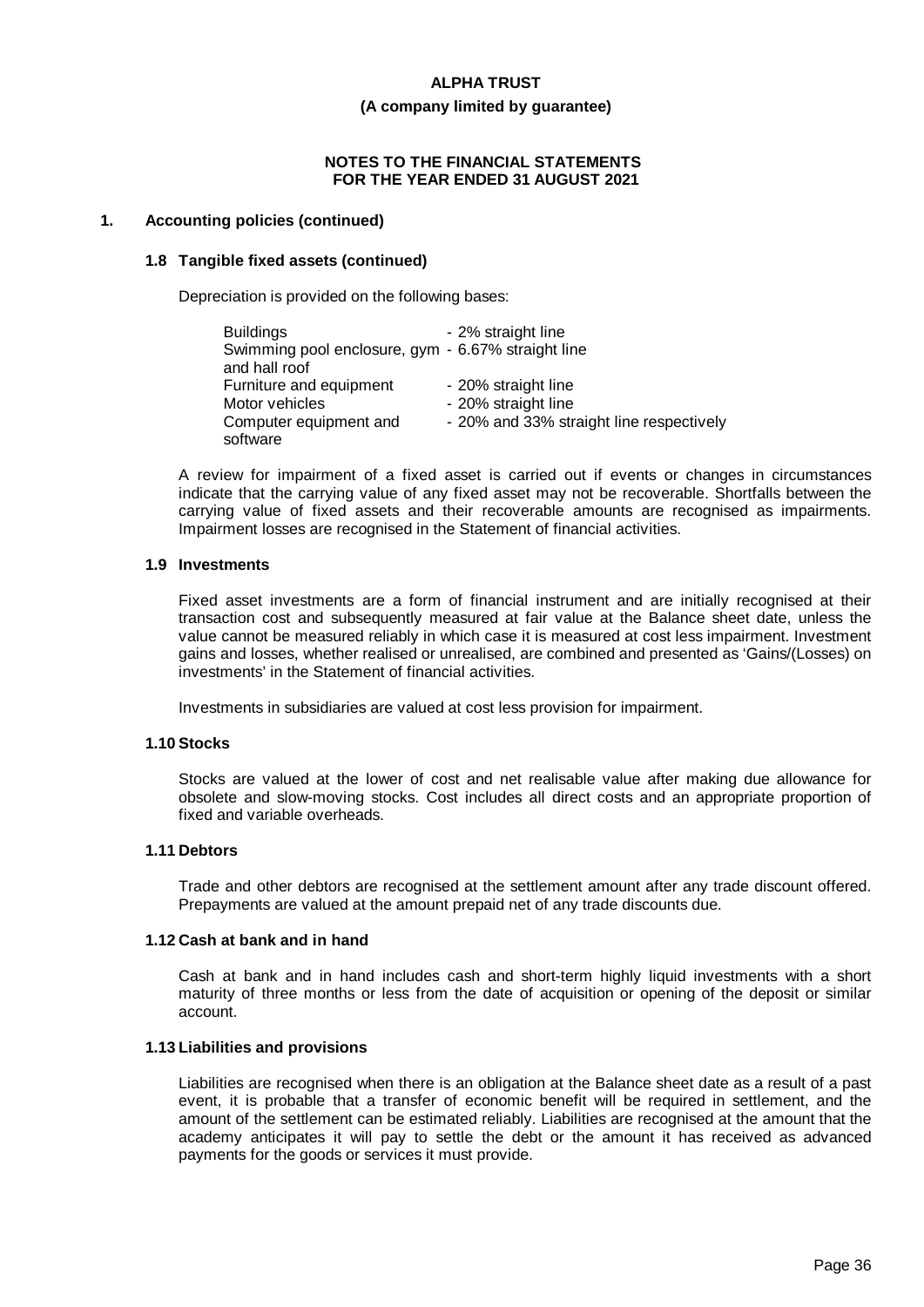#### **(A company limited by guarantee)**

#### **NOTES TO THE FINANCIAL STATEMENTS FOR THE YEAR ENDED 31 AUGUST 2021**

### **1. Accounting policies (continued)**

#### **1.14 Financial instruments**

The academy only holds basic financial instruments as defined in FRS 102. The financial assets and financial liabilities of the academy and their measurement bases are as follows:

*Financial assets* - trade and other debtors are basic financial instruments and are debt instruments measured at amortised cost as detailed in note 16. Prepayments are not financial instruments. Amounts due to the academy's wholly owned subsidiary are held at face value less any impairment. Cash at bank is classified as a basic financial instrument and is measured at face value.

Cash at bank is classified as a basic financial instrument and is measured at face value.

*Financial liabilities* - trade creditors, accruals and other creditors are financial instruments, and are measured at amortised cost as detailed in notes 17 and 18. Taxation and social security are not included in the financial instruments disclosure definition. Deferred income is not deemed to be a financial liability, as the cash settlement has already taken place and there is an obligation to deliver services rather than cash or another financial instrument. Amounts due to the academy's wholly owned subsidiary are held at face value less any impairment.

#### **1.15 Pensions**

Retirement benefits to employees of the academy are provided by the Teachers' Pension Scheme ("TPS") and the Local Government Pension Scheme ("LGPS"). These are defined benefit schemes.

The TPS is an unfunded scheme and contributions are calculated so as to spread the cost of pensions over employees' working lives with the academy in such a way that the pension cost is a substantially level percentage of current and future pensionable payroll. The contributions are determined by the Government Actuary on the basis of quadrennial valuations using a prospective unit credit method. TPS is an unfunded multi-employer scheme with no underlying assets to assign between employers. Consequently, the TPS is treated as a defined contribution scheme for accounting purposes and the contributions recognised in the period to which they relate.

The LGPS is a funded multi-employer scheme and the assets are held separately from those of the academy in separate trustee administered funds. Pension scheme assets are measured at fair value and liabilities are measured on an actuarial basis using the projected unit credit method and discounted at a rate equivalent to the current rate of return on a high quality corporate bond of equivalent term and currency to the liabilities. The actuarial valuations are obtained at least triennially and are updated at each Balance sheet date. The amounts charged to operating surplus are the current service costs and the costs of scheme introductions, benefit changes, settlements and curtailments. They are included as part of staff costs as incurred. Net interest on the net defined benefit liability/asset is also recognised in the Statement of financial activities and comprises the interest cost on the defined benefit obligation and interest income on the scheme assets, calculated by multiplying the fair value of the scheme assets at the beginning of the period by the rate used to discount the benefit obligations. The difference between the interest income on the scheme assets and the actual return on the scheme assets is recognised in other recognised gains and losses.

Actuarial gains and losses are recognised immediately in other recognised gains and losses.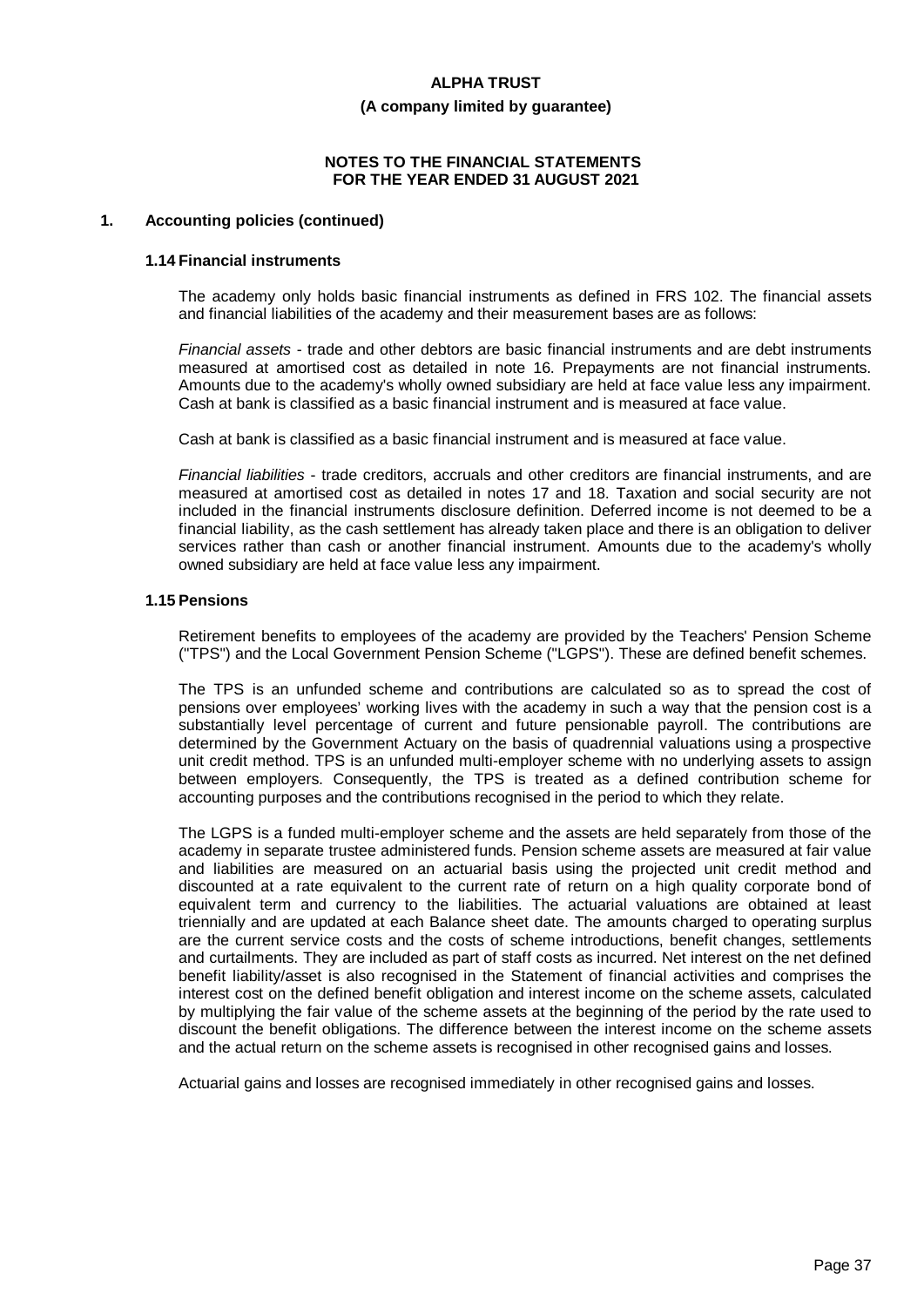#### **(A company limited by guarantee)**

#### **NOTES TO THE FINANCIAL STATEMENTS FOR THE YEAR ENDED 31 AUGUST 2021**

#### **1. Accounting policies (continued)**

#### **1.16 Schools transferring in to the trust**

The conversion from a state maintained school to an academy involved the transfer of identifiable assets and liabilities and the operation of the school for £NIL consideration. The substance of the transfer is that of a gift and it has been accounted for on that basis as set out below.

The assets and liabilities transferred on conversion from Home Farm Primary School and Manningtree High School to the academy trust have been valued at their fair value. The fair value has been derived based on that of equivalent items. The amounts have been recognised under the appropriate Balance sheet categories, with a corresponding amount recognised in Income from Donations and Capital Grants in the Statement of financial activities and analysed under unrestricted funds, restricted general funds and restricted fixed asset funds.

#### **1.17 Fund accounting**

Unrestricted income funds represent those resources which may be used towards meeting any of the charitable objects of the academy at the discretion of the Trustees.

Restricted fixed asset funds are resources which are to be applied to specific capital purposes imposed by the funders where the asset acquired or created is held for a specific purpose.

Restricted general funds comprise all other restricted funds received with restrictions imposed by the funder/donor and include grants from the Department for Education Group.

Investment income, gains and losses are allocated to the appropriate fund.

# **2. Critical accounting estimates and areas of judgment**

Estimates and judgments are continually evaluated and are based on historical experience and other factors, including expectations of future events that are believed to be reasonable under the circumstances.

Critical accounting estimates and assumptions:

The academy trust makes estimates and assumptions concerning the future. The resulting accounting estimates and assumptions will, by definition, seldom equal the related actual results. The estimates and assumptions that have a significant risk of causing a material adjustment to the carrying amounts of assets and liabilities within the next financial year are discussed below.

The present value of the Local Government Pension Scheme defined benefit liability depends on a number of factors that are determined on an actuarial basis using a variety of assumptions. The assumptions used in determining the net cost or income for pensions include the discount rate. Any changes in these assumptions, which are disclosed in note 28, will impact the carrying amount of the pension liability. Furthermore a roll forward approach which projects results from the latest full actuarial valuation performed at 31 March 2019 has been used by the actuary in valuing the pensions liability at 31 August 2021. Any differences between the figures derived from the roll forward approach and a full actuarial valuation would impact on the carrying amount of the pension liability.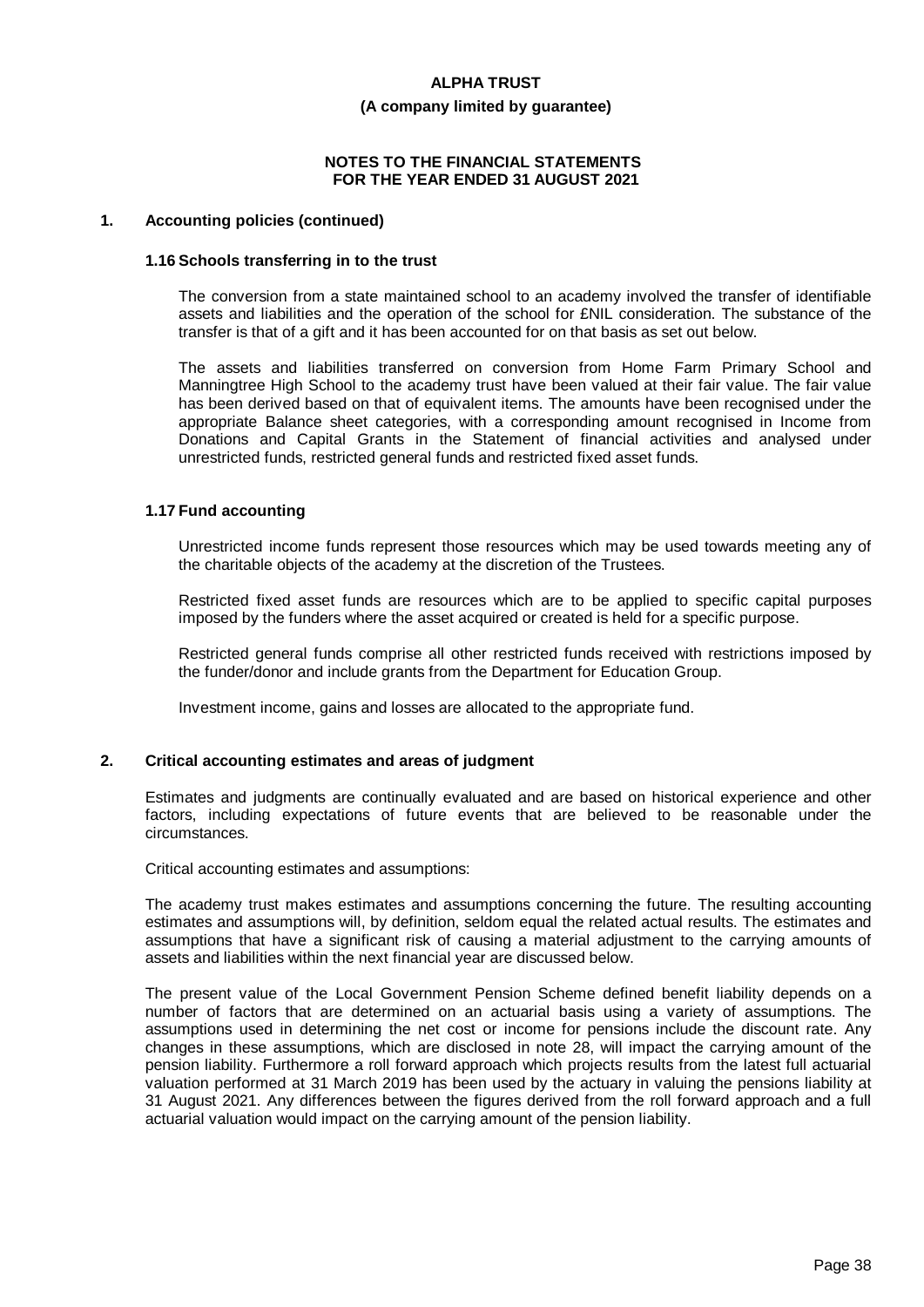# **(A company limited by guarantee)**

### **NOTES TO THE FINANCIAL STATEMENTS FOR THE YEAR ENDED 31 AUGUST 2021**

# **3. Income from donations and capital grants**

|                                  | <b>Unrestricted</b><br>funds<br>2021<br>£ | <b>Restricted</b><br>funds<br>2021<br>£ | <b>Restricted</b><br>fixed asset<br>funds<br>2021<br>£ | <b>Total</b><br>funds<br>2021<br>£ |
|----------------------------------|-------------------------------------------|-----------------------------------------|--------------------------------------------------------|------------------------------------|
| Transfer in on joining the Trust |                                           |                                         |                                                        |                                    |
| <b>Capital Grants</b>            |                                           |                                         | 1,388,018                                              | 1,388,018                          |
| Donations                        | 386                                       | 45,306                                  |                                                        | 45,692                             |
|                                  | 386                                       | 45,306                                  | 1,388,018                                              | 1,433,710                          |
|                                  |                                           |                                         | Restricted                                             |                                    |
|                                  | <b>Unrestricted</b><br>funds              | Restricted<br>funds                     | fixed asset<br>funds                                   | Total<br>funds                     |
|                                  | 2020                                      | 2020                                    | 2020                                                   | 2020                               |
|                                  | £                                         | £                                       | £                                                      | £                                  |
| Transfer in on joining the Trust | 693,319                                   | (2, 187, 167)                           | 17,312,403                                             | 15,818,555                         |
| <b>Capital Grants</b>            |                                           |                                         | 483,287                                                | 483,287                            |
| Donations                        | 572                                       | 46,399                                  |                                                        | 46,971                             |
|                                  | 693,891                                   | (2, 140, 768)                           | 17,795,690                                             | 16,348,813                         |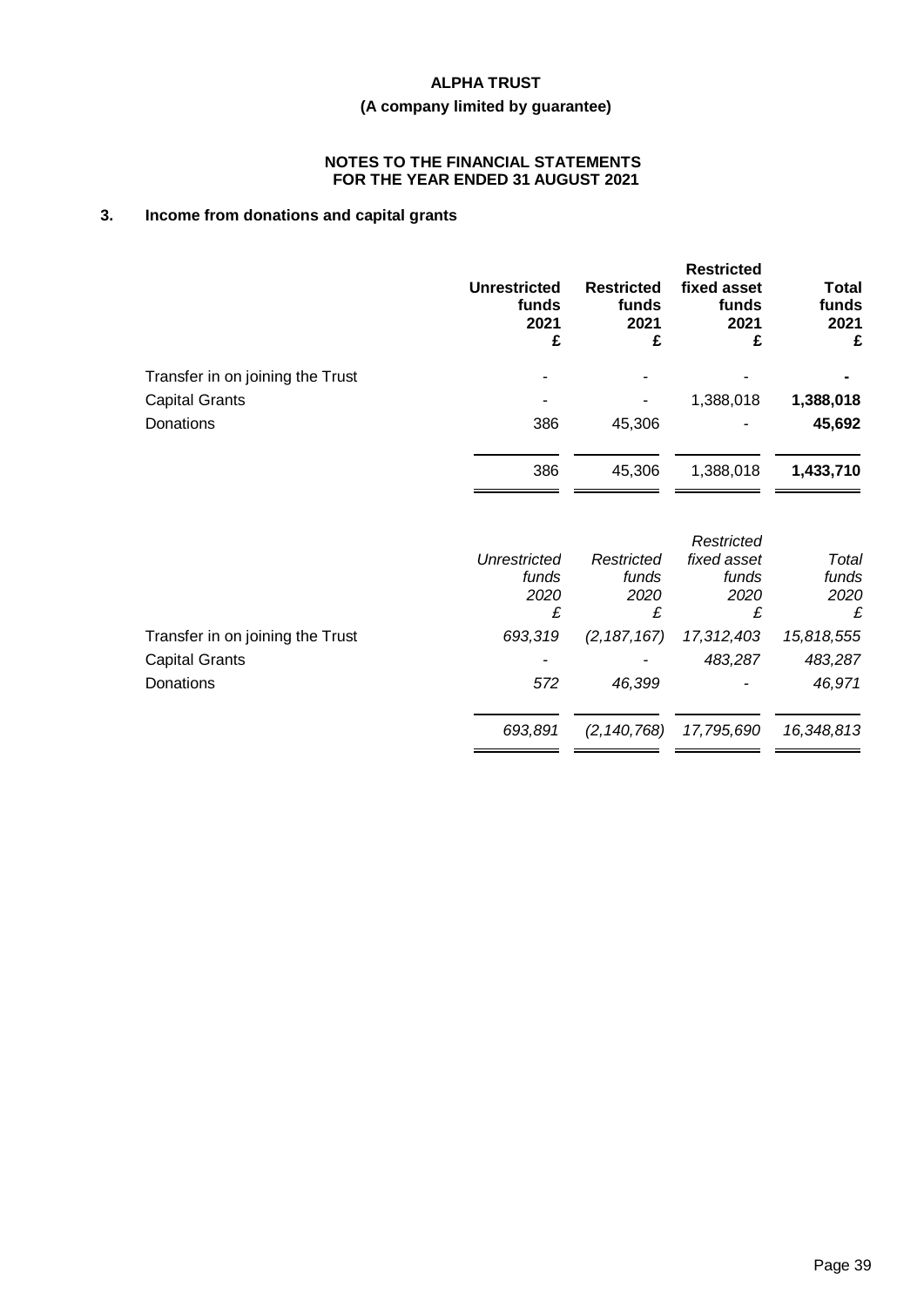# **(A company limited by guarantee)**

#### **NOTES TO THE FINANCIAL STATEMENTS FOR THE YEAR ENDED 31 AUGUST 2021**

# **4. Funding for the Trust's educational operations**

|                                                   | <b>Unrestricted</b><br>funds<br>2021<br>£ | <b>Restricted</b><br>funds<br>2021<br>£ | <b>Total</b><br>funds<br>2021<br>£ |
|---------------------------------------------------|-------------------------------------------|-----------------------------------------|------------------------------------|
| DfE/ESFA grants                                   |                                           |                                         |                                    |
| General Annual Grant (GAG)                        |                                           | 18,941,442                              | 18,941,442                         |
| Other DfE/ESFA grants                             |                                           |                                         |                                    |
| <b>UIFSM</b>                                      |                                           | 80,827                                  | 80,827                             |
| <b>Pupil Premium</b>                              |                                           | 495,405                                 | 495,405                            |
| Start up grants                                   |                                           | 270,000                                 | 270,000                            |
| <b>CTTC</b>                                       |                                           | 2,137,863                               | 2,137,863                          |
| <b>Others</b>                                     | 15,877                                    | 894,390                                 | 910,267                            |
|                                                   | 15,877                                    | 22,819,927                              | 22,835,804                         |
| <b>Other Government grants</b>                    |                                           |                                         |                                    |
| Other government grants                           |                                           | 614,498                                 | 614,498                            |
| North East Essex Teaching School Aliance (NEETSA) |                                           | 149,120                                 | 149,120                            |
|                                                   |                                           | 763,618                                 | 763,618                            |
| Other income from educational operations          | 683,333                                   | 12,667                                  | 696,000                            |
| <b>COVID-19 additional funding (DfE/ESFA)</b>     |                                           |                                         |                                    |
| Catch-up Premium                                  |                                           | 293,080                                 | 293,080                            |
| Other DfE/ESFA COVID-19 funding                   |                                           | 110,050                                 | 110,050                            |
|                                                   |                                           | 403,130                                 | 403,130                            |
| <b>COVID-19 additional funding (non-DfE/ESFA)</b> |                                           |                                         |                                    |
| Coronavirus Job Retention Scheme grant            |                                           | 25,074                                  | 25,074                             |
|                                                   |                                           | 25,074                                  | 25,074                             |
|                                                   | 699,210                                   | 24,024,416                              | 24,723,626                         |
|                                                   |                                           |                                         |                                    |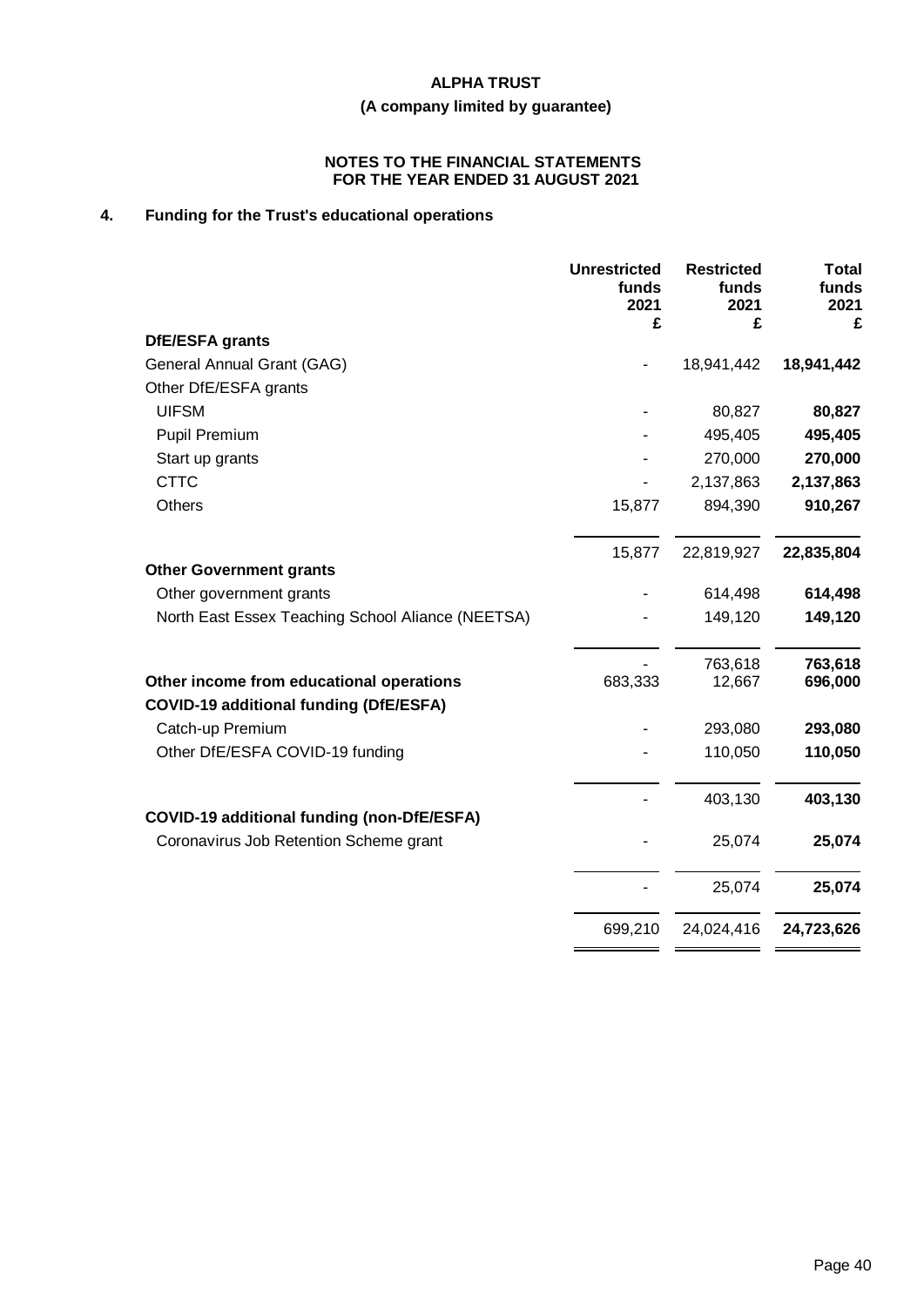# **(A company limited by guarantee)**

#### **NOTES TO THE FINANCIAL STATEMENTS FOR THE YEAR ENDED 31 AUGUST 2021**

# **4. Funding for the Trust's educational operations (continued)**

|                                                   | As restated<br>Unrestricted<br>funds<br>2020 | As restated<br>Restricted<br>funds<br>2020 | As restated<br>Total<br>funds<br>2020 |
|---------------------------------------------------|----------------------------------------------|--------------------------------------------|---------------------------------------|
|                                                   | £                                            | £                                          | £                                     |
| DfE/ESFA grants                                   |                                              |                                            |                                       |
| General Annual Grant (GAG)                        |                                              | 16,571,361                                 | 16,571,361                            |
| Other DfE/ESFA grants                             |                                              |                                            |                                       |
| <b>UIFSM</b>                                      |                                              | 104,097                                    | 104,097                               |
| Pupil Premium                                     | 6,722                                        | 525,905                                    | 532,627                               |
| <b>CTTC</b>                                       |                                              | 1,933,514                                  | 1,933,514                             |
| Others                                            | 2,000                                        | 1,153,954                                  | 1,155,954                             |
|                                                   | 8,722                                        | 20,288,831                                 | 20,297,553                            |
| <b>Other Government grants</b>                    |                                              |                                            |                                       |
| Other government grants                           |                                              | 14,733                                     | 14,733                                |
| North East Essex Teaching School Aliance (NEETSA) |                                              | 46,739                                     | 46,739                                |
|                                                   |                                              | 61,472                                     | 61,472                                |
| Other income from educational operations          | 674,297                                      | 23,000                                     | 697,297                               |
| <b>COVID-19 additional funding (DfE/ESFA)</b>     |                                              |                                            |                                       |
| Other DfE/ESFA COVID-19 funding                   |                                              | 728                                        | 728                                   |
|                                                   |                                              | 728                                        | 728                                   |
| <b>COVID-19 additional funding (non-DfE/ESFA)</b> |                                              |                                            |                                       |
| Coronavirus Job Retention Scheme grant            |                                              | 35,302                                     | 35,302                                |
|                                                   |                                              | 35,302                                     | 35,302                                |
|                                                   |                                              |                                            |                                       |
|                                                   | 683,019                                      | 20,409,333                                 | 21,092,352                            |

Following the reclassification in the Academies Accounts Direction 2020/21 of some grants received from the Department of Education and ESFA, the academy's funding for Universal Infant Free School Meals and Pupil Premium is no longer reported under the Other DfE Group grants heading, but as separate lines under the Other DfE/ESFA grants heading. The prior year numbers have been reclassified.

The academy received £293,080 of funding for catch-up premium.

The academy furloughed some of its staff under the government's CJRS. The funding received of £25,074 relates to staff costs which are included within note 10 below as appropriate.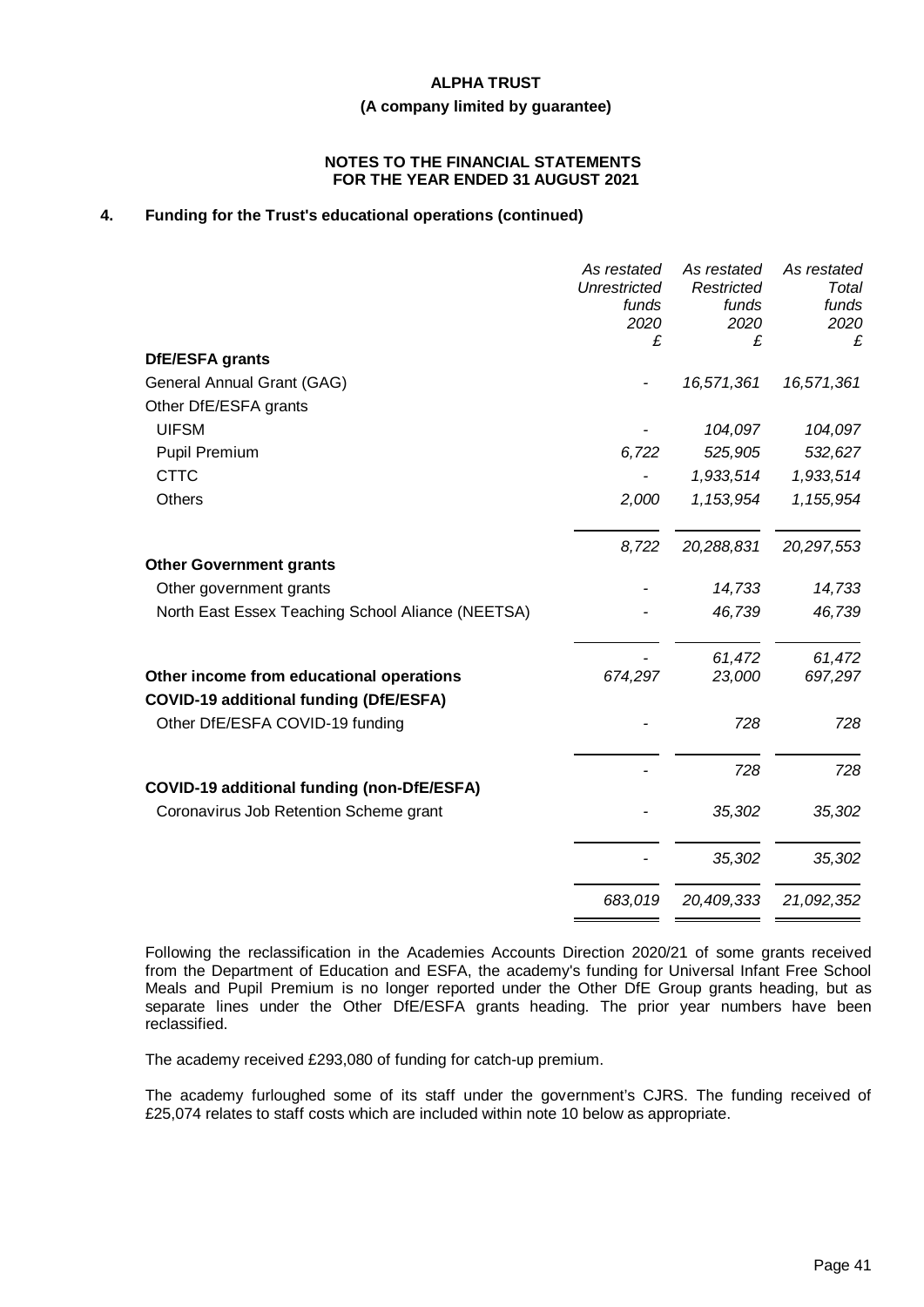# **(A company limited by guarantee)**

#### **NOTES TO THE FINANCIAL STATEMENTS FOR THE YEAR ENDED 31 AUGUST 2021**

# **5. Income from other trading activities**

|                                           | <b>Unrestricted</b><br>funds<br>2021<br>£ | <b>Restricted</b><br>funds<br>2021<br>£ | <b>Total</b><br>funds<br>2021<br>£ |
|-------------------------------------------|-------------------------------------------|-----------------------------------------|------------------------------------|
| Hiring of facilities                      | 77,438                                    | 120                                     | 77,558                             |
| Charges for additional education services | 236,884                                   | 5,386                                   | 242,270                            |
|                                           | 314,322                                   | 5,506                                   | 319,828                            |
|                                           | <b>Unrestricted</b><br>funds              | Restricted<br>funds                     | Total<br>funds                     |
|                                           | 2020<br>£                                 | 2020<br>£                               | 2020<br>£                          |
| Hiring of facilities                      | 85,672                                    | 25,853                                  | 111,525                            |
| Charges for additional education services | 63                                        | 203,960                                 | 204,023                            |
|                                           | 85,735                                    | 229,813                                 | 315,548                            |

# **6. Investment income**

|                     | <b>Unrestricted</b><br>funds<br>2021<br>£ | <b>Total</b><br>funds<br>2021<br>£ |
|---------------------|-------------------------------------------|------------------------------------|
| Short term deposits | 6,166                                     | 6,166                              |
|                     | <b>Unrestricted</b><br>funds<br>2020<br>£ | Total<br>funds<br>2020<br>£        |
| Short term deposits | 20,347                                    | 20,347                             |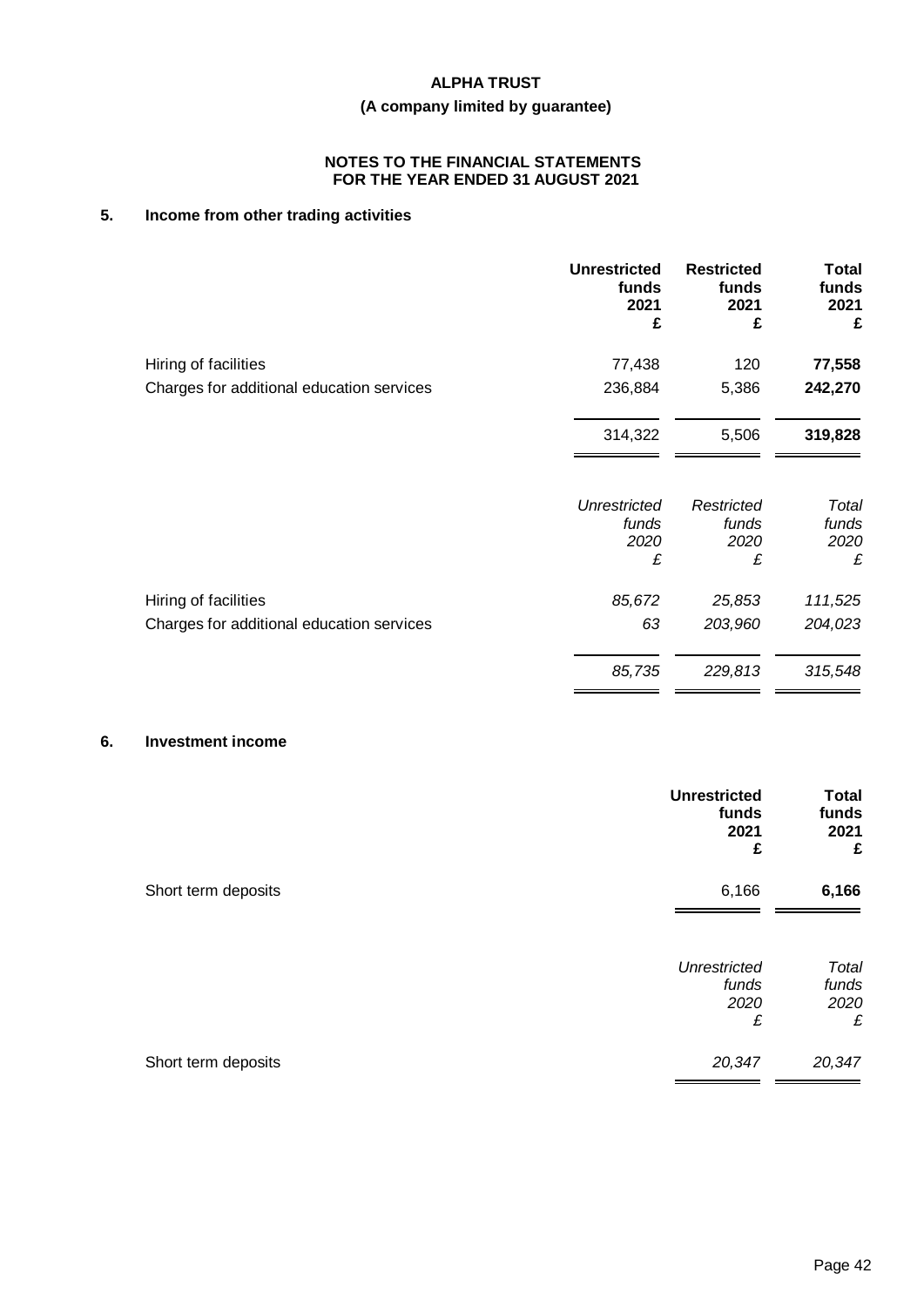# **(A company limited by guarantee)**

### **NOTES TO THE FINANCIAL STATEMENTS FOR THE YEAR ENDED 31 AUGUST 2021**

# **7. Charitable activities**

|               | <b>Staff Costs</b><br>2021<br>£ | <b>Premises</b><br>2021<br>£ | <b>Other</b><br>2021<br>£ | Total<br>2021<br>£ |
|---------------|---------------------------------|------------------------------|---------------------------|--------------------|
| Activities:   |                                 |                              |                           |                    |
| Direct costs  | 15,093,285                      |                              | 5,084,865                 | 20,178,150         |
| Support costs | 2,796,943                       | 1,774,740                    | 1,486,038                 | 6,057,721          |
|               | 17,890,228                      | 1,774,740                    | 6,570,903                 | 26,235,871         |
|               | <b>Staff Costs</b><br>2020<br>£ | Premises<br>2020<br>£        | Other<br>2020<br>£        | Total<br>2020<br>£ |
| Activities:   |                                 |                              |                           |                    |
| Direct costs  | 13, 123, 599                    |                              | 4,595,307                 | 17,718,906         |
| Support costs | 2,659,023                       | 998,398                      | 1,392,164                 | 5,049,585          |
|               | 15,782,622                      | 998,398                      | 5,987,471                 | 22,768,491         |

# **8. Analysis of expenditure by activities**

|                       | <b>Activities</b><br>undertaken<br>directly<br>2021<br>£ | <b>Support</b><br>costs<br>2021<br>£ | <b>Total</b><br>funds<br>2021<br>£ |
|-----------------------|----------------------------------------------------------|--------------------------------------|------------------------------------|
| Charitable activities | 20,178,150                                               | 6,057,721                            | 26,235,871                         |
|                       | Activities<br>undertaken<br>directly<br>2020<br>£        | Support<br>costs<br>2020<br>£        | Total<br>funds<br>2020<br>£        |
| Charitable activities | 17,718,906                                               | 5,049,585                            | 22,768,491                         |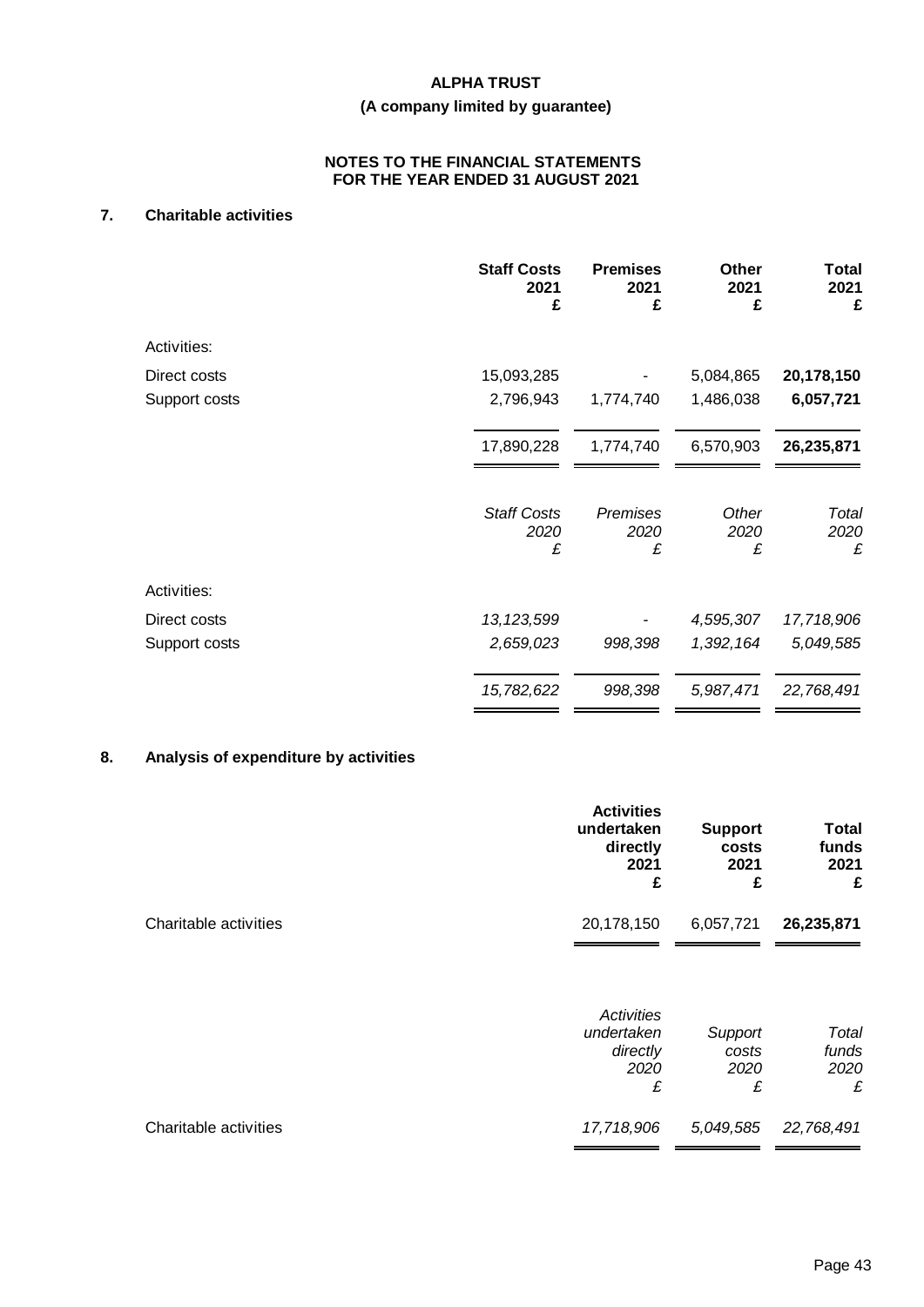# **(A company limited by guarantee)**

#### **NOTES TO THE FINANCIAL STATEMENTS FOR THE YEAR ENDED 31 AUGUST 2021**

# **8. Analysis of expenditure by activities (continued)**

# **Analysis of support costs**

|                                       | <b>Activities</b><br>2021<br>£ | Total<br>funds<br>2021<br>£ |
|---------------------------------------|--------------------------------|-----------------------------|
| Staff costs                           | 2,737,466                      | 2,737,466                   |
| Agency support staff costs            | 59,477                         | 59,477                      |
| Pupil recruitment and support         | 47,499                         | 47,499                      |
| Maintenance of premises and equipment | 1,404,122                      | 1,404,122                   |
| Cleaning                              | 370,618                        | 370,618                     |
| Rates and water                       | 171,429                        | 171,429                     |
| Insurance                             | 102,180                        | 102,180                     |
| Travel and subsistence                | 1,107                          | 1,107                       |
| Bank interest and charges             | 7,670                          | 7,670                       |
| Heat and light                        | 283,774                        | 283,774                     |
| Technology                            | 322,078                        | 322,078                     |
| Supplies, printing and telephone      | 173,117                        | 173,117                     |
| Professional services                 | 304,472                        | 304,472                     |
| Governance - Professional costs       | 70,327                         | 70,327                      |
| Indirect employee expenses            | 2,385                          | 2,385                       |
|                                       | 6,057,721                      | 6,057,721                   |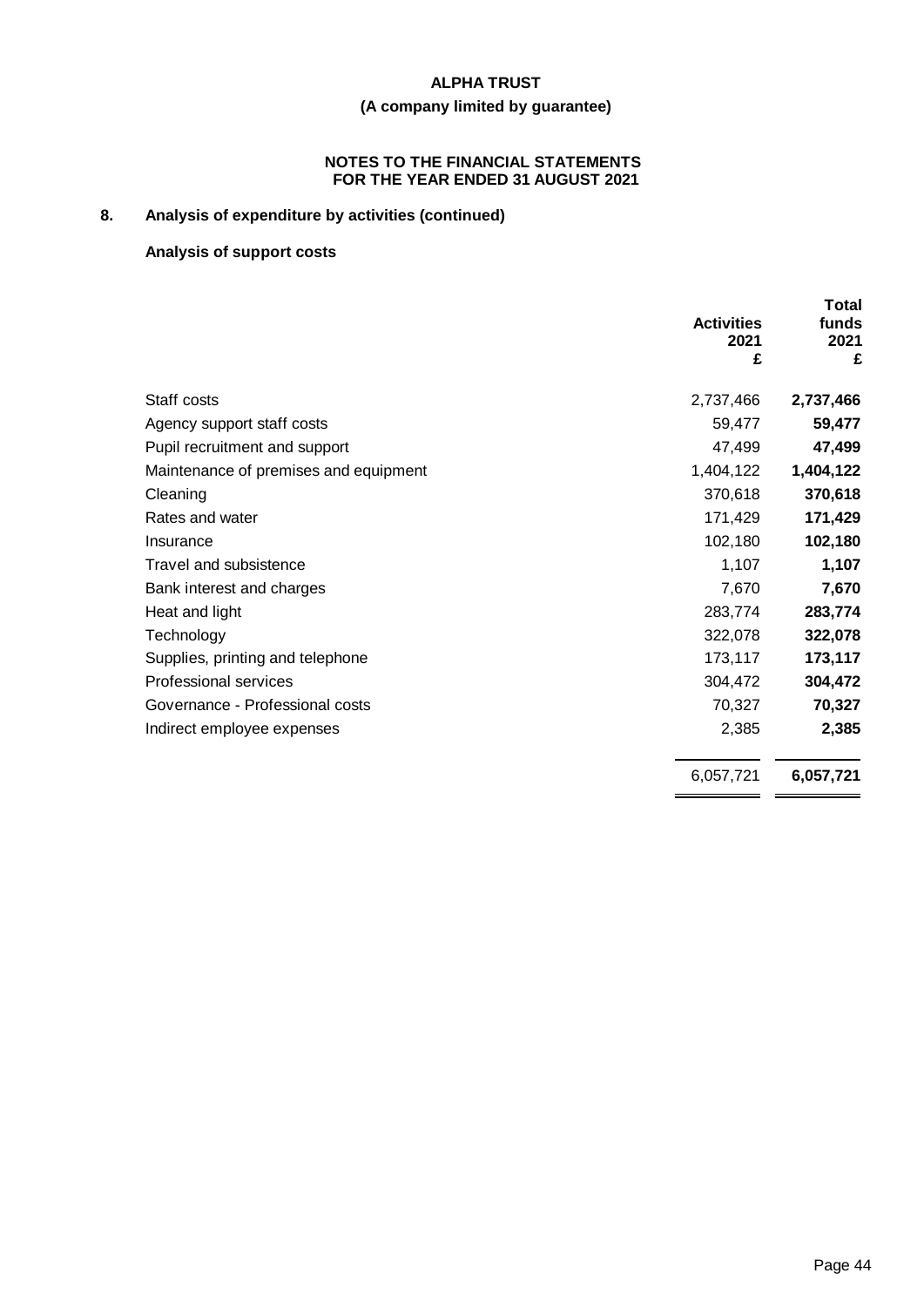# **(A company limited by guarantee)**

#### **NOTES TO THE FINANCIAL STATEMENTS FOR THE YEAR ENDED 31 AUGUST 2021**

# **8. Analysis of expenditure by activities (continued)**

# **Analysis of support costs (continued)**

| Total     |
|-----------|
| funds     |
| 2020      |
| £         |
| 2,628,300 |
| 30,723    |
| 53,074    |
| 673,861   |
| 324,537   |
| 186,279   |
| 80,540    |
| 6,517     |
| 8,945     |
| 221,893   |
| 221,913   |
| 157,662   |
| 334,510   |
| 77,012    |
| 207       |
| 34,702    |
| 7,409     |
| 1,501     |
| 5,049,585 |
|           |

# **9. Net income/(expenditure)**

Net income/(expenditure) for the year includes:

|                                                                     | 2021<br>£ | 2020<br>£ |
|---------------------------------------------------------------------|-----------|-----------|
| Depreciation of tangible fixed assets<br>Fees paid to auditors for: | 1.342.844 | 1.142.294 |
| - audit                                                             | 20,000    | 19,500    |
| - other services                                                    | 18,250    | 17,750    |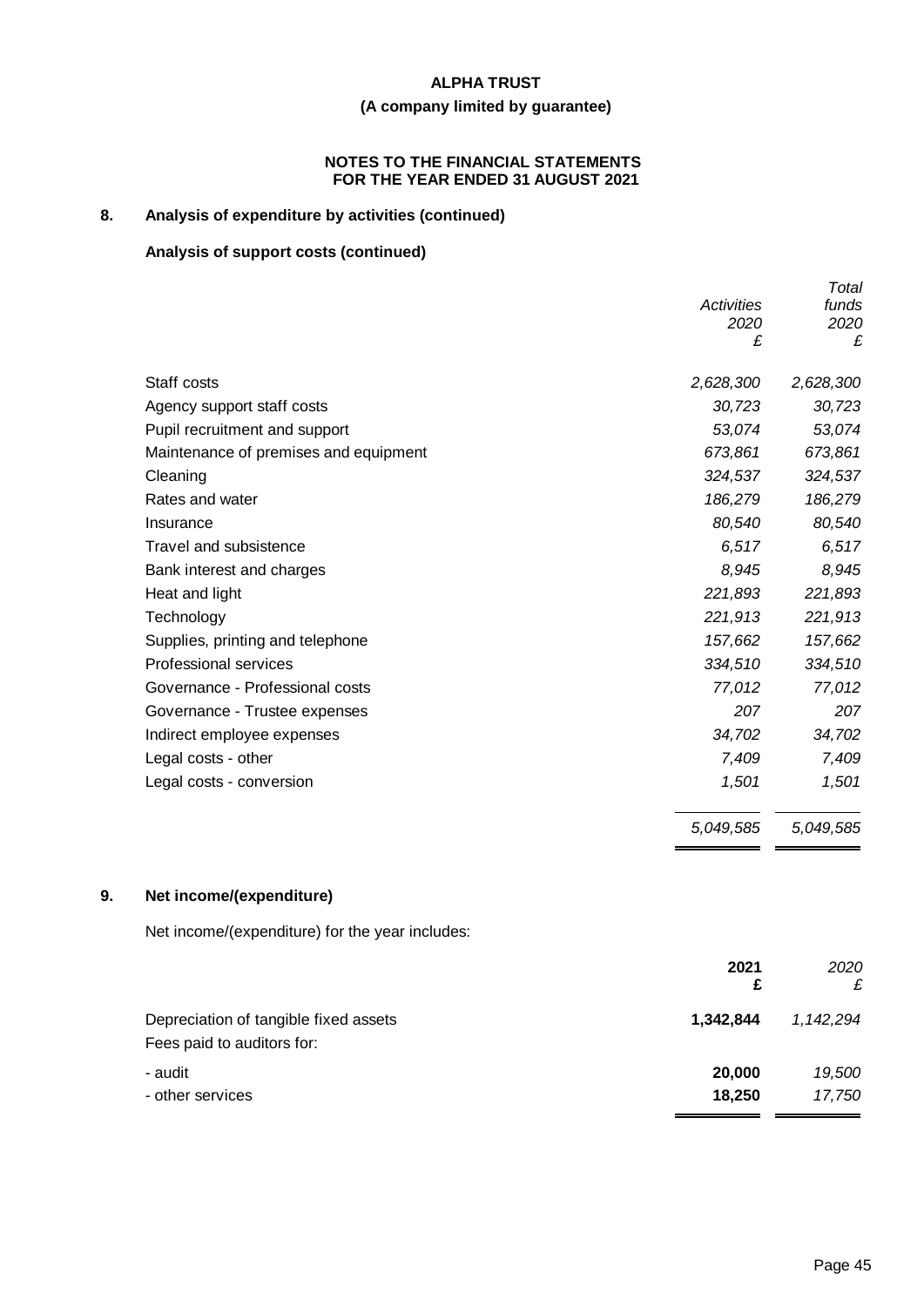# **(A company limited by guarantee)**

#### **NOTES TO THE FINANCIAL STATEMENTS FOR THE YEAR ENDED 31 AUGUST 2021**

# **10. Staff**

#### **a. Staff costs**

Staff costs during the year were as follows:

|                                     | 2021<br>£  | 2020<br>£   |
|-------------------------------------|------------|-------------|
| Wages and salaries                  | 12,786,510 | 11,467,715  |
| Social security costs               | 1,224,630  | 1,093,214   |
| Pension costs                       | 3,811,147  | 3, 153, 704 |
|                                     | 17,822,287 | 15,714,633  |
| Agency staff costs                  | 59,477     | 27,096      |
| Staff restructuring costs           |            | 2,169       |
| Other costs                         | 8,464      | 38,724      |
|                                     | 17,890,228 | 15,782,622  |
| Staff restructuring costs comprise: |            |             |
|                                     | 2021<br>£  | 2020<br>£   |
| Redundancy payments                 |            | 2,169       |
|                                     |            |             |

#### **b. Non-statutory/non-contractual staff severance payments**

Included in staff restructuring costs are non statutory/non contractual severance payments totalling £Nil *(2020 - £2,169)*. Individually the payments were: £Nil *(2020 - £2,169)*.

#### **c. Staff numbers**

The average number of persons employed by the academy during the year was as follows:

|                            | 2021<br>No. | 2020<br>No. |
|----------------------------|-------------|-------------|
| <b>Teachers</b>            | 224         | 248         |
| Administration and Support | 228         | 228         |
| Management                 | 29          | 30          |
|                            | 481         | 506         |

**-** *2,169*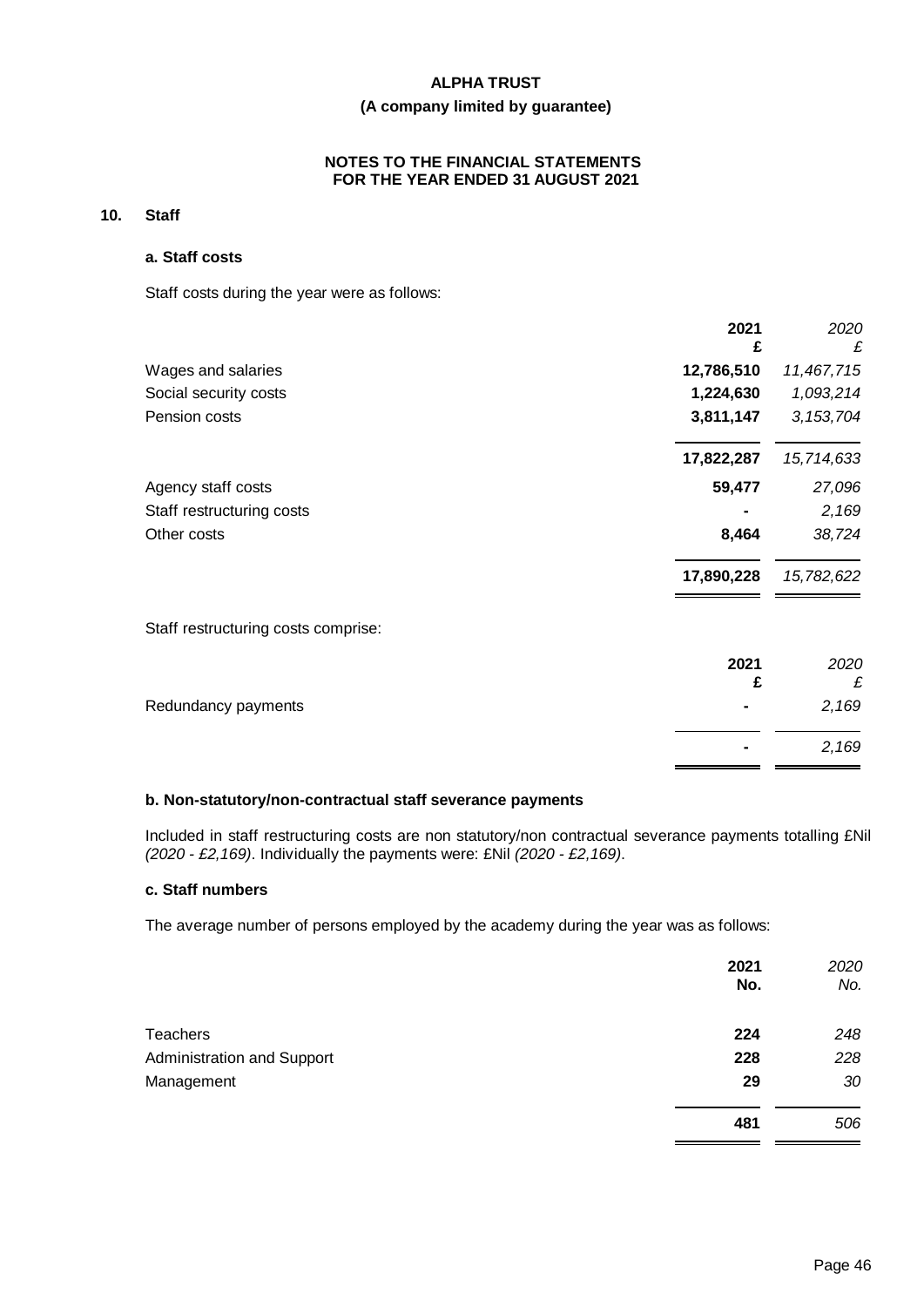# **(A company limited by guarantee)**

#### **NOTES TO THE FINANCIAL STATEMENTS FOR THE YEAR ENDED 31 AUGUST 2021**

# **10. Staff (continued)**

### **d. Higher paid staff**

The number of employees whose employee benefits (excluding employer pension costs) exceeded £60,000 was:

|                                 | 2021<br>No.    | 2020<br>No.    |
|---------------------------------|----------------|----------------|
| In the band £60,001 - £70,000   | $\blacksquare$ | $\overline{4}$ |
| In the band £70,001 - £80,000   |                | 6              |
| In the band £80,001 - £90,000   |                |                |
| In the band £120,001 - £130,000 | ۰              | 1              |
| In the band £130,001 - £140,000 |                |                |
| In the band £150,001 - £160,000 |                |                |

### **e. Key management personel**

The key management personnel of the academy comprise the Chief Executive Officer, Chief Finance Officer, acting Chief Financial Officer and Executive Head. Key Management Personnel received aggregate employment benefits in the year ended 31 August 2021 of £495,425 *(2020: £458,145)*.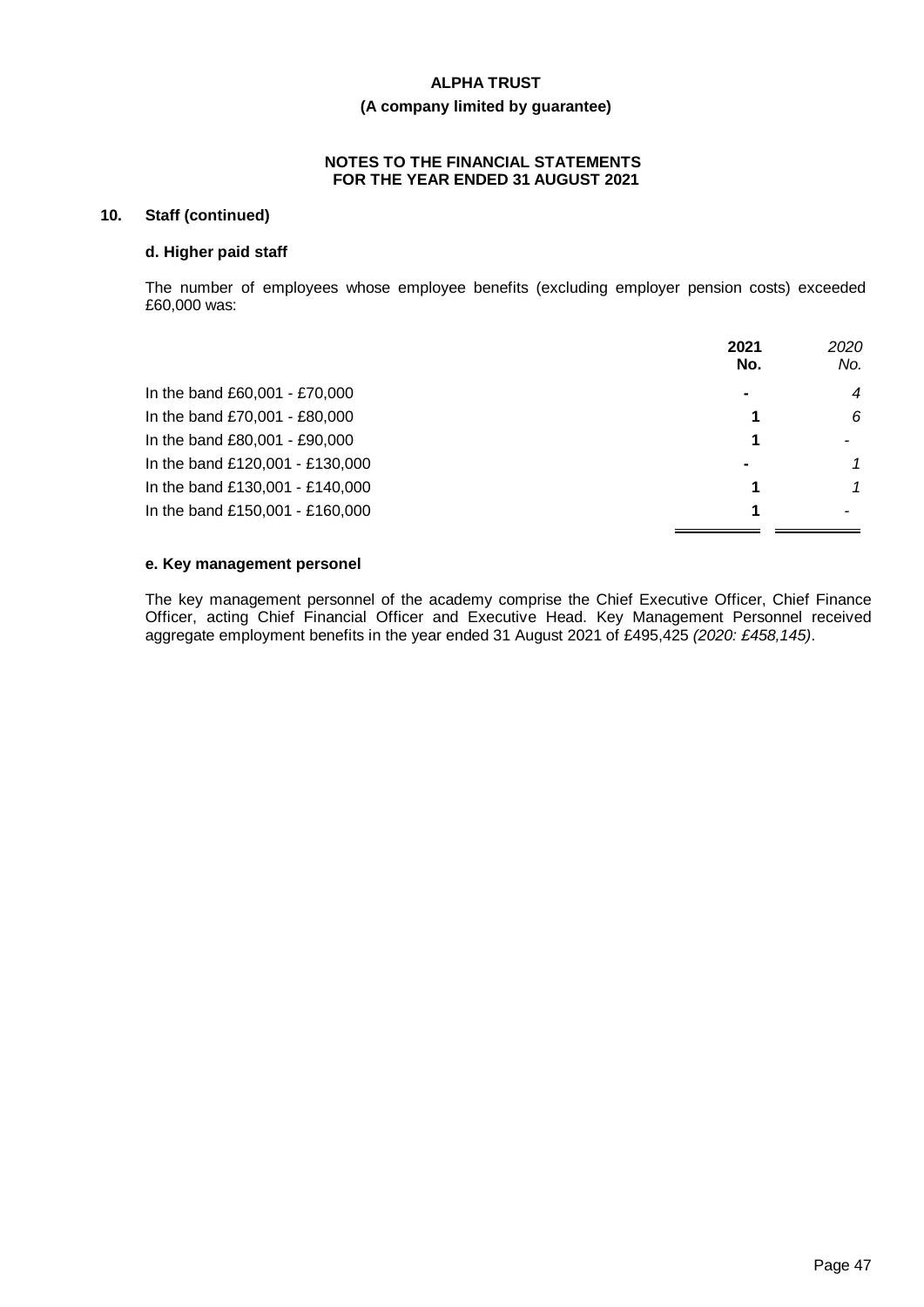#### **(A company limited by guarantee)**

# **NOTES TO THE FINANCIAL STATEMENTS FOR THE YEAR ENDED 31 AUGUST 2021**

#### **11. Central services**

The academy has provided the following central services to its academies during the year:

- Contribution towards CEO, CFO & Executive Head salary
- Contribution towards Trust Finance Manager salary
- Contribution towards Trust Compliance Officer salary
- Contribution towards CEO PA salary
- FFT subscription
- **EES** finance support
- **EES Internal Control Evaluation**
- Trust schools insurance
- EES HR and legal service
- Governor training/subscription
- Employee Assistance Programme
- Orovia BPS budget software
- PS Financial Accounting software
- Trust legal services
- Payroll and clerking costs

The academy charges for these services on the following basis:

The trust charges for these services by transferring 4% if the Pupil Led Factors and 16-19 allocation element of GAG funding received from ESFA.

The actual amounts charged during the year were as follows:

| 2021<br>£ | 2020<br>£ |
|-----------|-----------|
| 203,148   | 179,638   |
| 320,820   | 300,164   |
| 178,968   | 160,990   |
| 52,596    | 22,044    |
| 755,532   | 662,836   |
|           |           |

#### **12. Trustees' remuneration and expenses**

One or more Trustees has been paid remuneration or has received other benefits from an employment with the academy. The principal and other staff Trustees only receive remuneration in respect of services they provide undertaking the roles of principal and staff members under their contracts of employment. The value of Trustees' remuneration and other benefits was as follows:

|                                                          |                            | 2021       | 2020       |
|----------------------------------------------------------|----------------------------|------------|------------|
|                                                          |                            |            |            |
| Mrs G Marshall, CEO and Executive Principal Remuneration |                            | 155.000 -  | 140.000 -  |
|                                                          |                            | 160.000    | 145.000    |
|                                                          | Pension contributions paid | $35,000 -$ | $30,000 -$ |
|                                                          |                            | 40.000     | 35,000     |

During the year ended 31 August 2021, travel and subsistence expenses totalling £nil were reimbursed or paid directly to trustees *(2020: £207 to 1 trustee).*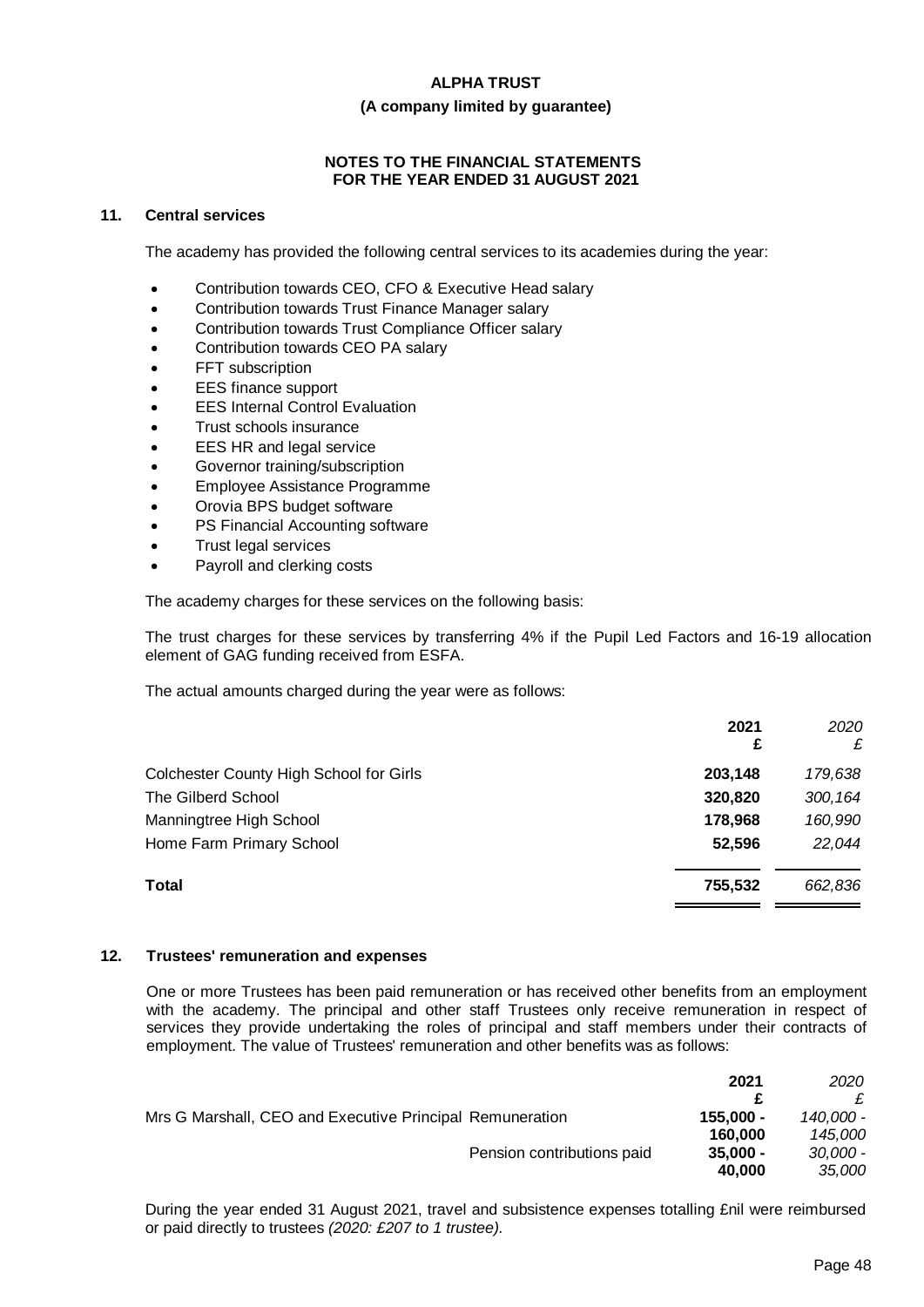### **(A company limited by guarantee)**

#### **NOTES TO THE FINANCIAL STATEMENTS FOR THE YEAR ENDED 31 AUGUST 2021**

# **13. Trustees' and Officers' insurance**

In accordance with normal commercial practice, the academy has purchased insurance to protect Trustees and officers from claims arising from negligent acts, errors or omissions occurring whilst on academy business. The insurance provides cover up to £5,000,000 on any one claim and the cost for the year ended 31 August 2021 was £142 *(2020 - £645)*. The cost of this insurance is included in the total insurance cost.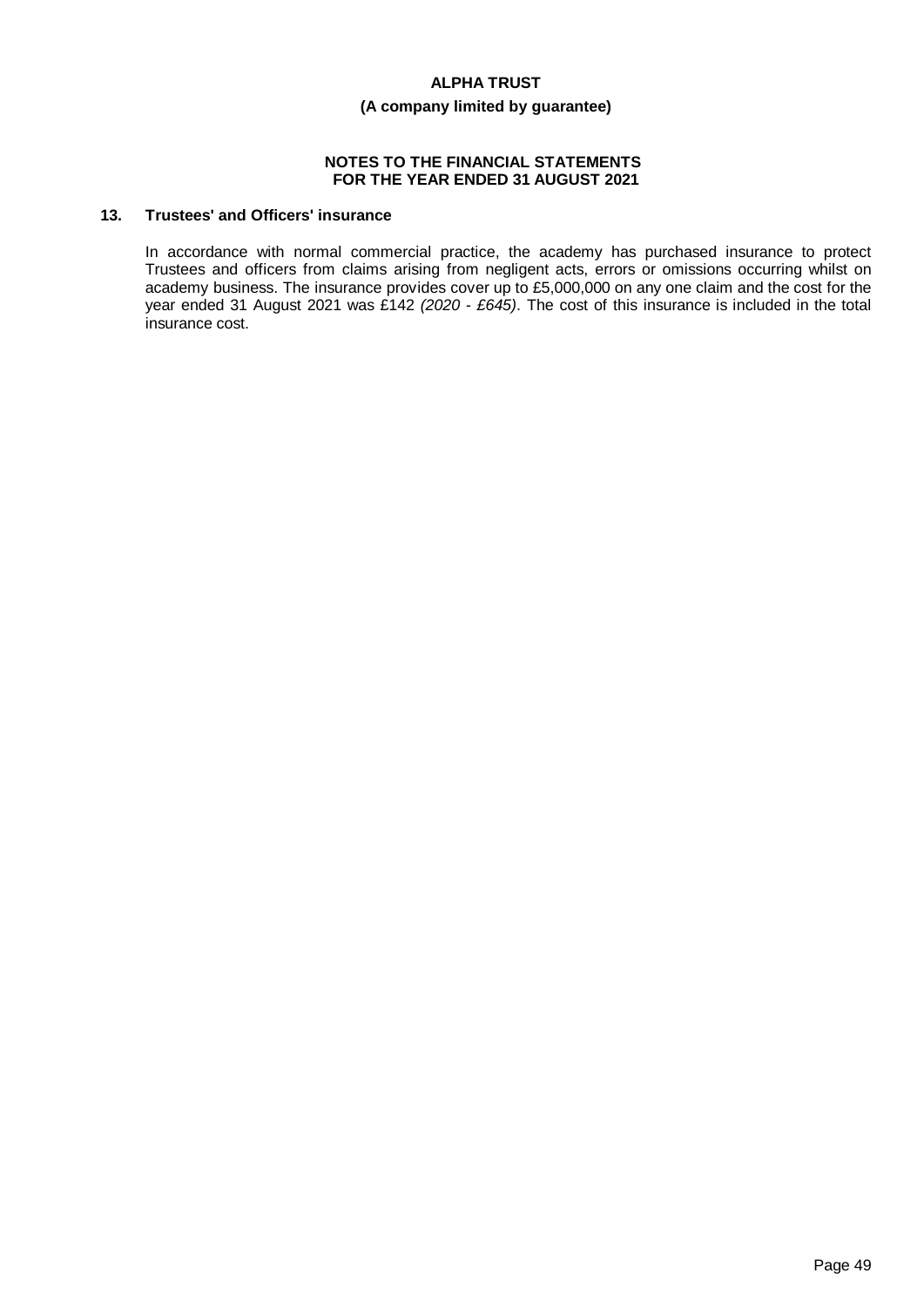# **ALPHA TRUST (A company limited by guarantee)**

### **NOTES TO THE FINANCIAL STATEMENTS FOR THE YEAR ENDED 31 AUGUST 2021**

**Tangible fixed assets**

|                           | Freehold<br>property<br>£ | Leasehold<br>property<br>£ | <b>Furniture</b><br>and fixtures<br>£ | <b>Computer</b><br>equipment<br>£ | <b>Motor</b><br>vehicles<br>£ | Assets in the<br>course of<br>construction<br>£ | <b>Total</b><br>£ |
|---------------------------|---------------------------|----------------------------|---------------------------------------|-----------------------------------|-------------------------------|-------------------------------------------------|-------------------|
| <b>Cost or valuation</b>  |                           |                            |                                       |                                   |                               |                                                 |                   |
| At 1 September 2020       | 44,054,901                | 7,252,391                  | 812,462                               | 583,563                           | 13,268                        | 2,181,016                                       | 54,897,601        |
| Additions                 |                           |                            | 61,011                                | 103,353                           |                               | 1,802,462                                       | 1,966,826         |
| Disposals                 |                           |                            | (12, 496)                             |                                   |                               |                                                 | (12, 496)         |
| Transfers between classes | 1,878,600                 |                            | 1,954,951                             | 61,315                            |                               | (3,894,866)                                     |                   |
| At 31 August 2021         | 45,933,501                | 7,252,391                  | 2,815,928                             | 748,231                           | 13,268                        | 88,612                                          | 56,851,931        |
| Depreciation              |                           |                            |                                       |                                   |                               |                                                 |                   |
| At 1 September 2020       | 3,139,968                 | 143,056                    | 402,549                               | 397,417                           | 13,268                        |                                                 | 4,096,258         |
| Charge for the year       | 954,589                   | 145,057                    | 144,976                               | 98,222                            |                               |                                                 | 1,342,844         |
| On disposals              |                           |                            | (2, 258)                              |                                   |                               |                                                 | (2, 258)          |
| At 31 August 2021         | 4,094,557                 | 288,113                    | 545,267                               | 495,639                           | 13,268                        |                                                 | 5,436,844         |
| Net book value            |                           |                            |                                       |                                   |                               |                                                 |                   |
| At 31 August 2021         | 41,838,944                | 6,964,278                  | 2,270,661                             | 252,592                           |                               | 88,612                                          | 51,415,087        |
| At 31 August 2020         | 40,914,933                | 7,109,335                  | 409,913                               | 186,146                           |                               | 2,181,016                                       | 50,801,343        |
|                           |                           |                            |                                       |                                   |                               |                                                 |                   |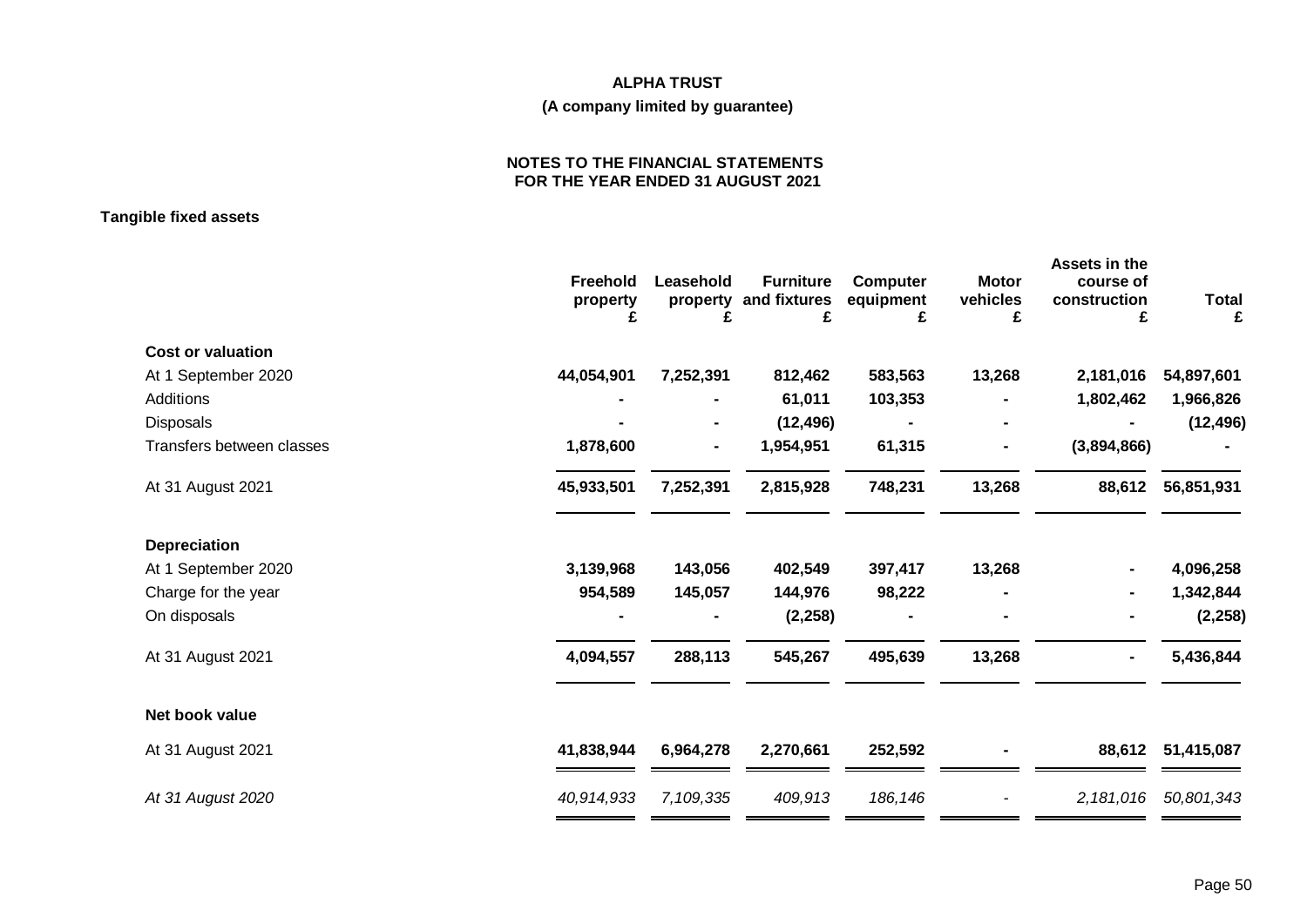# **(A company limited by guarantee)**

### **NOTES TO THE FINANCIAL STATEMENTS FOR THE YEAR ENDED 31 AUGUST 2021**

# **14. Fixed asset investments**

**15. Stocks**

**16. Debtors**

|     |                                                |           | <b>Shares in</b><br>group<br>undertaking<br>s<br>£ |
|-----|------------------------------------------------|-----------|----------------------------------------------------|
|     | At 1 September 2020                            |           | 1                                                  |
|     | Disposals                                      |           | (1)                                                |
|     |                                                |           |                                                    |
|     | At 31 August 2021                              |           |                                                    |
|     |                                                |           |                                                    |
|     | Net book value                                 |           |                                                    |
|     |                                                |           | 1                                                  |
|     | At 31 August 2020                              |           |                                                    |
|     |                                                |           |                                                    |
| 15. | <b>Stocks</b>                                  |           |                                                    |
|     |                                                | 2021      | 2020                                               |
|     |                                                | £         | £                                                  |
|     | Finished goods and goods for resale            | 14,490    | 12,096                                             |
|     |                                                |           |                                                    |
|     |                                                |           |                                                    |
| 16. | <b>Debtors</b>                                 |           |                                                    |
|     |                                                | 2021      | 2020                                               |
|     |                                                | £         | £                                                  |
|     | Trade debtors                                  | 97,326    | 130,140                                            |
|     | Other debtors                                  | 186,343   | 458,061                                            |
|     | Prepayments and accrued income                 | 969,599   | 1,134,856                                          |
|     |                                                | 1,253,268 | 1,723,057                                          |
|     |                                                |           |                                                    |
| 17. | Creditors: Amounts falling due within one year |           |                                                    |
|     |                                                | 2021      | 2020                                               |
|     |                                                | £         | £                                                  |
|     |                                                |           |                                                    |

| CIF loans                          | 49.705  | 22,062  |
|------------------------------------|---------|---------|
| Trade creditors                    | 351.291 | 509,509 |
| Other taxation and social security | 315,496 | 286,222 |
| Other creditors                    | 342.937 | 320,723 |
| Accruals and deferred income       | 538,710 | 408,383 |
|                                    |         |         |

**1,598,139** *1,546,899*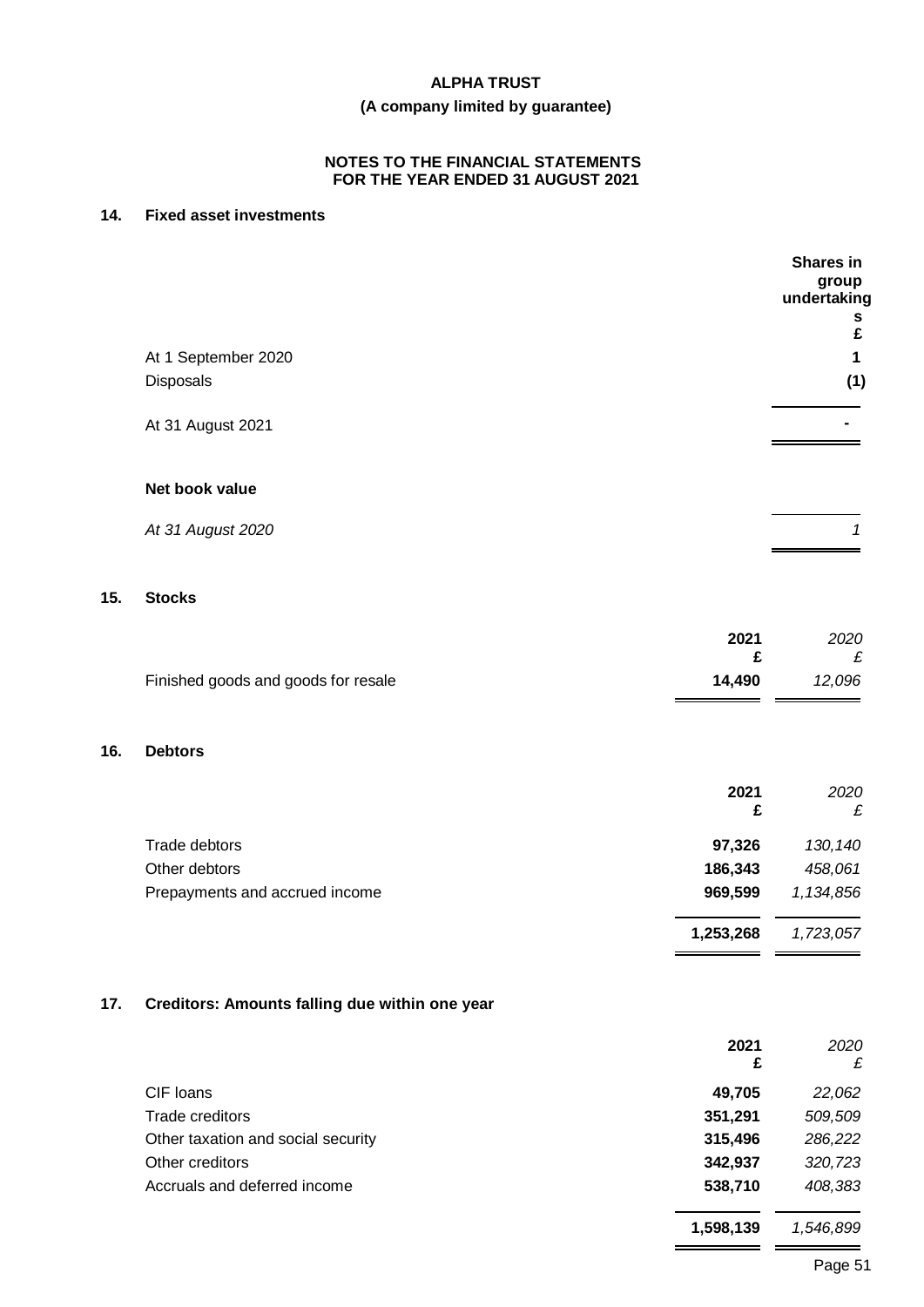#### **(A company limited by guarantee)**

#### **NOTES TO THE FINANCIAL STATEMENTS FOR THE YEAR ENDED 31 AUGUST 2021**

# **17. Creditors: Amounts falling due within one year (continued)**

|                                        | 2021<br>£  | 2020<br>£  |
|----------------------------------------|------------|------------|
|                                        | 2021<br>£  | 2020<br>£  |
| <b>Deferred Income</b>                 |            |            |
| Deferred income at 1 September 2020    | 331,605    | 265,383    |
| Resources deferred during the year     | 93,269     | 331,605    |
| Amounts released from previous periods | (331, 605) | (265, 383) |
|                                        | 93,269     | 331,605    |

The main elements of deferred income are charges received in advance for trips and music tuition.

#### **18. Creditors: Amounts falling due after more than one year**

|             | 2021<br>£ | 2020<br>£ |
|-------------|-----------|-----------|
| Other Ioans | 268,365   | 364,991   |

CIF loans of £237,933 *(2020 - £267,933)* relate to the expansion project at Colchester County High School for Girls which has been provided at a fixed interest rate of 1.23%. The loan was advanced in 2018 and repaid over a period of 10 years with monthly repayments starting from September 2019.

CIF loans of £nil *(2020 - £18,204)* relate to the pipework project at Colchester County High School for Girls and will be repaid over a period of 5 years ending of 2022.

Salix loans of £58,750 and £21,387 *(2020 - £62,500 and £25,276)* relate to the pipework project at Colchester County High School for Girls and will be repaid over a period of 8 years ending in 2025 and 2027 respectively.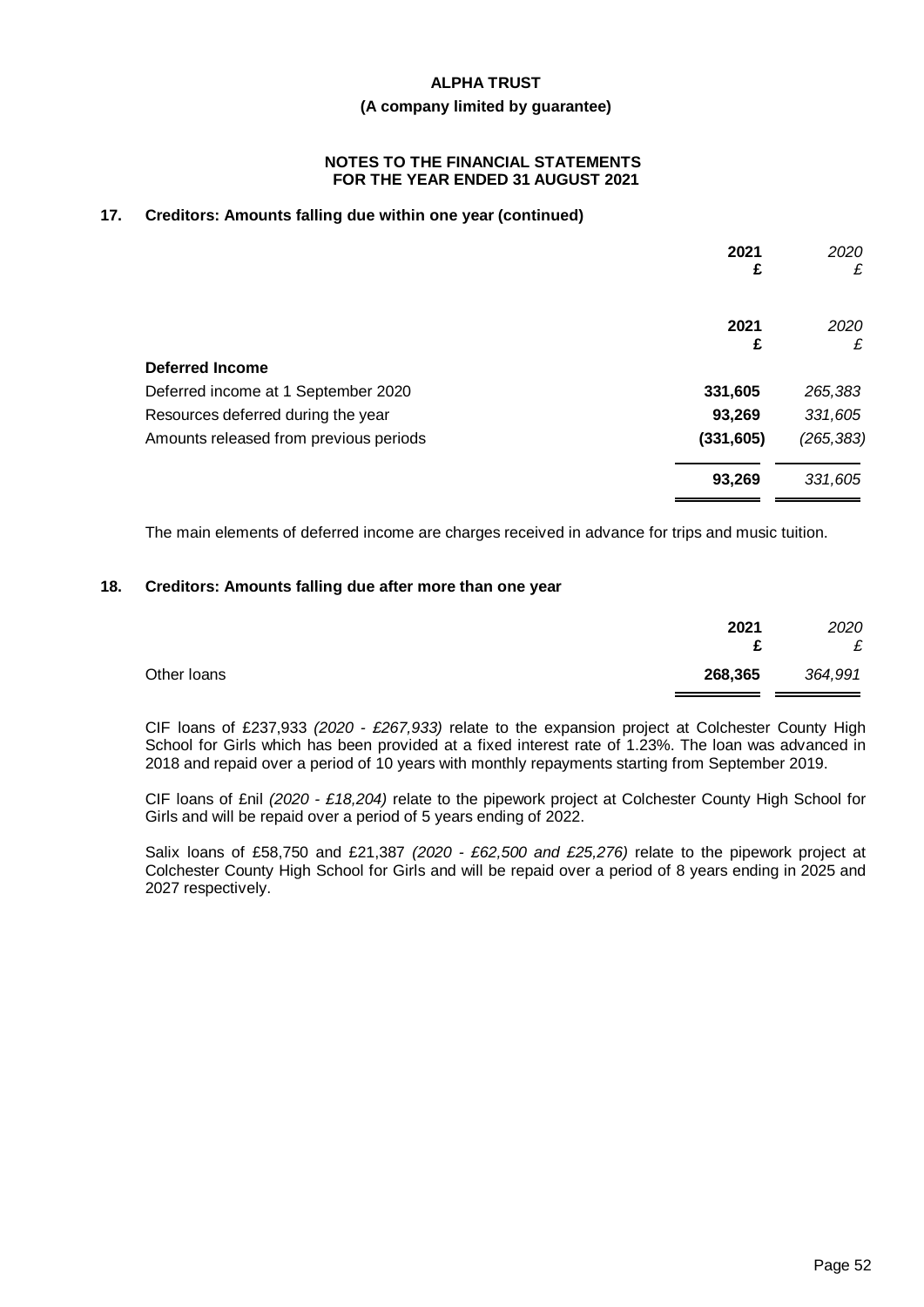#### **(A company limited by guarantee)**

#### **NOTES TO THE FINANCIAL STATEMENTS FOR THE YEAR ENDED 31 AUGUST 2021**

# **19. Statement of funds**

|                                                                     | <b>Balance at 1</b><br><b>September</b><br>2020<br>£ | £          | Income Expenditure<br>£ | <b>Transfers</b><br>in/out<br>£ | Gains/<br>(Losses)<br>£ | <b>Balance at</b><br>31 August<br>2021<br>£ |
|---------------------------------------------------------------------|------------------------------------------------------|------------|-------------------------|---------------------------------|-------------------------|---------------------------------------------|
| <b>Unrestricted</b><br>funds                                        |                                                      |            |                         |                                 |                         |                                             |
| <b>General Funds</b>                                                | 2,840,311                                            | 1,020,084  | (966, 076)              |                                 |                         | 2,894,319                                   |
| <b>Restricted</b><br>general funds                                  |                                                      |            |                         |                                 |                         |                                             |
| <b>General Annual</b><br>Grant (GAG)<br><b>NEETSA (North</b>        | 1,799,440                                            | 21,357,896 | (18, 946, 370)          | (1,584,281)                     |                         | 2,626,685                                   |
| <b>East Essex</b><br>Teaching<br>Alliance)<br>Colchester<br>Teacher | 51,450                                               | 149,120    | (175, 072)              | (25, 498)                       |                         |                                             |
| Training<br>Consortium<br>(CTTC)<br>Other restricted                | 361,675                                              | 2,137,863  | (1,969,101)             | (114, 840)                      |                         | 415,597                                     |
| funds                                                               | 12,057                                               | 430,349    | (328, 491)              | 25,498                          |                         | 139,413                                     |
| Pension reserve                                                     | (10,983,000)                                         |            | (1,065,000)             |                                 | (345,000)               | (12, 393, 000)                              |
|                                                                     | (8,758,378)                                          | 24,075,228 | (22, 484, 034)          | (1,699,121)                     | (345,000)               | (9, 211, 305)                               |
| <b>Restricted fixed</b><br>asset funds                              |                                                      |            |                         |                                 |                         |                                             |
| <b>Restricted Fixed</b><br>Assets                                   | 51,696,827                                           | 1,388,018  | (2,785,761)             | 1,633,455                       |                         | 51,932,539                                  |
| Capital Ioans                                                       | (377, 053)                                           |            |                         | 65,666                          |                         | (311, 387)                                  |
|                                                                     |                                                      |            |                         |                                 |                         |                                             |
|                                                                     | 51,319,774                                           | 1,388,018  | (2,785,761)             | 1,699,121                       |                         | 51,621,152                                  |
| <b>Total</b><br><b>Restricted</b><br>funds                          | 42,561,396                                           | 25,463,246 | (25, 269, 795)          |                                 | (345,000)               | 42,409,847                                  |
| <b>Total funds</b>                                                  | 45,401,707                                           | 26,483,330 | (26, 235, 871)          |                                 | (345,000)               | 45,304,166                                  |

The specific purposes for which the funds are to be applied are as follows:

The General Annual Grant (GAG) represents core funding for the educational activities of the school that had been provided to the academy via the Education Funding Agency by the Department of Education. The GAG fund has been set up because the GAG must be used for the normal running costs of the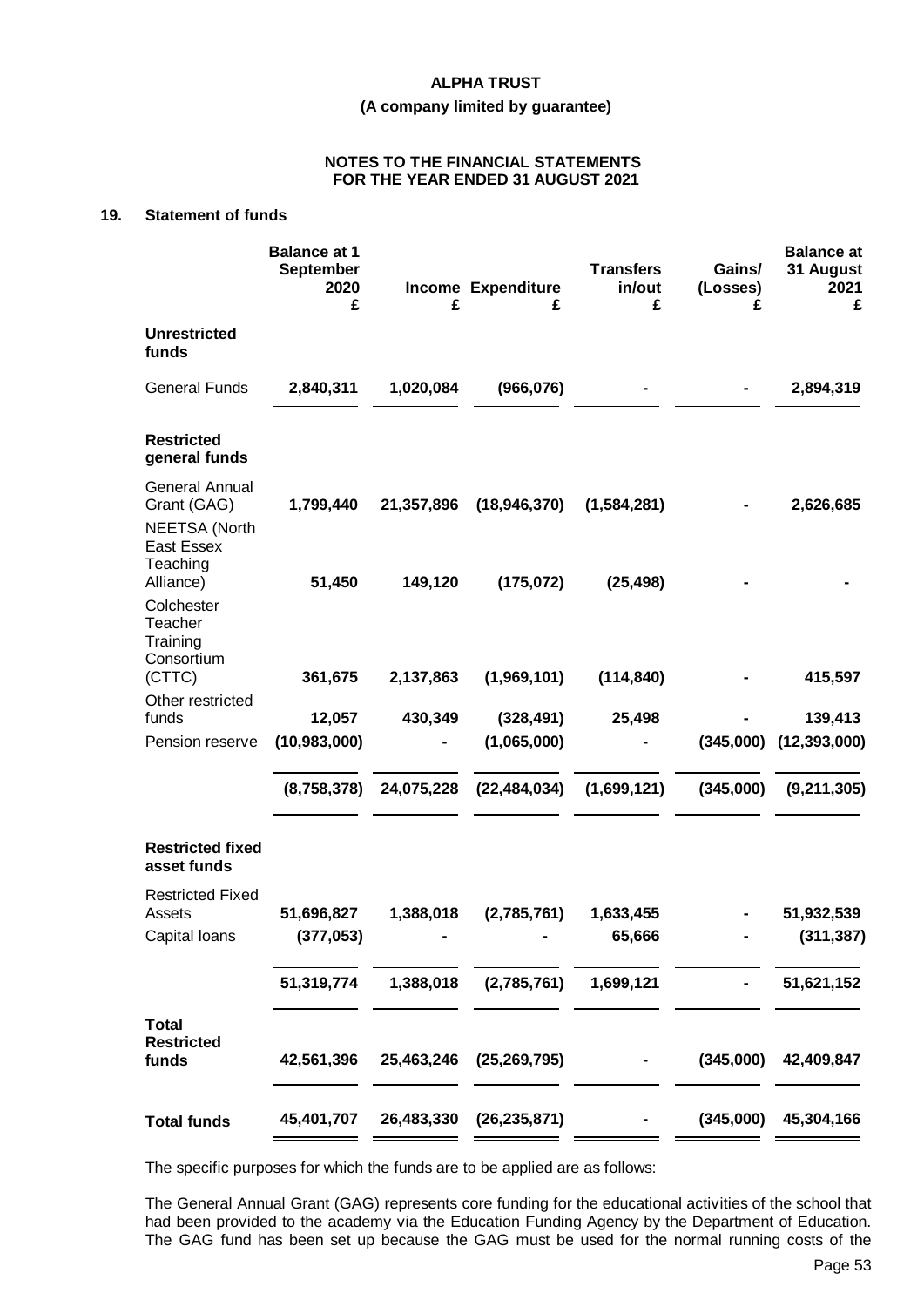#### **(A company limited by guarantee)**

#### **NOTES TO THE FINANCIAL STATEMENTS FOR THE YEAR ENDED 31 AUGUST 2021**

# **19. Statement of funds (continued)**

academy.

The other restricted funds has been created to recognise the restricted grant funding received for projects.

The NEETSA fund represents income and expenditure received by the Academy in relation to the teaching school grants. A transfer has been made at 31 August 2021 as the fund has ceased and all remaining services were delivered through Colchester County High School for Girls.

The pension reserve has been created to separately identify the pension deficit inherited from the local authority upon conversion to academy status, and through which all the pension scheme movements are recognised.

The restricted fixed assets fund has been set up to recognise the tangible fixed assets gifted to the academy upon conversion by the local authority and also those purchased by the academy following conversion that have been funded from GAG and other capital grants. Depreciation charged on those tangible assets is allocated to the fund.

The restricted fixed asset fund represents the total amount of capital grants received. The monies spent on fixed assets and refurbishment works are therefore allocated to this fund. Depreciation charged on fixed asset purchases is allocated to this fund.

The CTTC fund represents income and expenditure received by Colchester Teacher Training Consortium which is based in Colchester, Essex to provide high quality teacher training in partnership with 18 local schools and colleges. The transfer reflects the funding of capital work.

Capital loans are due for repayment as detailed in note 19.

Transfers from revenue funds to Restricted fixed asset funds reflected the funding of capital works from unrestricted funds and GAG, and the repayment of capital loans from GAG.

Under the funding agreement with the Secretary of State, the academy was not subject to a limit on the amount of GAG it could carry forward at 31 August 2021.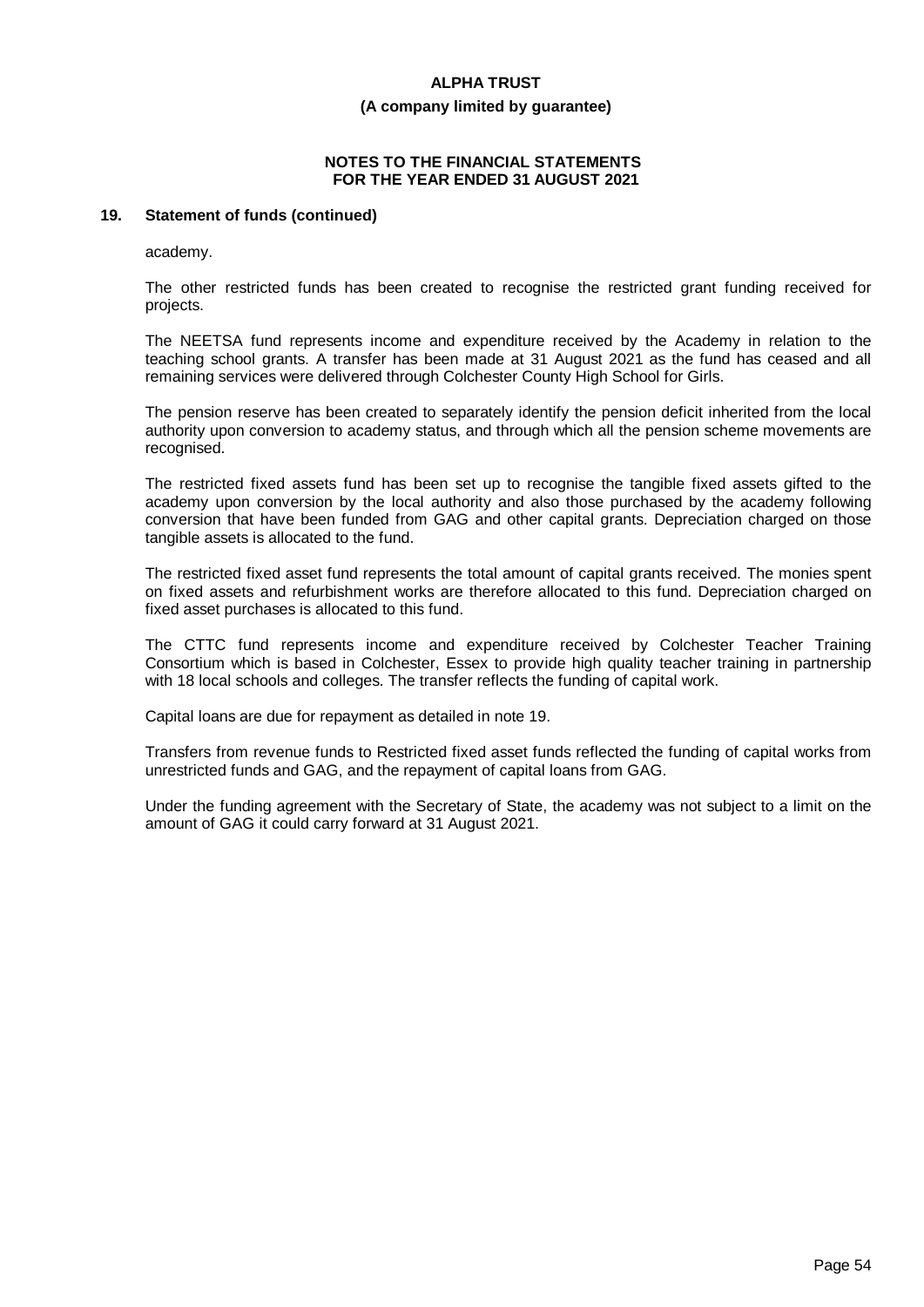# **(A company limited by guarantee)**

#### **NOTES TO THE FINANCIAL STATEMENTS FOR THE YEAR ENDED 31 AUGUST 2021**

# **19. Statement of funds (continued)**

Comparative information in respect of the preceding year is as follows:

|                                                              | <b>Balance</b> at<br>1 September<br>2019<br>£ | Income<br>£   | Expenditure<br>£ | <b>Transfers</b><br>in/out<br>£ | Gains/<br>(Losses)<br>£ | <b>Balance</b> at<br>31 August<br>2020<br>£ |
|--------------------------------------------------------------|-----------------------------------------------|---------------|------------------|---------------------------------|-------------------------|---------------------------------------------|
| <b>Unrestricted</b><br>funds                                 |                                               |               |                  |                                 |                         |                                             |
| General Funds -<br>all funds                                 | 2,237,269                                     | 1,677,841     | (774, 799)       | (300,000)                       |                         | 2,840,311                                   |
| <b>Restricted</b><br>general funds                           |                                               |               |                  |                                 |                         |                                             |
| <b>General Annual</b><br>Grant (GAG)<br><b>NEETSA (North</b> | 201,080                                       | 19,390,691    | (17,698,678)     | (93, 653)                       |                         | 1,799,440                                   |
| <b>East Essex</b><br>Teaching<br>Alliance)                   | 80,823                                        | 46,739        | (76, 112)        |                                 |                         | 51,450                                      |
| Colchester<br>Teacher<br>Training<br>Consortium              |                                               |               |                  |                                 |                         |                                             |
| (CTTC)                                                       | 225,814                                       | 1,933,514     | (1, 797, 653)    |                                 |                         | 361,675                                     |
| Other restricted<br>funds                                    | 24,674                                        | 119,585       | (132, 202)       |                                 |                         | 12,057                                      |
| Pension reserve                                              | (5,884,000)                                   | (3, 187, 000) | (766,000)        |                                 | (1, 146, 000)           | (10, 983, 000)                              |
|                                                              | (5, 351, 609)                                 | 18,303,529    | (20, 470, 645)   | (93, 653)                       | (1, 146, 000)           | (8, 758, 378)                               |
| <b>Restricted fixed</b><br>asset funds                       |                                               |               |                  |                                 |                         |                                             |
| <b>Restricted Fixed</b><br>Assets                            | 35,086,444                                    | 17,795,690    | (1,523,047)      | 337,740                         |                         | 51,696,827                                  |
| Capital Ioans                                                | (432, 966)                                    |               |                  | 55,913                          |                         | (377, 053)                                  |
|                                                              | 34,653,478                                    | 17,795,690    | (1,523,047)      | 393,653                         |                         | 51,319,774                                  |
| <b>Total</b><br><b>Restricted</b><br>funds                   | 29,301,869                                    | 36,099,219    | (21, 993, 692)   | 300,000                         | (1, 146, 000)           | 42,561,396                                  |
| <b>Total funds</b>                                           | 31,539,138                                    | 37,777,060    | (22, 768, 491)   |                                 | (1, 146, 000)           | 45,401,707                                  |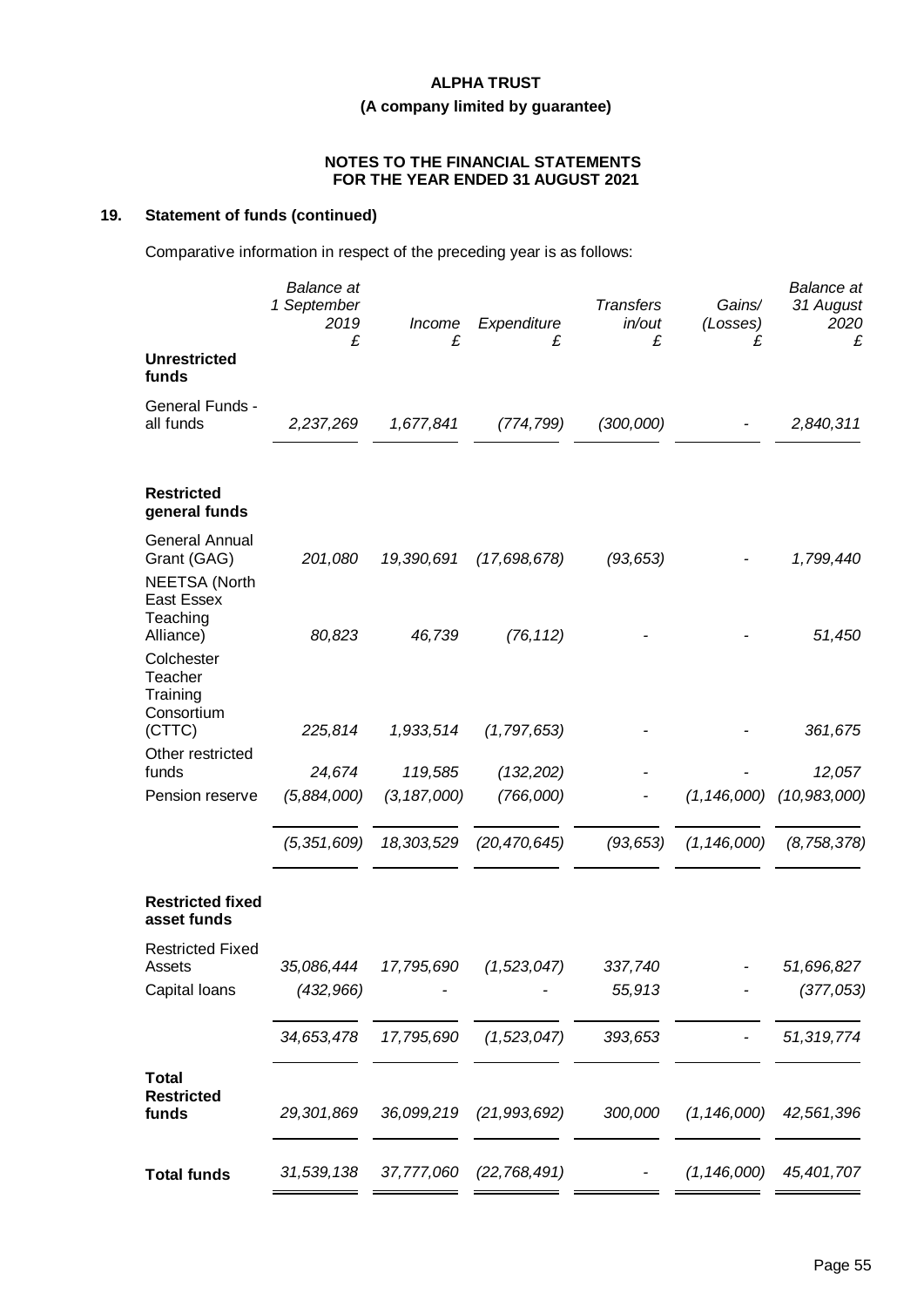# **(A company limited by guarantee)**

### **NOTES TO THE FINANCIAL STATEMENTS FOR THE YEAR ENDED 31 AUGUST 2021**

# **19. Statement of funds (continued)**

# **Total funds analysis by academy**

Fund balances at 31 August 2021 were allocated as follows:

|                                                    | 2021<br>£      | 2020<br>£    |
|----------------------------------------------------|----------------|--------------|
| <b>Colchester County High School for Girls</b>     | 480,516        | 474,353      |
| The Gilberd School                                 | 2,780,268      | 2,069,153    |
| Manningtree High School                            | 1,897,339      | 1,758,759    |
| Home Farm Primary School                           | 265,578        | 211,935      |
| <b>CTTC</b>                                        | 415,597        | 361,675      |
| <b>NEETSA</b>                                      |                | 51,449       |
| Central services                                   | 236,717        | 137,609      |
| Total before fixed asset funds and pension reserve | 6,076,015      | 5,064,933    |
| Restricted fixed asset fund                        | 51,621,152     | 51,319,774   |
| Pension reserve                                    | (12, 393, 000) | (10,983,000) |
| Total                                              | 45,304,167     | 45,401,707   |

# **Total cost analysis by academy**

Expenditure incurred by each academy during the year was as follows:

|                                      | <b>Teaching</b><br>and<br>educational<br>support<br>staff costs<br>£ | Other<br>support<br>staff costs<br>£ | <b>Educational</b><br>supplies<br>£ | Other costs<br>excluding<br>depreciation<br>£ | Total<br>2021<br>£ |
|--------------------------------------|----------------------------------------------------------------------|--------------------------------------|-------------------------------------|-----------------------------------------------|--------------------|
| <b>Colchester County High School</b> |                                                                      |                                      |                                     |                                               |                    |
| for Girls                            | 3,524,341                                                            | 825,867                              | 386,847                             | 1,264,072                                     | 6,001,127          |
| The Gilberd School                   | 5,776,822                                                            | 952,324                              | 649,229                             | 879,660                                       | 8,258,035          |
| Manningtree High School              | 3,287,831                                                            | 822,341                              | 235,498                             | 777,285                                       | 5,122,955          |
| Home Farm Primary School             | 1,147,842                                                            | 160,563                              | 47,968                              | 168,899                                       | 1,525,272          |
| <b>CTTC</b>                          | 428,851                                                              |                                      |                                     | 1,655,090                                     | 2,083,941          |
| Central services                     | 220,907                                                              | 326,622                              |                                     | 1,411,007                                     | 1,958,536          |
| Academy                              | 14,386,594                                                           | 3,087,717                            | 1,319,542                           | 6,156,013                                     | 24,949,866         |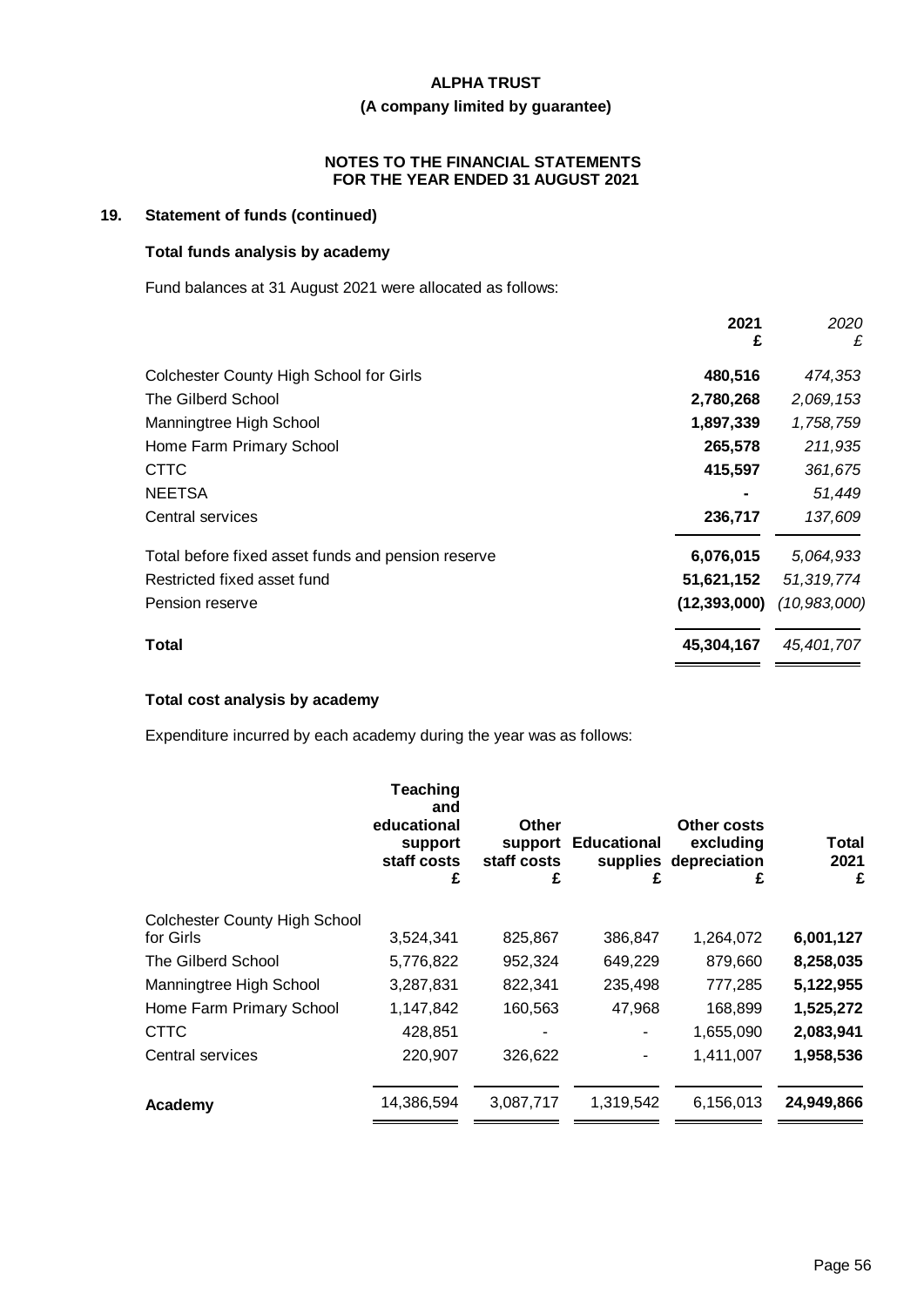# **(A company limited by guarantee)**

### **NOTES TO THE FINANCIAL STATEMENTS FOR THE YEAR ENDED 31 AUGUST 2021**

# **19. Statement of funds (continued)**

Comparative information in respect of the preceding year is as follows:

|                                      | Teaching<br>and<br>educational<br>support staff<br>costs<br>£ | Other<br>support staff<br>costs<br>£ | Educational<br>supplies<br>£ | Other costs<br>excluding<br>depreciation<br>£ | Total<br>2020<br>£ |
|--------------------------------------|---------------------------------------------------------------|--------------------------------------|------------------------------|-----------------------------------------------|--------------------|
| <b>Colchester County High School</b> |                                                               |                                      |                              |                                               |                    |
| for Girls                            | 3, 145, 701                                                   | 806,206                              | 464,127                      | 1,154,931                                     | 5,570,965          |
| The Gilberd School                   | 5,556,879                                                     | 1,078,010                            | 456,607                      | 645,168                                       | 7,736,664          |
| Manningtree High School              | 3,213,495                                                     | 590,916                              | 250,655                      | 420,298                                       | 4,475,364          |
| Home Farm Primary School             | 437,951                                                       | 60,125                               | 13,981                       | 47,773                                        | 559,830            |
| Central services                     | 127,492                                                       | 245,837                              |                              | 262,546                                       | 635,875            |
| Academy                              | 12,481,518                                                    | 2,781,094                            | 1,185,370                    | 2,530,716                                     | 18,978,698         |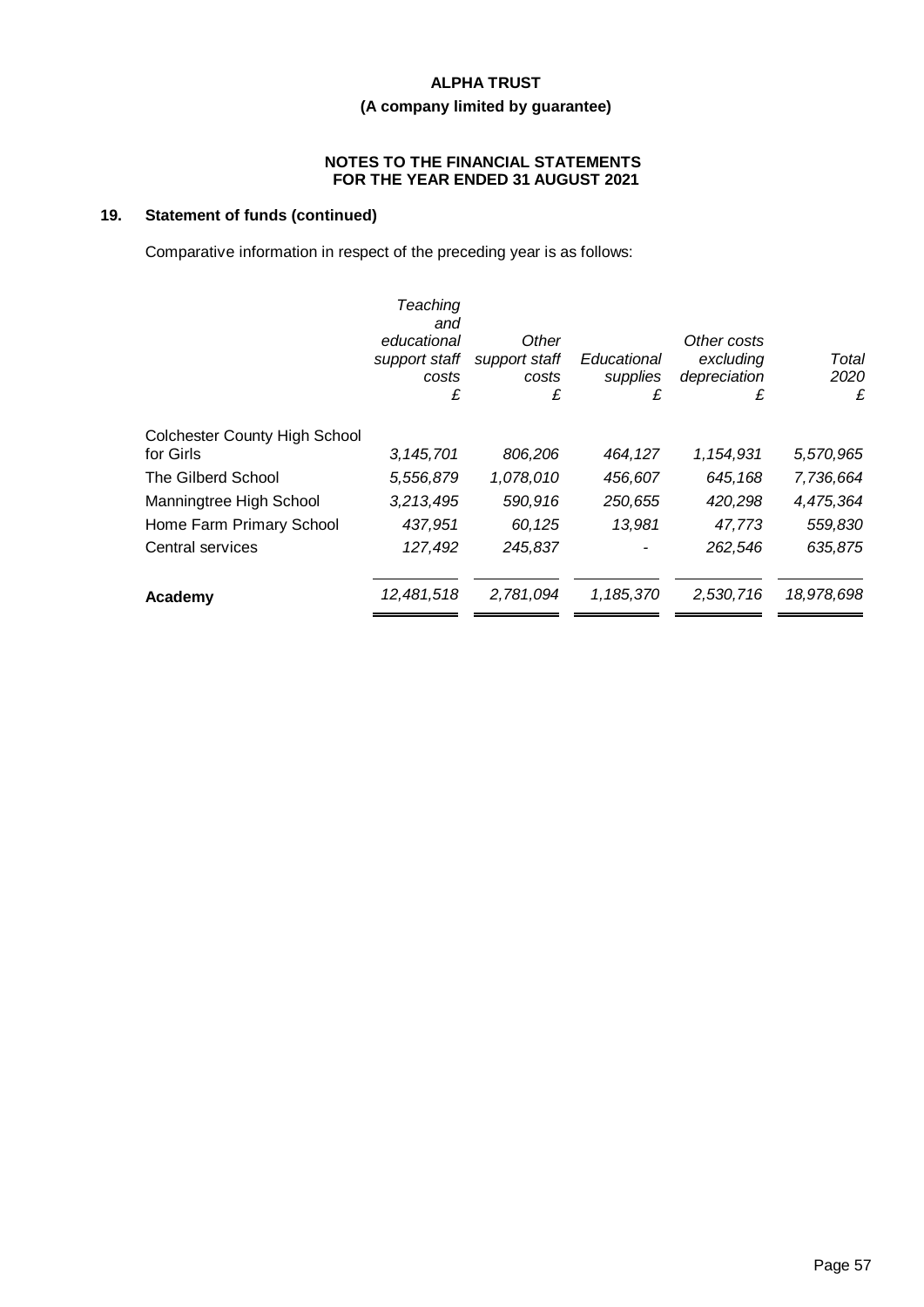# **(A company limited by guarantee)**

#### **NOTES TO THE FINANCIAL STATEMENTS FOR THE YEAR ENDED 31 AUGUST 2021**

# **20. Analysis of net assets between funds**

# **Analysis of net assets between funds - current year**

|                                        | <b>Unrestricted</b><br>funds<br>2021<br>£ | <b>Restricted</b><br>funds<br>2021<br>£ | <b>Restricted</b><br>fixed asset<br>funds<br>2021<br>£ | <b>Total</b><br>funds<br>2021<br>£ |
|----------------------------------------|-------------------------------------------|-----------------------------------------|--------------------------------------------------------|------------------------------------|
| Tangible fixed assets                  |                                           | ۰                                       | 51,415,087                                             | 51,415,087                         |
| Current assets                         | 2,894,319                                 | 4,736,811                               | 517,452                                                | 8,148,582                          |
| Creditors due within one year          |                                           | (1,555,117)                             | (43,022)                                               | (1,598,139)                        |
| Creditors due in more than one year    |                                           |                                         | (268, 365)                                             | (268, 365)                         |
| Provisions for liabilities and charges |                                           | (12, 392, 999)                          | ٠                                                      | (12, 392, 999)                     |
| <b>Total</b>                           | 2,894,319                                 | (9,211,305)                             | 51,621,152                                             | 45,304,166                         |
|                                        |                                           |                                         |                                                        |                                    |

# **Analysis of net assets between funds - prior year**

|                                        |              |                | Restricted  |                |
|----------------------------------------|--------------|----------------|-------------|----------------|
|                                        | Unrestricted | Restricted     | fixed asset | Total          |
|                                        | funds        | funds          | funds       | funds          |
|                                        | 2020         | 2020           | 2020        | 2020           |
|                                        | £            | £              | £           | £              |
| Tangible fixed assets                  |              |                | 50,801,343  | 50,801,343     |
| Fixed asset investments                |              |                |             |                |
| Current assets                         | 3,280,210    | 3,312,845      | 902,198     | 7,495,253      |
| Creditors due within one year          | (439, 899)   | (1,088,224)    | (18, 776)   | (1,546,899)    |
| Creditors due in more than one year    |              |                | (364,991)   | (364, 991)     |
| Provisions for liabilities and charges |              | (10, 983, 000) | ۰           | (10, 983, 000) |
| Total                                  | 2.840.311    | (8,758,378)    | 51,319,774  | 45.401.707     |
|                                        |              |                |             |                |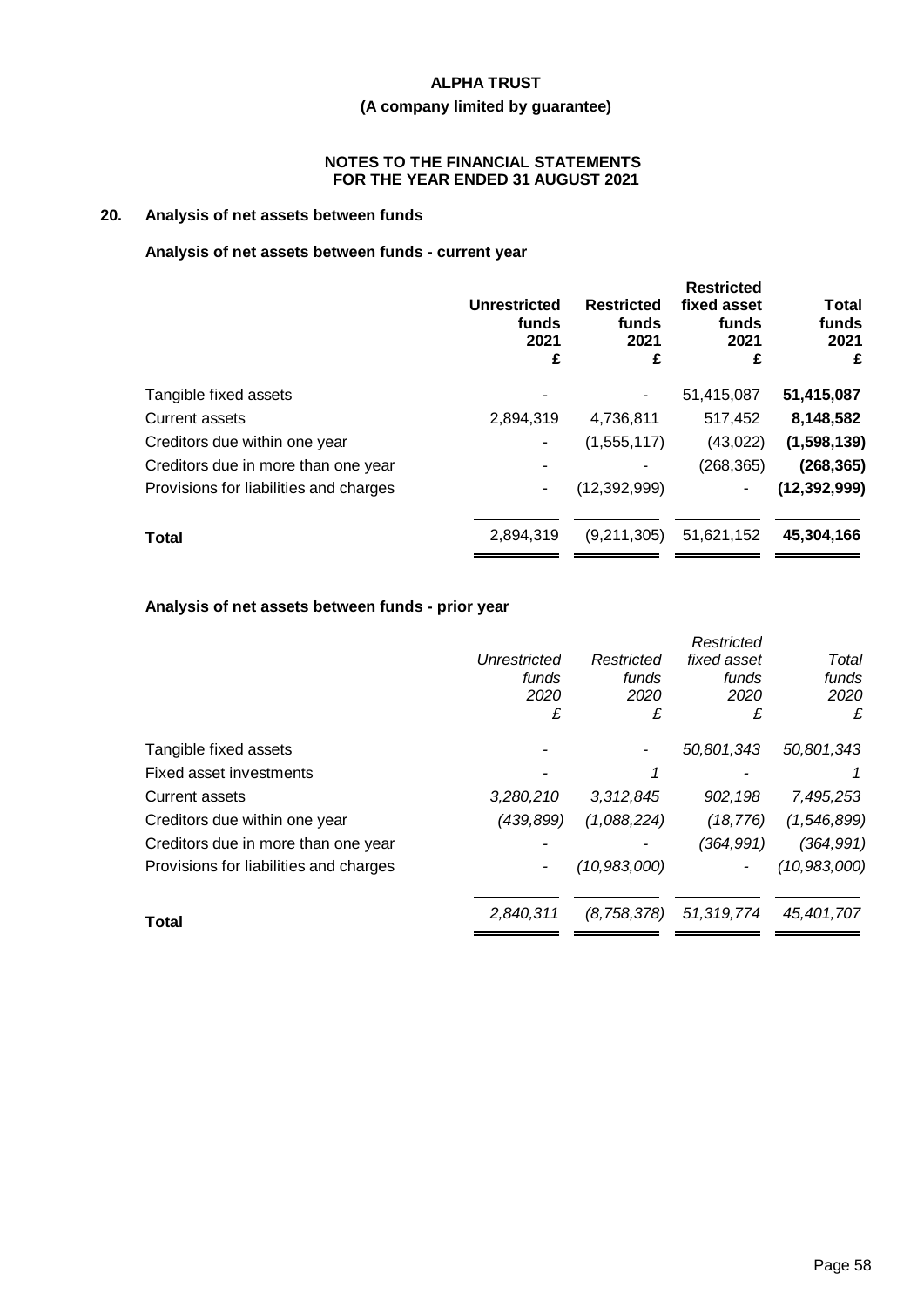**(A company limited by guarantee)**

#### **NOTES TO THE FINANCIAL STATEMENTS FOR THE YEAR ENDED 31 AUGUST 2021**

# **21. Reconciliation of net income to net cash flow from operating activities**

| Net income for the year (as per Statement of financial activities)<br>15,008,569<br>247,459<br><b>Adjustments for:</b><br>Depreciation<br>1,342,844<br>1,283,922<br>Capital grants from DfE and other capital income<br>(1,388,018)<br>(483, 287)<br>Defined benefit pension scheme obligation transferred from existing<br>academies joining Trust<br>3,187,000<br>Defined benefit pension scheme finance cost<br>176,000<br>168,000<br>Increase in stocks<br>(2, 394)<br>(5, 372)<br>Decrease in debtors<br>469,789<br>1,367,962<br>Increase/(decrease) in creditors<br>23,597<br>(523, 309)<br>889,000<br>598,000<br>Defined benefit pension scheme cost less contributions payable<br>Fixed assets transferred from existing academies on joining trust<br>Interest receivable<br>(6, 166)<br>(20, 347)<br>Loss on disposal of tangible assets<br>10,238<br>Net cash provided by operating activities<br>5,898,845<br>1,762,349<br>Cash flows from financing activities<br>2021<br>2020<br>£<br>£<br>(10, 988)<br>Repayments of borrowing<br>(68, 983)<br>Net cash used in financing activities<br>(68, 983)<br>(10, 988)<br>Cash flows from investing activities<br>2021<br>2020<br>£<br>£<br>6,166<br>Dividends, interest and rents from investments<br>20,347<br>Purchase of tangible fixed assets<br>(1,966,826)<br>(4, 395, 186)<br>Capital grants from DfE Group<br>1,388,018<br>483,287<br>Net cash used in investing activities<br>(3,891,552)<br>(572, 642) |     | 2021<br>£ | 2020<br>£ |
|--------------------------------------------------------------------------------------------------------------------------------------------------------------------------------------------------------------------------------------------------------------------------------------------------------------------------------------------------------------------------------------------------------------------------------------------------------------------------------------------------------------------------------------------------------------------------------------------------------------------------------------------------------------------------------------------------------------------------------------------------------------------------------------------------------------------------------------------------------------------------------------------------------------------------------------------------------------------------------------------------------------------------------------------------------------------------------------------------------------------------------------------------------------------------------------------------------------------------------------------------------------------------------------------------------------------------------------------------------------------------------------------------------------------------------------------------------------------------|-----|-----------|-----------|
|                                                                                                                                                                                                                                                                                                                                                                                                                                                                                                                                                                                                                                                                                                                                                                                                                                                                                                                                                                                                                                                                                                                                                                                                                                                                                                                                                                                                                                                                          |     |           |           |
| (14, 682, 293)                                                                                                                                                                                                                                                                                                                                                                                                                                                                                                                                                                                                                                                                                                                                                                                                                                                                                                                                                                                                                                                                                                                                                                                                                                                                                                                                                                                                                                                           |     |           |           |
|                                                                                                                                                                                                                                                                                                                                                                                                                                                                                                                                                                                                                                                                                                                                                                                                                                                                                                                                                                                                                                                                                                                                                                                                                                                                                                                                                                                                                                                                          |     |           |           |
|                                                                                                                                                                                                                                                                                                                                                                                                                                                                                                                                                                                                                                                                                                                                                                                                                                                                                                                                                                                                                                                                                                                                                                                                                                                                                                                                                                                                                                                                          |     |           |           |
|                                                                                                                                                                                                                                                                                                                                                                                                                                                                                                                                                                                                                                                                                                                                                                                                                                                                                                                                                                                                                                                                                                                                                                                                                                                                                                                                                                                                                                                                          |     |           |           |
|                                                                                                                                                                                                                                                                                                                                                                                                                                                                                                                                                                                                                                                                                                                                                                                                                                                                                                                                                                                                                                                                                                                                                                                                                                                                                                                                                                                                                                                                          |     |           |           |
|                                                                                                                                                                                                                                                                                                                                                                                                                                                                                                                                                                                                                                                                                                                                                                                                                                                                                                                                                                                                                                                                                                                                                                                                                                                                                                                                                                                                                                                                          |     |           |           |
|                                                                                                                                                                                                                                                                                                                                                                                                                                                                                                                                                                                                                                                                                                                                                                                                                                                                                                                                                                                                                                                                                                                                                                                                                                                                                                                                                                                                                                                                          |     |           |           |
|                                                                                                                                                                                                                                                                                                                                                                                                                                                                                                                                                                                                                                                                                                                                                                                                                                                                                                                                                                                                                                                                                                                                                                                                                                                                                                                                                                                                                                                                          |     |           |           |
|                                                                                                                                                                                                                                                                                                                                                                                                                                                                                                                                                                                                                                                                                                                                                                                                                                                                                                                                                                                                                                                                                                                                                                                                                                                                                                                                                                                                                                                                          |     |           |           |
|                                                                                                                                                                                                                                                                                                                                                                                                                                                                                                                                                                                                                                                                                                                                                                                                                                                                                                                                                                                                                                                                                                                                                                                                                                                                                                                                                                                                                                                                          |     |           |           |
|                                                                                                                                                                                                                                                                                                                                                                                                                                                                                                                                                                                                                                                                                                                                                                                                                                                                                                                                                                                                                                                                                                                                                                                                                                                                                                                                                                                                                                                                          |     |           |           |
|                                                                                                                                                                                                                                                                                                                                                                                                                                                                                                                                                                                                                                                                                                                                                                                                                                                                                                                                                                                                                                                                                                                                                                                                                                                                                                                                                                                                                                                                          |     |           |           |
|                                                                                                                                                                                                                                                                                                                                                                                                                                                                                                                                                                                                                                                                                                                                                                                                                                                                                                                                                                                                                                                                                                                                                                                                                                                                                                                                                                                                                                                                          |     |           |           |
|                                                                                                                                                                                                                                                                                                                                                                                                                                                                                                                                                                                                                                                                                                                                                                                                                                                                                                                                                                                                                                                                                                                                                                                                                                                                                                                                                                                                                                                                          | 22. |           |           |
|                                                                                                                                                                                                                                                                                                                                                                                                                                                                                                                                                                                                                                                                                                                                                                                                                                                                                                                                                                                                                                                                                                                                                                                                                                                                                                                                                                                                                                                                          |     |           |           |
|                                                                                                                                                                                                                                                                                                                                                                                                                                                                                                                                                                                                                                                                                                                                                                                                                                                                                                                                                                                                                                                                                                                                                                                                                                                                                                                                                                                                                                                                          |     |           |           |
|                                                                                                                                                                                                                                                                                                                                                                                                                                                                                                                                                                                                                                                                                                                                                                                                                                                                                                                                                                                                                                                                                                                                                                                                                                                                                                                                                                                                                                                                          |     |           |           |
|                                                                                                                                                                                                                                                                                                                                                                                                                                                                                                                                                                                                                                                                                                                                                                                                                                                                                                                                                                                                                                                                                                                                                                                                                                                                                                                                                                                                                                                                          | 23. |           |           |
|                                                                                                                                                                                                                                                                                                                                                                                                                                                                                                                                                                                                                                                                                                                                                                                                                                                                                                                                                                                                                                                                                                                                                                                                                                                                                                                                                                                                                                                                          |     |           |           |
|                                                                                                                                                                                                                                                                                                                                                                                                                                                                                                                                                                                                                                                                                                                                                                                                                                                                                                                                                                                                                                                                                                                                                                                                                                                                                                                                                                                                                                                                          |     |           |           |
|                                                                                                                                                                                                                                                                                                                                                                                                                                                                                                                                                                                                                                                                                                                                                                                                                                                                                                                                                                                                                                                                                                                                                                                                                                                                                                                                                                                                                                                                          |     |           |           |
|                                                                                                                                                                                                                                                                                                                                                                                                                                                                                                                                                                                                                                                                                                                                                                                                                                                                                                                                                                                                                                                                                                                                                                                                                                                                                                                                                                                                                                                                          |     |           |           |
|                                                                                                                                                                                                                                                                                                                                                                                                                                                                                                                                                                                                                                                                                                                                                                                                                                                                                                                                                                                                                                                                                                                                                                                                                                                                                                                                                                                                                                                                          |     |           |           |
|                                                                                                                                                                                                                                                                                                                                                                                                                                                                                                                                                                                                                                                                                                                                                                                                                                                                                                                                                                                                                                                                                                                                                                                                                                                                                                                                                                                                                                                                          |     |           |           |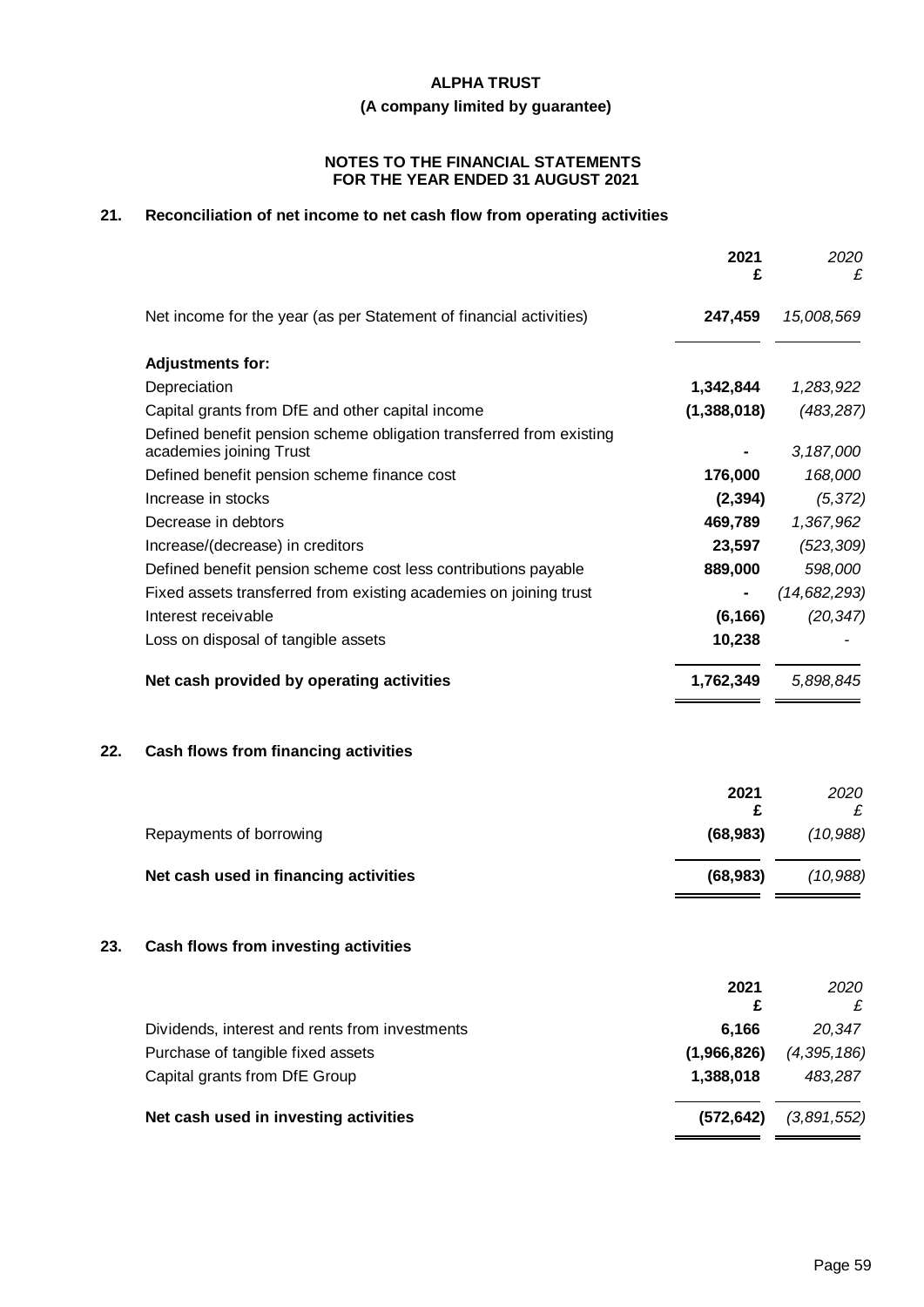### **(A company limited by guarantee)**

#### **NOTES TO THE FINANCIAL STATEMENTS FOR THE YEAR ENDED 31 AUGUST 2021**

# **24. Analysis of cash and cash equivalents**

| 2021      | 2020      |
|-----------|-----------|
| 6,880,824 | 5,760,100 |
| 6,880,824 | 5,760,100 |
|           |           |

# **25. Analysis of changes in net debt**

|                          | At 1<br><b>September</b><br>2020<br>£ | <b>Cash flows</b><br>£ | At 31<br><b>August</b><br>2021<br>£ |
|--------------------------|---------------------------------------|------------------------|-------------------------------------|
| Cash at bank and in hand | 5,760,100                             | 1,120,724              | 6,880,824                           |
| Debt due within 1 year   | (22,062)                              | (27, 643)              | (49, 705)                           |
| Debt due after 1 year    | (364, 991)                            | 96,626                 | (268, 365)                          |
|                          | 5,373,047                             | 1,189,707              | 6,562,754                           |
|                          |                                       |                        |                                     |

#### **26. Contingent assets**

The trust has title to future income under an agreement made on the disposal of land of Manningtree High School before the school transferred into Alpha Trust. The timing and amount of income is dependent on the future profit made by the purchasing company on development of the land.

# **27. Capital commitments**

|                                                               | 2021      | 2020      |
|---------------------------------------------------------------|-----------|-----------|
| Contracted for but not provided in these financial statements |           |           |
| Acquisition of tangible fixed assets                          | 2.274.641 | 1.182.542 |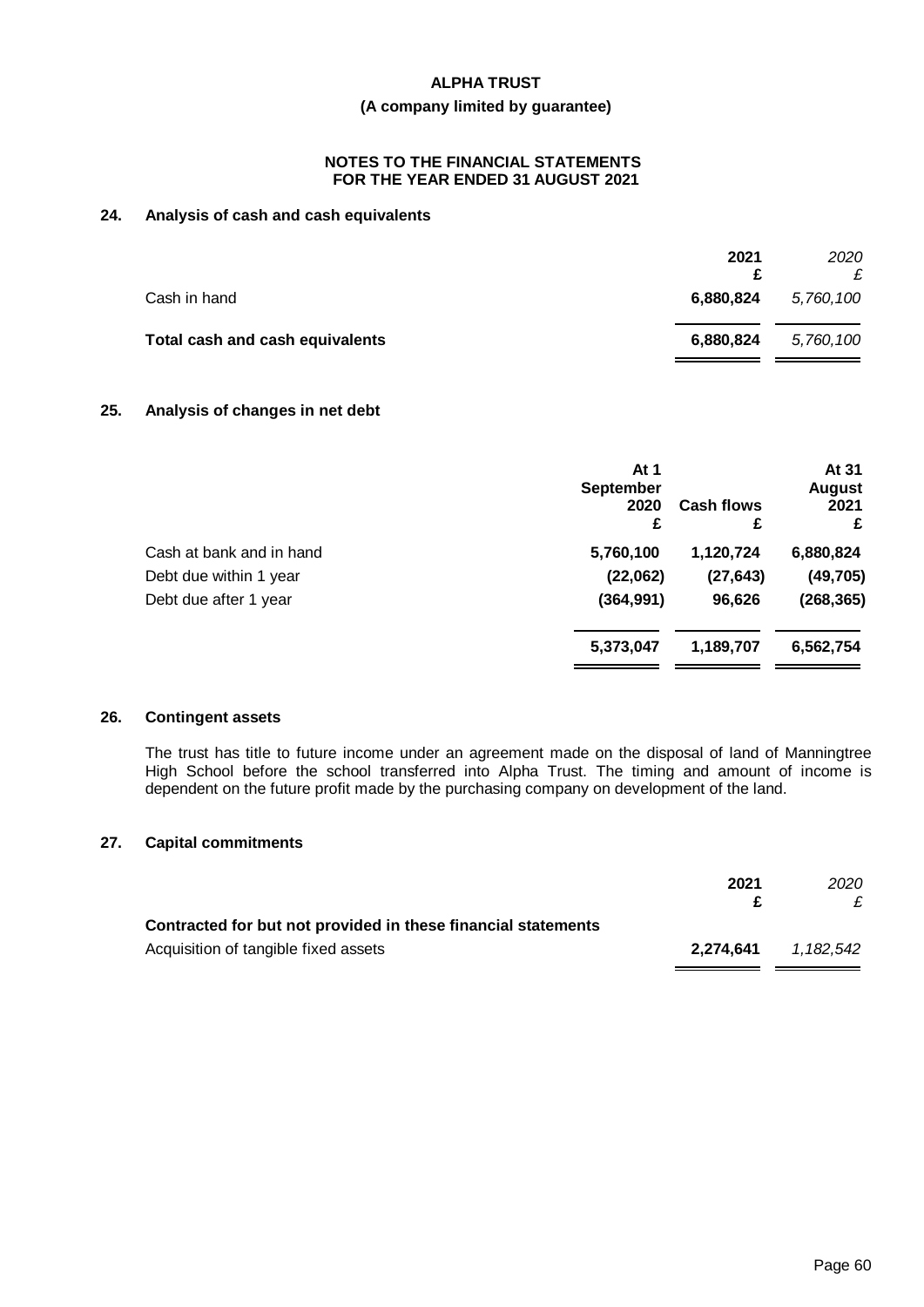#### **(A company limited by guarantee)**

#### **NOTES TO THE FINANCIAL STATEMENTS FOR THE YEAR ENDED 31 AUGUST 2021**

### **28. Pension commitments**

The academy's employees belong to two principal pension schemes: the Teachers' Pension Scheme England and Wales (TPS) for academic and related staff; and the Local Government Pension Scheme (LGPS) for non-teaching staff, which is managed by Suffolk County Council. Both are multi-employer defined benefit schemes.

The latest actuarial valuation of the TPS related to the period ended 31 March 2016 and of the LGPS 31 March 2019.

There were no outstanding or prepaid contributions at either the beginning or the end of the financial year.

#### **Teachers' Pension Scheme**

The Teachers' Pension Scheme (TPS) is a statutory, contributory, defined benefit scheme, governed by the Teachers' Pension Scheme Regulations 2014. Membership is automatic for full-time teachers in academies. All teachers have the option to opt-out of the TPS following enrolment.

The TPS is an unfunded scheme to which both the member and employer makes contributions, as a percentage of salary - these contributions are credited to the Exchequer. Retirement and other pension benefits are paid by public funds provided by Parliament.

#### **Valuation of the Teachers' Pension Scheme**

The Government Actuary, using normal actuarial principles, conducts a formal actuarial review of the TPS in accordance with the Public Service Pensions (Valuations and Employer Cost Cap) Directions 2014 published by HM Treasury every 4 years. The aim of the review is to specify the level of future contributions. Actuarial scheme valuations are dependent on assumptions about the value of future costs, design of benefits and many other factors. The latest actuarial valuation of the TPS was carried out as at 31 March 2016. The valuation report was published by the Department for Education on 5 March 2019. The key elements of the valuation and subsequent consultation are:

- · employer contribution rates set at 23.68% of pensionable pay (including a 0.08% administration levy)
- total scheme liabilities (pensions currently in payment and the estimated cost of future benefits) for service to the effective date of £218,100 million and notional assets (estimated future contributions together with the notional investments held at the valuation date) of £196,100 million, giving a notional past service deficit of £22,000 million
- · the SCAPE rate, set by HMT, is used to determine the notional investment return. The current SCAPE rate is 2.4% above the rate of CPI, assumed real rate of return is 2.4% in excess of prices and 2% in excess of earnings. The rate of real earnings growth is assumed to be 2.2%. The assumed nominal rate of return including earnings growth is 4.45%.

The next valuation result is due to be implemented from 1 April 2023.

The employer's pension costs paid to TPS in the year amounted to £2,922,147 *(2020 - £2,555,704)*.

A copy of the valuation report and supporting documentation is on the Teachers' Pensions website (https://www.teacherspensions.co.uk/news/employers/2019/04/teachers-pensions-valuation-report.aspx).

Under the definitions set out in FRS 102, the TPS is an unfunded multi-employer pension scheme. The academy has accounted for its contributions to the scheme as if it were a defined contribution scheme. The academy has set out above the information available on the scheme.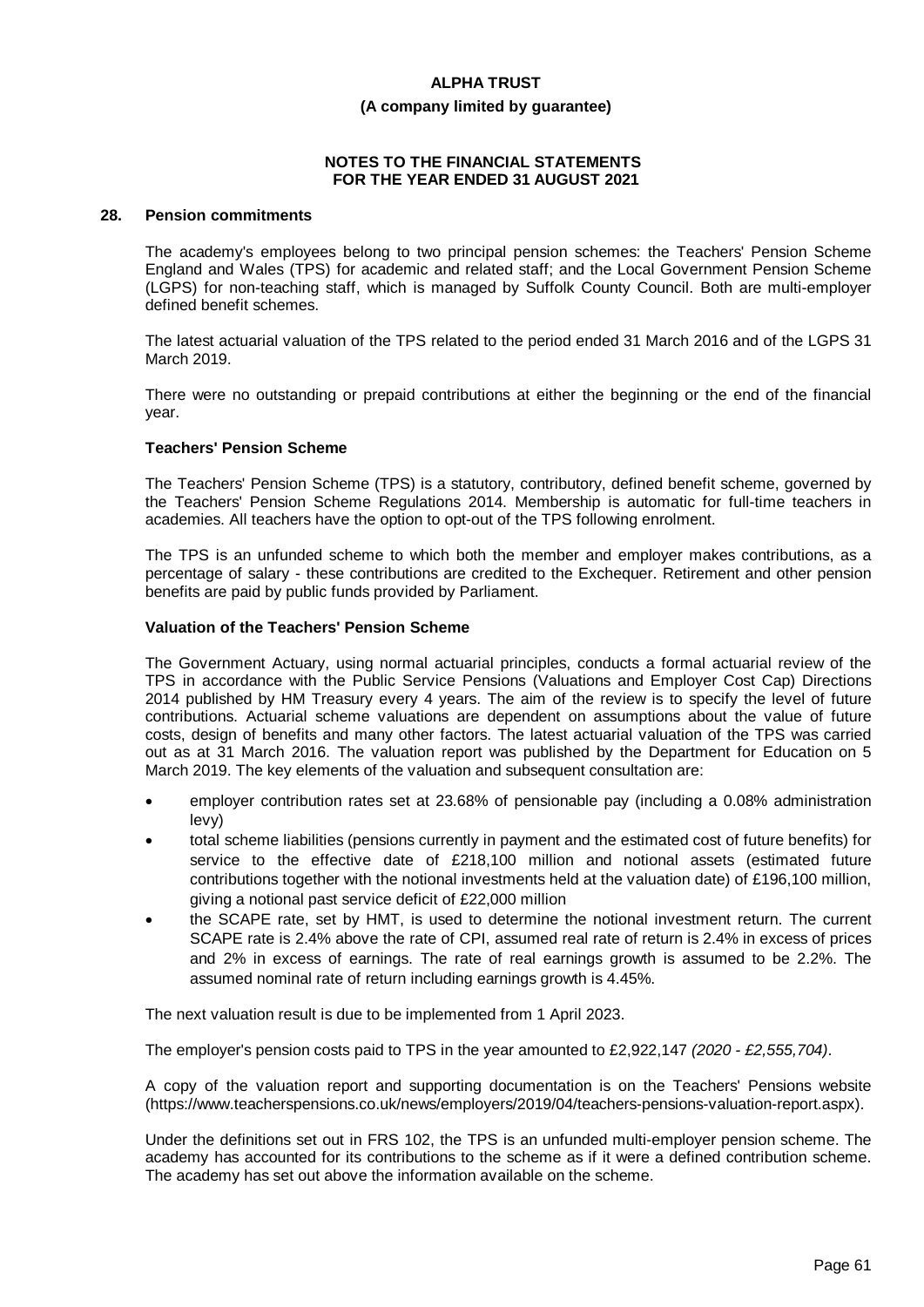#### **(A company limited by guarantee)**

#### **NOTES TO THE FINANCIAL STATEMENTS FOR THE YEAR ENDED 31 AUGUST 2021**

#### **28. Pension commitments (continued)**

#### **Local Government Pension Scheme**

The LGPS is a funded defined benefit pension scheme, with the assets held in separate trusteeadministered funds. The total contribution made for the year ended 31 August 2021 was £981,000 *(2020 - £811,000)*, of which employer's contributions totalled £780,000 *(2020 - £659,000)* and employees' contributions totalled £ 201,000 *(2020 - £152,000)*. The agreed contribution rates for future years are 20.4% rising to 24.4% per cent for employers and 5.5% - 11.4% per cent for employees.

As described in note the LGPS obligation relates to the employees of the academy, who were the employees transferred as part of the conversion from the maintained school and new employees who were eligible to, and did, join the Scheme in the year. The obligation in respect of employees who transferred on conversion represents their cumulative service at both the predecessor school and the academy at the balance sheet date.

Parliament has agreed, at the request of the Secretary of State for Education, to a guarantee that, in the event of academy closure, outstanding Local Government Pension Scheme liabilities would be met by the Department for Education. The guarantee came into force on 18 July 2013.

#### **Principal actuarial assumptions**

|                                                    | 2021 | 2020 |
|----------------------------------------------------|------|------|
|                                                    | %    | %    |
| Rate of increase in salaries                       | 3.9  | 3.30 |
| Rate of increase for pensions in payment/inflation | 2.9  | 2.30 |
| Discount rate for scheme liabilities               | 1.7  | 1.60 |
| Inflation assumption (CPI)                         | 2.6  | 2.30 |

The current mortality assumptions include sufficient allowance for future improvements in mortality rates. The assumed life expectations on retirement age 65 are:

|                       | 2021<br>Years | 2020<br>Years |
|-----------------------|---------------|---------------|
| <b>Retiring today</b> |               |               |
| Males                 | 21.6          | 21.8          |
| Females               | 23.6          | 23.8          |
| Retiring in 20 years  |               |               |
| Males                 | 22.9          | 23.2          |
| Females               | 25.1          | 25.5          |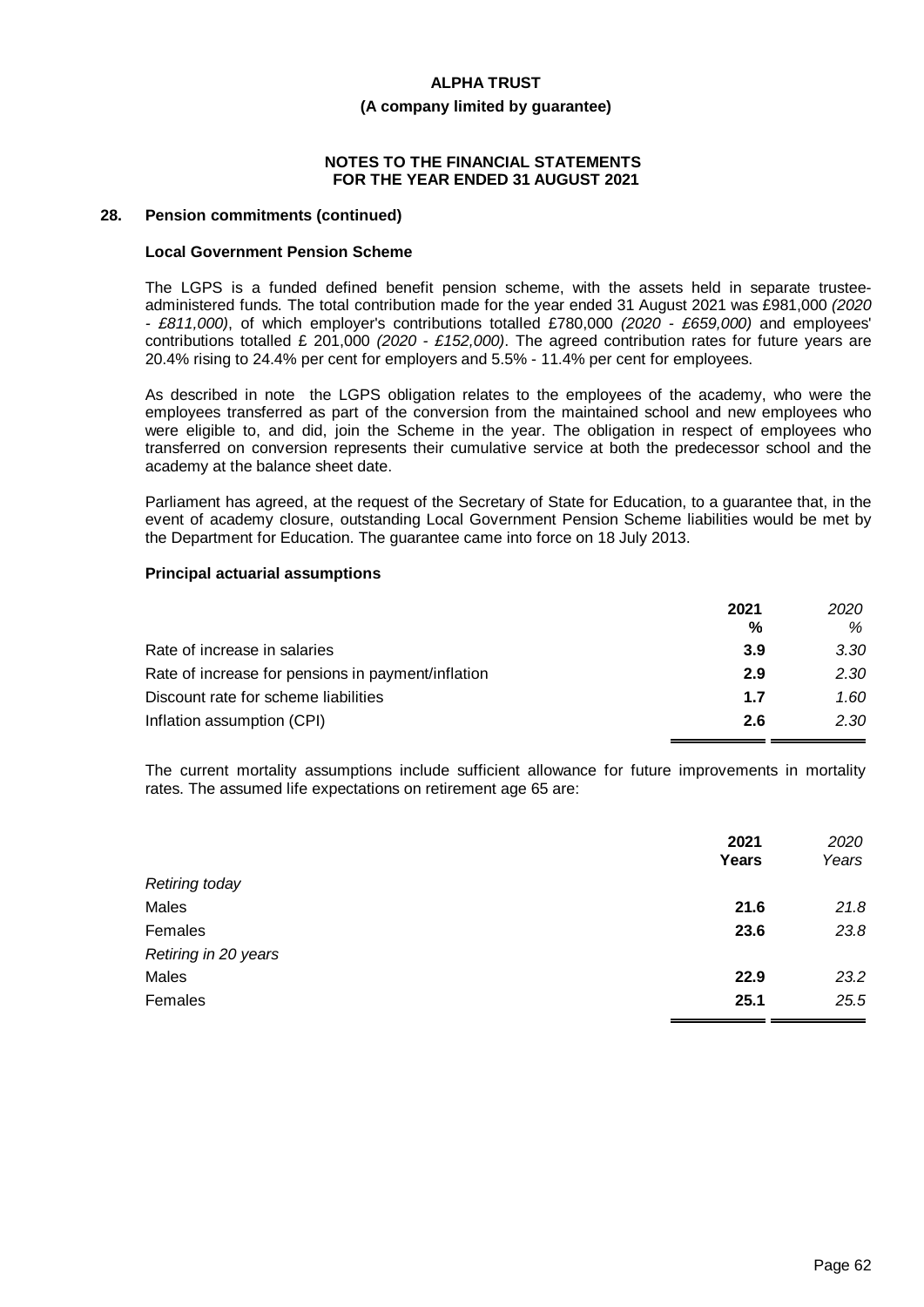# **(A company limited by guarantee)**

# **NOTES TO THE FINANCIAL STATEMENTS FOR THE YEAR ENDED 31 AUGUST 2021**

# **28. Pension commitments (continued)**

#### **Sensitivity analysis**

|                                        | 2021<br>£ | 2020<br>£ |
|----------------------------------------|-----------|-----------|
| Discount rate $+0.1\%$                 | (561,000) | (463,000) |
| Discount rate -0.1%                    | 575,000   | 475,000   |
| Mortality assumption - 1 year increase | 960,000   | 731,000   |
| Mortality assumption - 1 year decrease | (923,000) | (698,000) |
| CPI rate $+0.1\%$                      | 521,000   | 430,000   |
| CPI rate $-0.1\%$                      | 509,000   | (420,000) |

# **Share of scheme assets**

The academy's share of the assets in the scheme was:

|                                      | 2021<br>£  | 2020<br>£ |
|--------------------------------------|------------|-----------|
| Equities                             | 7,333,000  | 5,392,000 |
| Gilts                                | 289,000    | 373,000   |
| Other bonds                          | 533,000    | 487,000   |
| Property                             | 799,000    | 676,000   |
| Cash and other liquid assets         | 319,000    | 236,000   |
| Alternative assets and other managed | 2,182,000  | 1,538,000 |
| Total market value of assets         | 11,455,000 | 8,702,000 |

The actual return on scheme assets was £2,635,796 *(2020 - £261,060)*.

The amounts recognised in the Statement of financial activities are as follows:

|                                                                  | 2021        | 2020        |
|------------------------------------------------------------------|-------------|-------------|
| Current service cost                                             | (1,669,000) | (1,257,000) |
| Interest income                                                  | 145,000     | 133,000     |
| Interest cost                                                    | (315,000)   | (296,000)   |
| Administrative expenses                                          | (6,000)     | (5,000)     |
| Total amount recognised in the Statement of financial activities | (1,845,000) | (1,425,000) |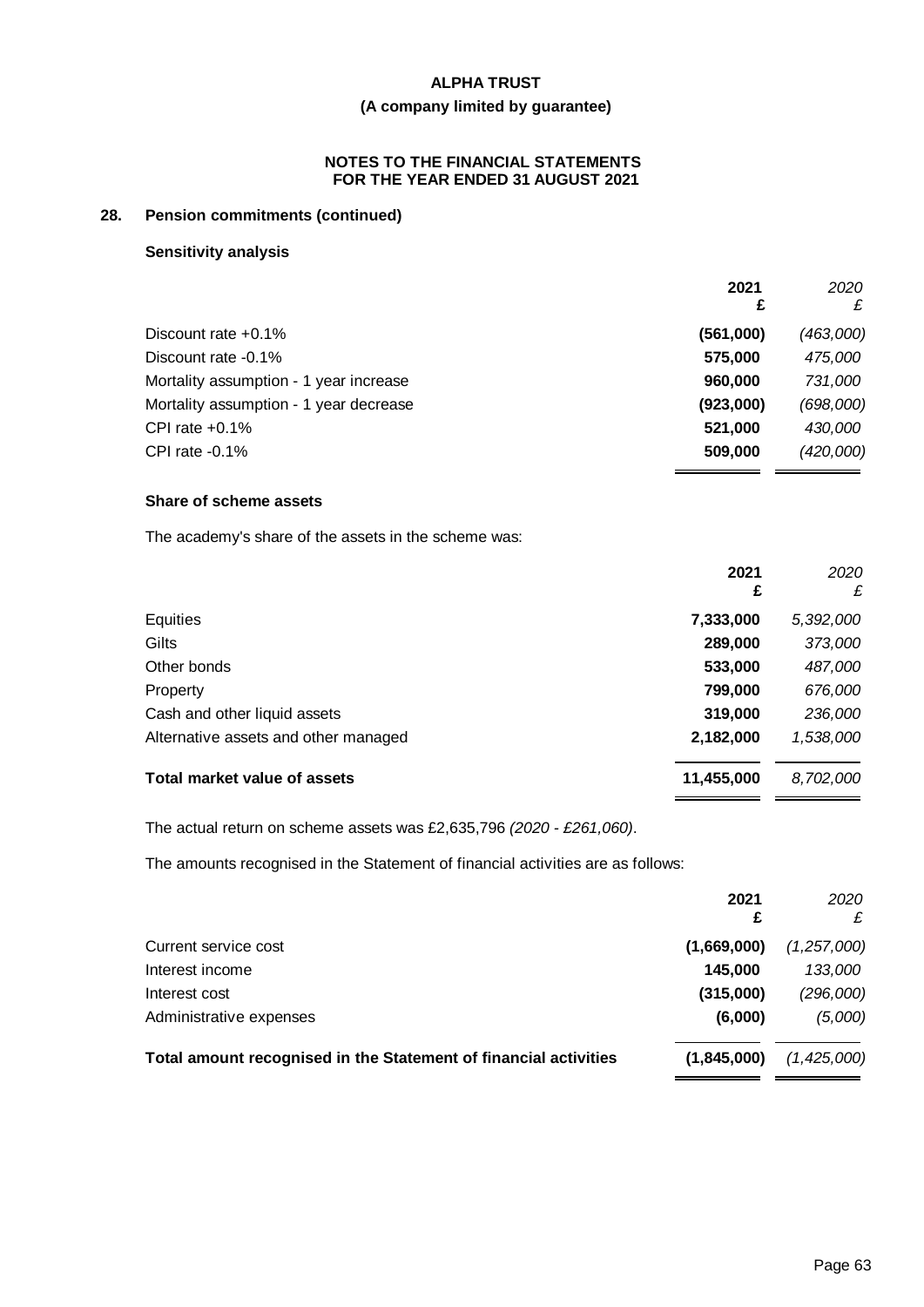# **(A company limited by guarantee)**

#### **NOTES TO THE FINANCIAL STATEMENTS FOR THE YEAR ENDED 31 AUGUST 2021**

# **28. Pension commitments (continued)**

Changes in the present value of the defined benefit obligations were as follows:

|                                               | 2021<br>£  | 2020<br>£  |
|-----------------------------------------------|------------|------------|
| At 1 September                                | 19,685,000 | 10,227,000 |
| Transferred in on academies joining the trust |            | 5,737,000  |
| Current service cost                          | 1,669,000  | 1,257,000  |
| Interest cost                                 | 315,000    | 296,000    |
| Employee contributions                        | 201,000    | 177,000    |
| <b>Actuarial losses</b>                       | 2,277,000  | 2,143,000  |
| Benefits paid                                 | (299,000)  | (152,000)  |
| At 31 August                                  | 23,848,000 | 19,685,000 |

Changes in the fair value of the academy's share of scheme assets were as follows:

|                                               | 2021<br>£  | 2020<br>£ |
|-----------------------------------------------|------------|-----------|
| At 1 September                                | 8,702,000  | 4,343,000 |
| Transferred in on academies joining the trust |            | 2,550,000 |
| Interest income                               | 145,000    | 133,000   |
| Actuarial gains                               | 1,932,000  | 997,000   |
| <b>Employer contributions</b>                 | 780,000    | 659,000   |
| Employee contributions                        | 201,000    | 177,000   |
| Benefits paid                                 | (299,000)  | (152,000) |
| Administration expenses                       | (6,000)    | (5,000)   |
| At 31 August                                  | 11,455,000 | 8,702,000 |

#### **29. Operating lease commitments**

At 31 August 2021 the academy had commitments to make future minimum lease payments under noncancellable operating leases as follows:

|                       | 2021<br>£ | 2020<br>£ |
|-----------------------|-----------|-----------|
| Within 1 year         | 87,927    | 88,986    |
| Between 1 and 5 years | 147,522   | 184,432   |
|                       | 235,449   | 273,418   |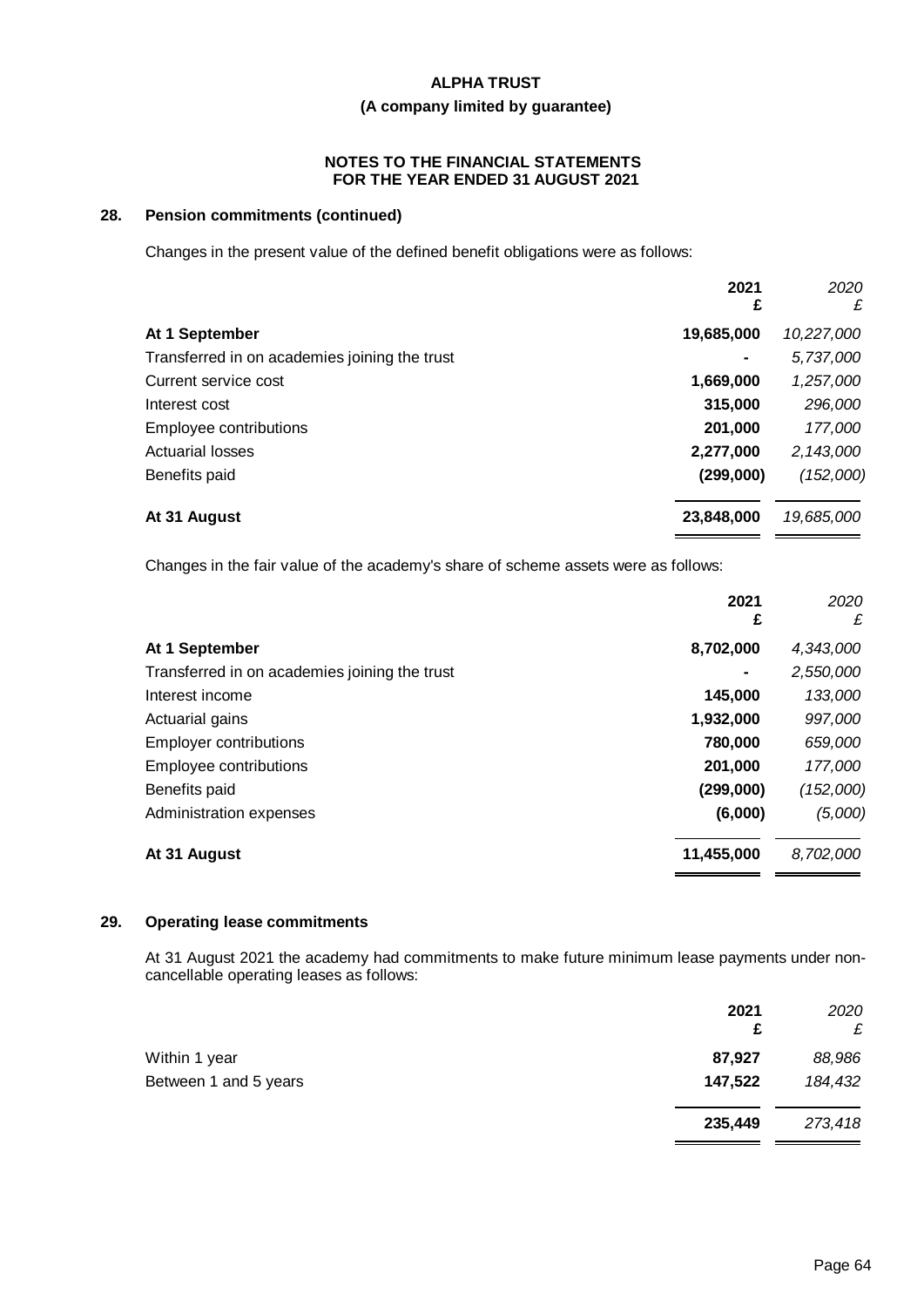#### **(A company limited by guarantee)**

#### **NOTES TO THE FINANCIAL STATEMENTS FOR THE YEAR ENDED 31 AUGUST 2021**

#### **30. Members' liability**

Each member of the charitable company undertakes to contribute to the assets of the company in the event of it being wound up while he/she is a member, or within one year after he/she ceases to be a member, such amount as may be required, not exceeding £10 for the debts and liabilities contracted before he/she ceases to be a member.

#### **31. Related party transactions**

No payments were made to related parties in the period of account, other than certain trustees' remuneration and expenses already disclosed in note 12.

Colchester County High School for Girls Private Fund supports the school and shares similar charitable aims, as does the Parent Teacher Association. Both are Registered Charities.

The Colchester County High School for Girls Private Fund made donations to the academy totalling £14,644 *(2020: £57,693)* during the year. At 31 August 2021 donations totalling £9,478 *(2020: £Nil)* had been promised but not yet paid to the academy.

The PTA made donations to the academy totalling £8,987 *(2020: £Nil)* during the year. At 31 August 2021 donations totaling £Nil *(2020: £216)* had been promised but not yet paid to the academy.

#### **32. Post balance sheet events**

On 1 September 2021 The Trinity School joined the Trust.

At 31 August 2021 North East Essex Teaching School Alliance (NEETSA) ceased. The remaining funds of £25,497 were transferred to Colchester County High School for Girls (CCHSG). CCHSG delivered the remaining committed services and the funds are fully spent.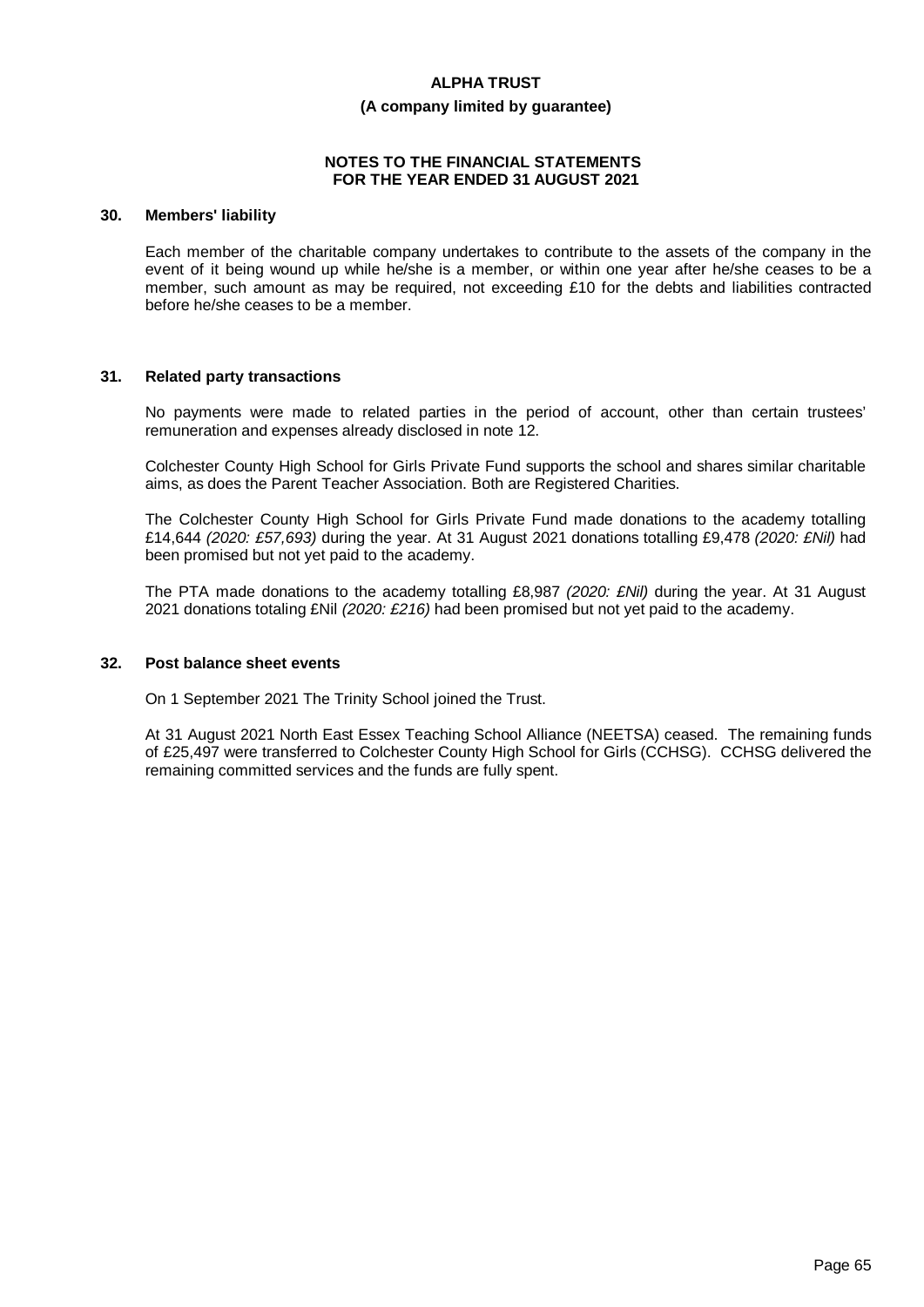# **(A company limited by guarantee)**

#### **NOTES TO THE FINANCIAL STATEMENTS FOR THE YEAR ENDED 31 AUGUST 2021**

# **33. North East Essex Teaching School Alliance (NEETSA) trading account**

|                                              | 2021<br>£ | 2021<br>£ | 2020<br>£ | 2020<br>£ |
|----------------------------------------------|-----------|-----------|-----------|-----------|
| <b>Income</b>                                |           |           |           |           |
| <b>Direct income</b>                         |           |           |           |           |
| Grant income                                 | 134,180   |           | 38,924    |           |
| Other income                                 |           |           |           |           |
| Other income                                 | 14,940    |           | 7,815     |           |
| <b>Total income</b>                          |           | 149,120   |           | 46,739    |
| <b>Expenditure</b>                           |           |           |           |           |
| Direct expenditure                           |           |           |           |           |
| Direct staff costs                           | 114,955   |           | 34,505    |           |
| Educational supplies and services            | 7,960     |           | 5,060     |           |
| <b>Total direct expenditure</b>              | 122,915   |           | 39,565    |           |
| <b>Other expenditure</b>                     |           |           |           |           |
| Non educational supplies & services          | 16,146    |           | 6,198     |           |
| Staff development                            | 36,012    |           | 30,349    |           |
| <b>Total other expenditure</b>               | 52,158    |           | 36,547    |           |
| <b>Total expenditure</b>                     |           | 175,073   |           | 76,112    |
| <b>Transfers between funds</b>               |           | (25, 497) |           |           |
| <b>Deficit from all sources</b>              |           | (51, 450) |           | (29, 373) |
| Teaching school balances at 1 September 2020 |           | 51,450    |           | 80,823    |
| Teaching school balances at 31 August 2021   |           |           |           | 51,450    |